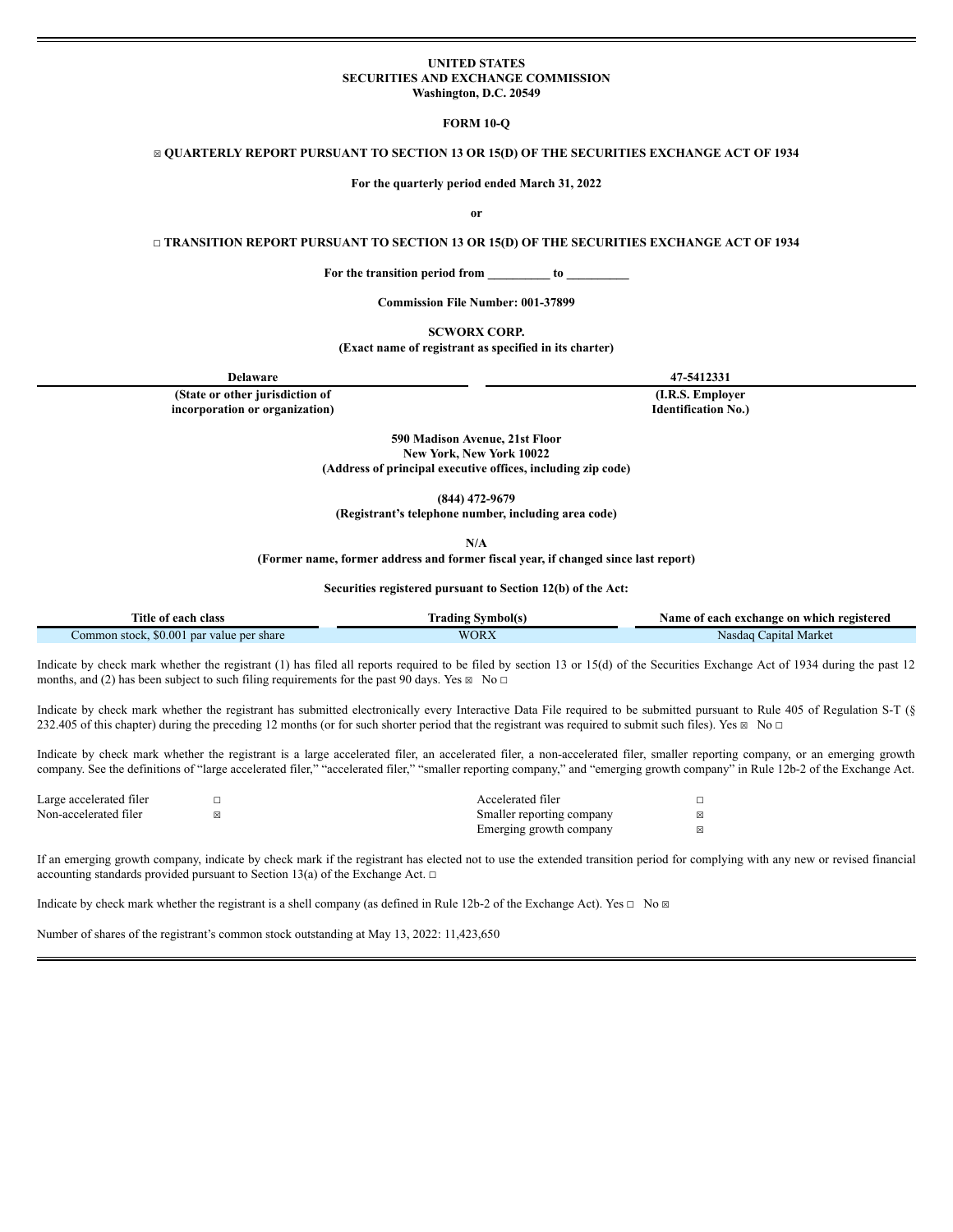### **SCWorx Corp. Form 10-Q**

# **TABLE OF CONTENTS**

|                      | PART I - FINANCIAL INFORMATION                                                        | 1  |
|----------------------|---------------------------------------------------------------------------------------|----|
| Item 1.              | <b>Financial Statements (unaudited)</b>                                               |    |
| Item 2.              | Management's Discussion and Analysis of Financial Condition and Results of Operations | 21 |
| Item 3.              | Quantitative and Qualitative Disclosures About Market Risk                            | 26 |
| Item 4.              | <b>Controls and Procedures</b>                                                        | 26 |
|                      | PART II - OTHER INFORMATION                                                           | 27 |
| Item 1.              | <b>Legal Proceedings</b>                                                              | 27 |
| Item 1A.             | <b>Risk Factors</b>                                                                   | 29 |
| Item 2.              | Unregistered Sales of Equity Securities and Use of Proceeds                           | 29 |
| Item 3.              | Defaults Upon Senior Securities                                                       | 29 |
| Item 4.              | <b>Mine Safety Disclosures</b>                                                        | 29 |
| Item 5.              | Other Information                                                                     | 29 |
| Item 6.              | <b>Exhibits</b>                                                                       | 29 |
| <b>Exhibit Index</b> |                                                                                       | 29 |
| <b>Signatures</b>    |                                                                                       | 30 |
|                      |                                                                                       |    |
|                      | $\mathbf{i}$                                                                          |    |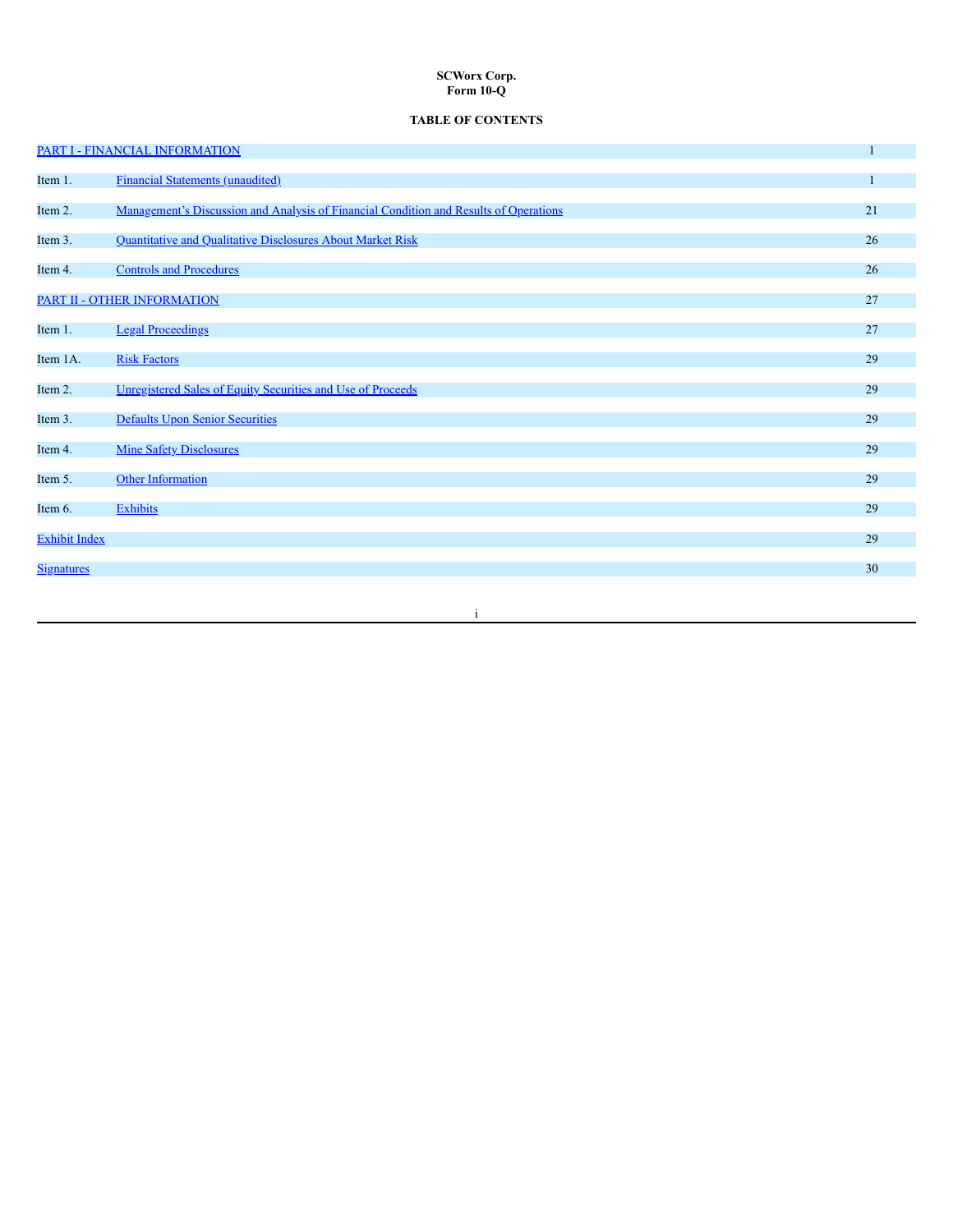#### **Cautionary Statement Regarding Forward-Looking Statements**

Certain statements that we make from time to time, including statements contained in this Quarterly Report on Form 10-Q constitute "forward-looking statements" within the meaning of the Private Securities Litigation Reform Act of 1995, and of Section 27A of the Securities Act of 1933, as amended, or the Securities Act, and Section 21E of the Securities Exchange Act of 1934, as amended, or the Exchange Act. All statements other than statements of historical fact contained in this Form 10-O are forwardlooking statements. These statements, among other things, relate to our business strategy, goals and expectations concerning our future operations, prospects, plans and objectives of management. The words "anticipate", "believe", "continue", "could", "estimate", "expect", "intend", "may", "plan", "predict", "project", "will", and *similar terms and phrases are used to identify forward-looking statements in this presentation.*

Our operations involve risks and uncertainties, many of which are outside our control, and any one of which, or a combination of which, could materially affect our results of operations and whether the forward-looking statements ultimately prove to be correct. We have based these forward-looking statements largely on our current expectations and projections about future events and trends that we believe may affect our financial condition, results of operations, business strategy, short-term and long-term business operations and objectives, and financial needs. Forward-looking statements in this Form 10-O include, without limitation, statements reflecting management's expectations for future financial performance and operating expenditures (including our ability to continue as a going concern, to raise additional capital and to succeed in our *future operations), expected growth, profitability and business outlook and increased operating expenses.*

Forward-looking statements are only current predictions and are subject to known and unknown risks, uncertainties, and other factors that may cause our actual results, levels of activity, performance, or achievements to be materially different from those anticipated by such statements. These factors include, among other things, the unknown risks and uncertainties that we believe could cause actual results to differ from these forward looking statements as set forth under the heading, "Risk Factors" in our Annual Report on Form 10-K for the fiscal year ended December 31, 2021. New risks and uncertainties emerge from time to time, and it is not possible for us to predict all of the risks and uncertainties that could have an impact on the forward-looking statements, including without limitation, risks and uncertainties relating to our ability to:

- reverse the recent decline in our revenue and resume growing our revenue;
- resolve the various litigation proceedings pending against us on favorable terms or at all;
- obtain additional financing in sufficient amounts or on acceptable terms so that we can fund our business plan;
- reduce our dependence on third-party subcontractors to perform some of the work on our contracts;
- mitigate the impact of new or changed laws, regulations or other industry standards that could adversely affect our ability to conduct our business;
- mitigate the impact of the COVID-19 pandemic on our revenues;
- adopt and master new technologies and adjust certain fixed costs and expenses to adapt to our industry's and customers' evolving demands; and
- mitigate the impact of changes in general market, economic and political conditions in the United States and global economies or financial markets, including those resulting from natural or man-made disasters.

Although we believe that the expectations reflected in the forward-looking statements contained in this Form 10-O are reasonable, we cannot guarantee future results, levels of activity, performance, or achievements. In light of inherent risks, uncertainties and assumptions, the future events and trends discussed in this Form 10-O may not occur and actual results could differ materially and adversely from those anticipated or implied in the forward-looking statements. Except as required by law, we are under no duty to update or revise any of such forward-looking statements, whether as a result of new information, future events, or otherwise, after the date of this Form 10-Q.

You should read this Form 10-Q with the understanding that our actual future results, levels of activity, performance and events and circumstances may be materially *dif erent from what we expect.*

All references to "SCWorx," "we," "us," "our" or the "Company" mean SCWorx Corp., a Delaware corporation, and where appropriate, its wholly owned *subsidiaries.*

ii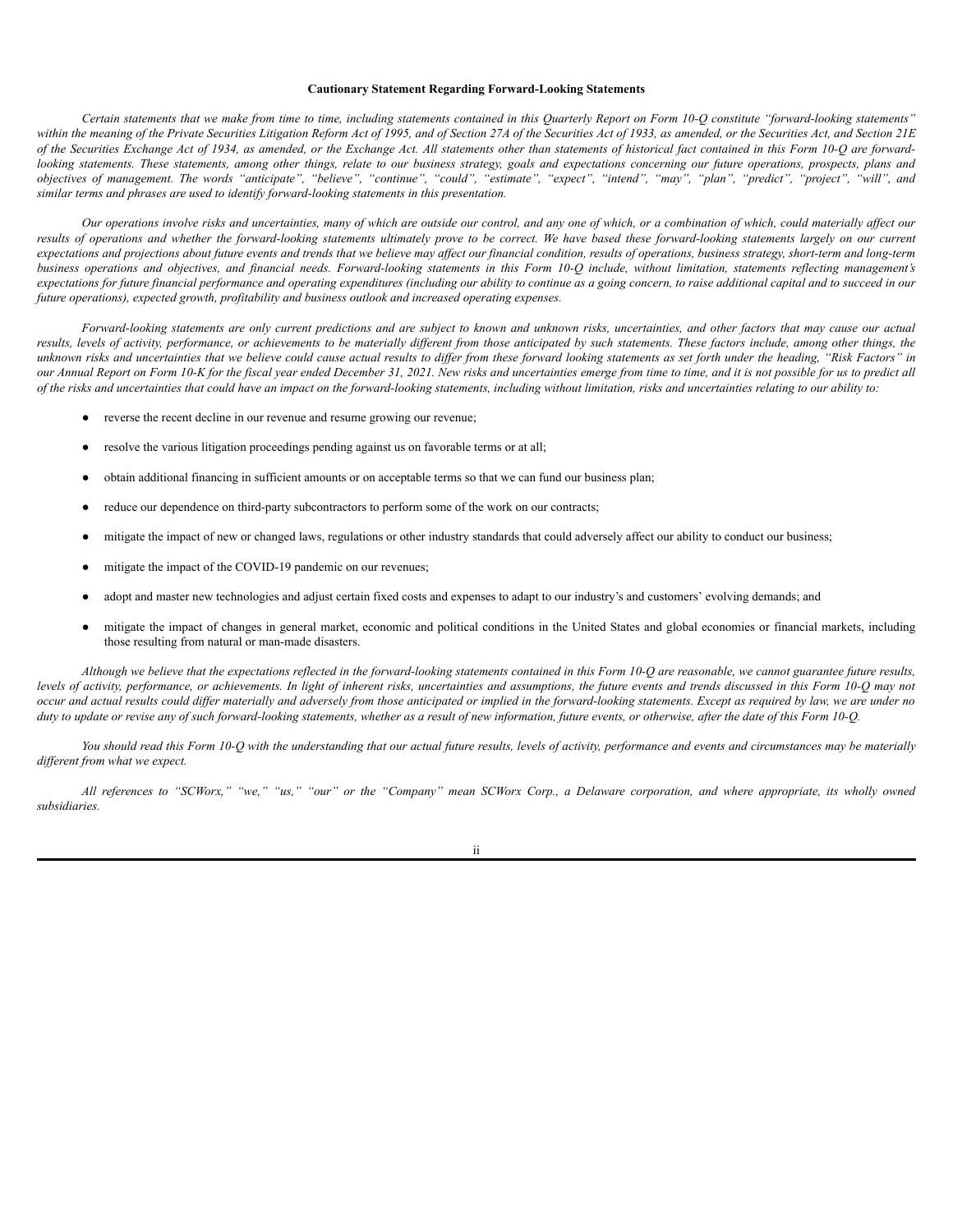# **PART I – FINANCIAL INFORMATION**

# <span id="page-3-1"></span><span id="page-3-0"></span>**Item 1. Financial Statements**

|                                                                                                                         | Page<br><b>Number</b> |
|-------------------------------------------------------------------------------------------------------------------------|-----------------------|
| Consolidated balance sheets as of March 31, 2022 (unaudited) and December 31, 2021 (audited)                            |                       |
| Unaudited consolidated statements of operations for the three months ended March 31, 2022 and 2021                      |                       |
| Unaudited consolidated statements of changes in stockholders' equity for the three months ended March 31, 2022 and 2021 |                       |
| Unaudited consolidated statements of cash flows for the three months ended March 31, 2022 and 2021                      |                       |
| Notes to unaudited condensed consolidated financial statements                                                          |                       |
|                                                                                                                         |                       |
|                                                                                                                         |                       |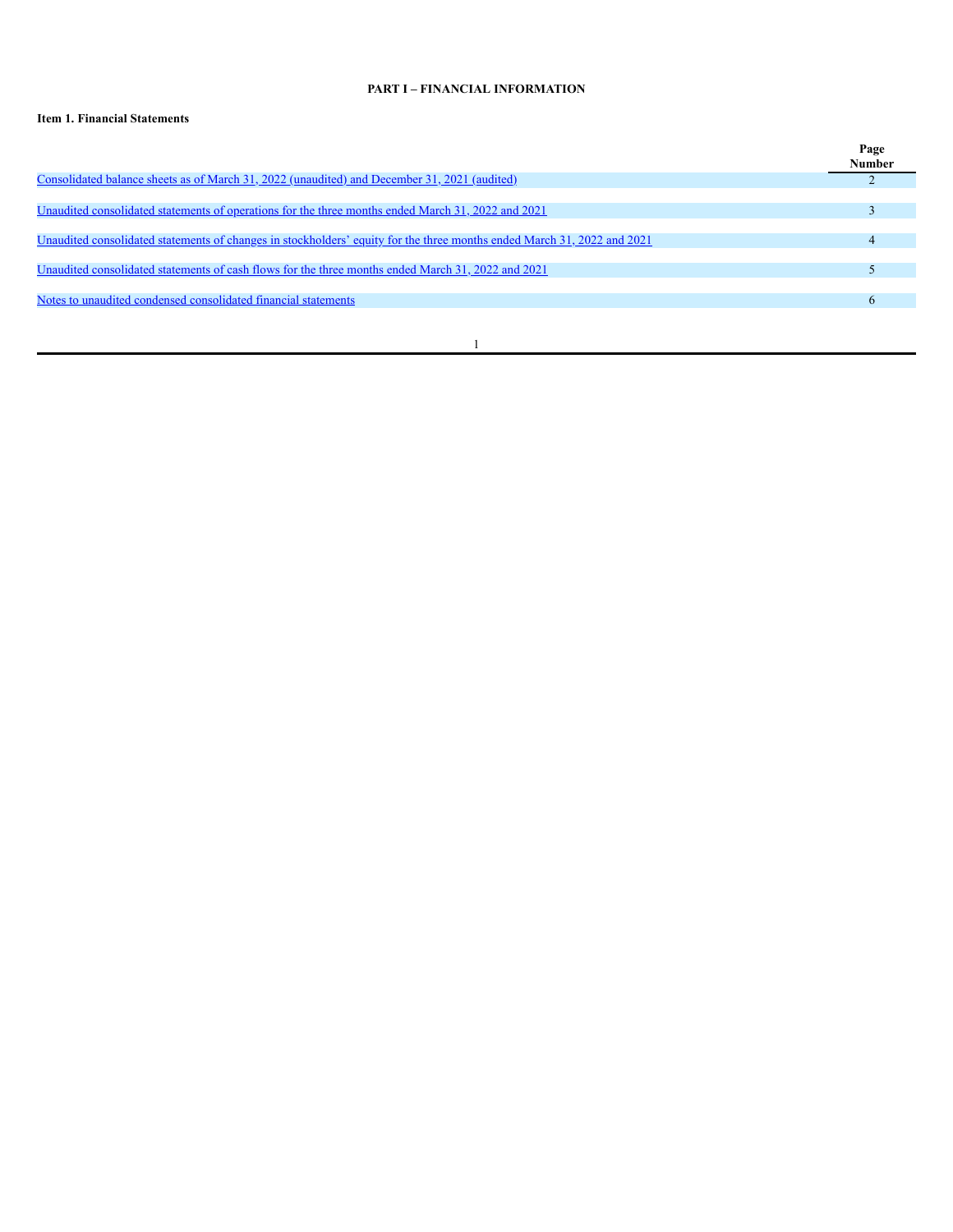# **SCWorx Corp. Condensed Consolidated Balance Sheets**

<span id="page-4-0"></span>

| <b>ASSETS</b>                                                                                                            |    | March 31,<br>2022 |               | December 31,<br>2021 |  |
|--------------------------------------------------------------------------------------------------------------------------|----|-------------------|---------------|----------------------|--|
| Current assets:                                                                                                          |    |                   |               |                      |  |
| Cash                                                                                                                     | \$ | 8,293             | \$            | 71,075               |  |
| Accounts receivable - net                                                                                                |    | 697,195           |               | 464,851              |  |
| Inventory                                                                                                                |    | 156,600           |               | 156,600              |  |
| Prepaid expenses and other assets                                                                                        |    | 119,553           |               | 63,942               |  |
| Total current assets                                                                                                     |    | 981,641           |               | 756,468              |  |
| Goodwill                                                                                                                 |    | 8,366,467         |               | 8,366,467            |  |
| Total assets                                                                                                             | \$ | 9,348,108         | \$            | 9,122,935            |  |
| LIABILITIES AND STOCKHOLDERS' EQUITY                                                                                     |    |                   |               |                      |  |
|                                                                                                                          |    |                   |               |                      |  |
| Current liabilities:                                                                                                     |    |                   |               |                      |  |
| Accounts payable and accrued liabilities                                                                                 | \$ | 1,699,706         | <sup>\$</sup> | 1,432,710            |  |
| Accounts payable and accrued liabilities - related party                                                                 |    | 153,838           |               | 153,838              |  |
| Shareholder advance                                                                                                      |    | 100,000           |               | 100,000              |  |
| Deferred revenue                                                                                                         |    | 764,500           |               | 472,750              |  |
| Equity financing                                                                                                         |    | 125,000           |               | 125,000              |  |
| Total current liabilities                                                                                                |    | 2,843,044         |               | 2,284,298            |  |
| Long-term liabilities:                                                                                                   |    |                   |               |                      |  |
| Loans payable                                                                                                            |    | 293,972           |               | 433,567              |  |
| Total long-term liabilities                                                                                              |    | 293,972           |               | 433,567              |  |
|                                                                                                                          |    |                   |               |                      |  |
| Total liabilities                                                                                                        |    |                   |               |                      |  |
|                                                                                                                          |    | 3,137,016         |               | 2,717,865            |  |
| Commitments and contingencies                                                                                            |    |                   |               |                      |  |
| Stockholders' equity:                                                                                                    |    |                   |               |                      |  |
| Series A Convertible Preferred stock, \$0.001 par value; 900,000 shares authorized; 39,810 shares issued and outstanding |    | 40                |               | 40                   |  |
| Common stock, \$0.001 par value; 45,000,000 shares authorized; 11,395,650 and 11,293,030 shares issued and outstanding,  |    |                   |               |                      |  |
| respectively                                                                                                             |    | 11,396            |               | 11,293               |  |
| Additional paid-in capital                                                                                               |    | 30,237,493        |               | 29,805,028           |  |
| Subscriptions payable                                                                                                    |    | 600,000           |               | 600,000              |  |
| Accumulated deficit                                                                                                      |    | (24, 637, 837)    |               | (24,011,291)         |  |
| Total stockholders' equity                                                                                               |    | 6,211,092         |               | 6,405,070            |  |
| Total liabilities and stockholders' equity                                                                               | \$ | 9,348,108         | \$            | 9,122,935            |  |
|                                                                                                                          |    |                   |               |                      |  |

*The accompanying notes are an integral part of these unaudited condensed consolidated financial statements.*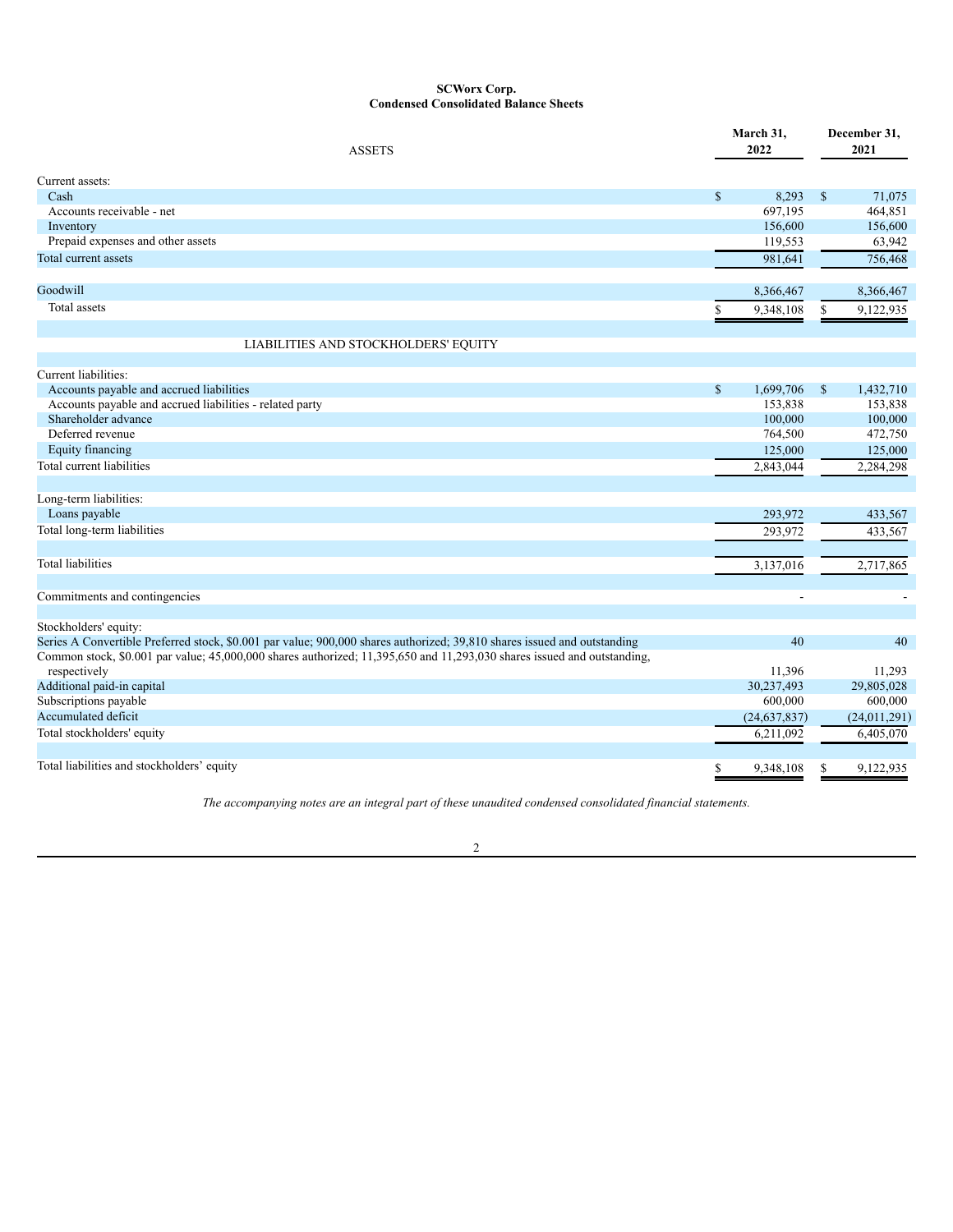## **SCWorx Corp. Condensed Consolidated Statements of Operations** *(Unaudited)*

<span id="page-5-0"></span>

|                                                               |              | For the three months ended<br>March 31, |
|---------------------------------------------------------------|--------------|-----------------------------------------|
|                                                               | 2022         | 2021                                    |
|                                                               |              |                                         |
| Revenue                                                       | $\mathbb{S}$ | 1,030,949<br>$\mathbb{S}$<br>1,148,257  |
| Operating expenses:                                           |              |                                         |
| Cost of revenues                                              |              | 697,636<br>694,938                      |
| General and administrative                                    |              | 1,099,454<br>1,201,262                  |
| Total operating expenses                                      |              | 1,797,090<br>1,896,200                  |
|                                                               |              |                                         |
| Loss from operations                                          |              | (766, 141)<br>(747, 943)                |
|                                                               |              |                                         |
| Other income (expense)                                        |              |                                         |
| Gain on forgiveness of PPP loan                               |              | 139,595                                 |
| Total other income (expense)                                  |              | 139,595                                 |
|                                                               |              |                                         |
| Net loss before income taxes                                  |              | (626, 546)<br>(747, 943)                |
| Provision for (benefit from) income taxes                     |              |                                         |
|                                                               |              |                                         |
| Net loss                                                      | \$           | (626, 546)<br>\$<br>(747, 943)          |
|                                                               |              |                                         |
| Net loss per share, basic and diluted                         | S            | (0.07)<br>(0.06)<br>S                   |
|                                                               |              |                                         |
| Weighted average common shares outstanding, basic and diluted |              | 11,334,905<br>9,999,928                 |
|                                                               |              |                                         |

*The accompanying notes are an integral part of these unaudited condensed consolidated financial statements.*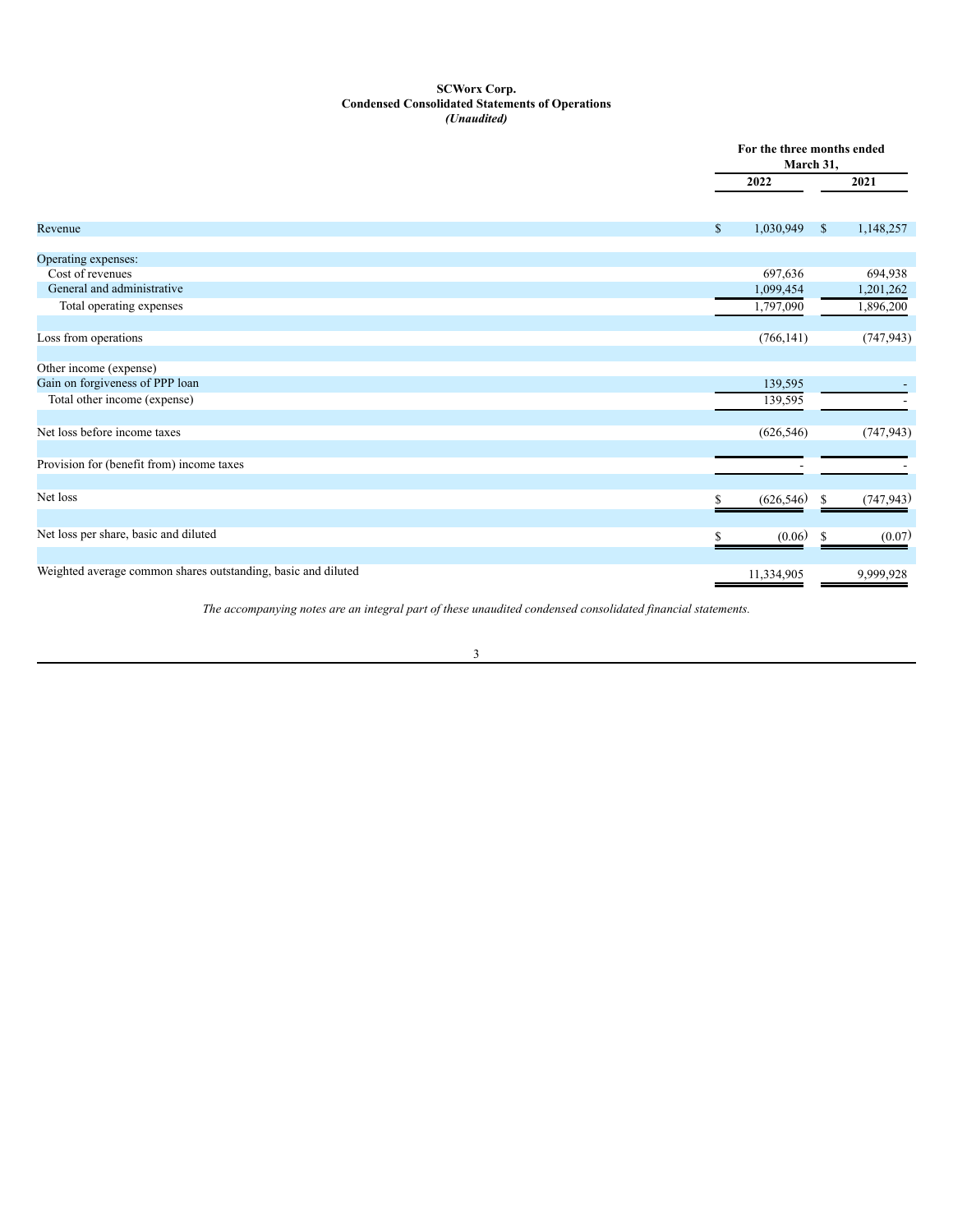## **SCWorx Corp. Condensed Consolidated Statements of Changes in Stockholders' Equity** *(Unaudited)*

<span id="page-6-0"></span>

|                                                                         | <b>Preferred Stock</b> |               |                          | Common<br>stock |       |        |              | <b>Additional</b><br>paid-in  | <b>Subscriptions</b> | Accumulated                                              |              |
|-------------------------------------------------------------------------|------------------------|---------------|--------------------------|-----------------|-------|--------|--------------|-------------------------------|----------------------|----------------------------------------------------------|--------------|
| Three Months Ended March 31, 2022                                       | <b>Shares</b>          | \$            |                          | <b>Shares</b>   |       | \$     |              | capital                       | payable              | deficit                                                  | <b>Total</b> |
| Balances, December 31, 2021                                             | 39,810                 | <sup>\$</sup> | 40                       | 11,293,030      | \$    | 11,293 |              | \$29,805,028<br><sup>\$</sup> | 600,000              | \$(24,011,291)                                           | \$6,405,070  |
| Shares issued as settlement of accounts payable                         |                        |               |                          | 83,954          |       | 84     |              | 84,916                        |                      |                                                          | 85,000       |
| Shares issued for vested restricted stock units                         |                        |               | $\blacksquare$           | 18,666          |       | 19     |              | (19)                          |                      |                                                          |              |
| Stock based compensation                                                |                        |               |                          |                 |       | ٠      |              | 347,568                       |                      | $\blacksquare$                                           | 347,568      |
| Net Loss                                                                |                        |               |                          |                 |       |        |              |                               |                      | (626, 546)                                               | (626, 546)   |
| Ending balance, March 31, 2022                                          | 39,810                 | S             | 40                       | 11,395,650      | S.    | 11,396 |              | \$30,237,493                  | 600,000              | \$(24,637,837)                                           | \$6,211,092  |
|                                                                         | <b>Preferred Stock</b> |               |                          | Common          | stock |        |              | <b>Additional</b><br>paid-in  |                      | <b>Subscriptions Accumulated</b>                         |              |
| Three Months Ended March 31, 2021                                       | <b>Shares</b>          |               | \$                       | <b>Shares</b>   |       | \$     |              | capital                       | payable              | deficit                                                  | <b>Total</b> |
| Balances, December 31, 2020                                             | 84,872                 | <sup>\$</sup> | 85                       | 9,895,600 \$    |       | 9,896  |              | $$25,920,858$ \;              |                      | $-$ \$ (20,196,823) \$ 5,734,016                         |              |
| Conversion of Series A Convertible Preferred Stock into<br>common stock | (20,000)               |               | (20)                     | 72,369          |       | 72     |              | (52)                          |                      |                                                          |              |
| Shares issued for vested restricted stock units                         |                        |               | $\overline{\phantom{a}}$ | 8,832           |       |        | 9            | (9)                           |                      | $\overline{\phantom{a}}$                                 |              |
| Shares issued for equity financing                                      | ٠                      |               | $\blacksquare$           | 52,632          |       | 53     |              | 249,947                       |                      | $\sim$<br>٠                                              | 250,000      |
| Stock based compensation                                                |                        |               |                          |                 |       |        |              | 500,718                       |                      | $\overline{\phantom{a}}$<br>$\qquad \qquad \blacksquare$ | 500,718      |
| Net loss                                                                |                        |               |                          |                 |       |        |              |                               |                      | (747, 943)<br>٠                                          | (747, 943)   |
| Ending balance, March 31, 2021                                          | 64,872                 | $\mathbf S$   | 65                       | 10,029,433 \$   |       | 10,030 | $\mathbb{S}$ | 26,671,462 \$                 |                      | \$ (20,944,766) \$ 5,736,791<br>$\blacksquare$           |              |

*The accompanying notes are an integral part of these unaudited condensed consolidated financial statements.*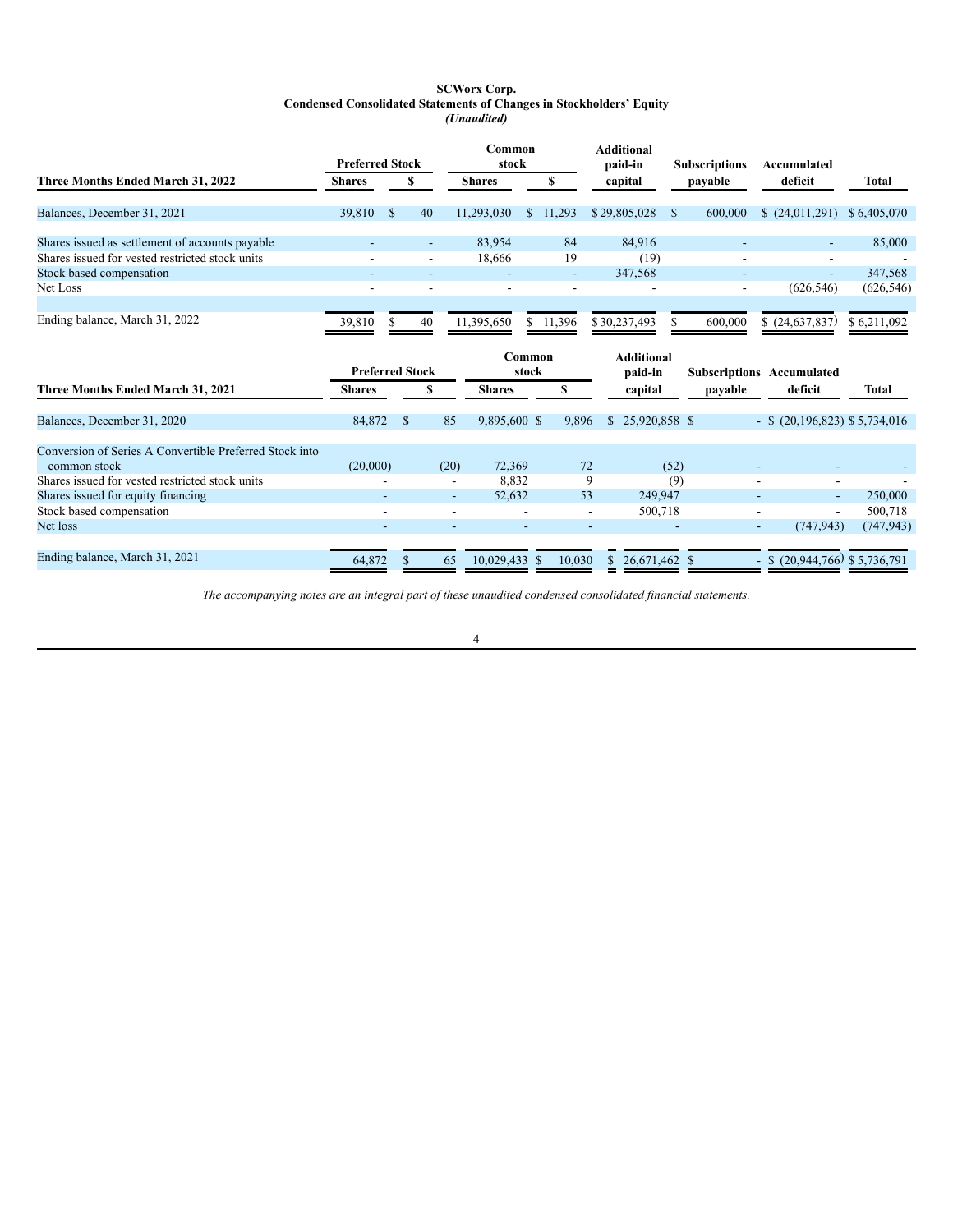### **SCWorx Corp. Condensed Consolidated Statements of Cash Flows** *(Unaudited)*

<span id="page-7-0"></span>

|                                                                                    |                  | For the three months ended<br>March 31, |
|------------------------------------------------------------------------------------|------------------|-----------------------------------------|
|                                                                                    | 2022             | 2021                                    |
| Cash flows from operating activities:                                              |                  |                                         |
| Net loss                                                                           | \$<br>(626, 546) | $\mathcal{S}$<br>(747, 943)             |
| Adjustments to reconcile net loss to net cash used in operating activities:        |                  |                                         |
| Depreciation                                                                       |                  | 70,683                                  |
| Gain on forgiveness of PPP loan                                                    | (139, 595)       |                                         |
| Stock-based compensation                                                           | 347,568          | 500,718                                 |
| Bad debt expense                                                                   | 46,875           | (15,000)                                |
| Changes in operating assets and liabilities:                                       |                  |                                         |
| Accounts receivable                                                                | (279, 219)       | (285,030)                               |
| Prepaid expenses and other assets                                                  | (55, 611)        | (37, 382)                               |
| Accounts payable and accrued liabilities                                           | 351,996          | 148,553                                 |
| Deferred revenue                                                                   | 291,750          | (61,500)                                |
| Net cash used in operating activities                                              | (62, 782)        | (426, 901)                              |
| Net cash used in investing activities                                              |                  |                                         |
| Cash flows from financing activities:                                              |                  |                                         |
| Proceeds from notes payable                                                        |                  | 139,595                                 |
| Net cash provided by financing activities                                          |                  | 139,595                                 |
| Net (decrease) increase in cash                                                    | (62, 782)        | (287, 306)                              |
| Cash, beginning of period                                                          | 71,075           | 376,425                                 |
| Cash, end of period                                                                | 8,293<br>\$      | 89,119<br>\$                            |
|                                                                                    |                  |                                         |
| Supplemental disclosures of cash flow information:                                 |                  |                                         |
| Cash paid for interest                                                             | \$               | \$                                      |
| Cash paid for income taxes                                                         |                  |                                         |
|                                                                                    |                  |                                         |
| Non-cash investing and financing activities:<br>Shares issued for equity financing | \$<br>۰          | 250,000<br>\$                           |
| Shares issued for vested restricted stock units                                    | \$<br>19         | $\mathbf S$<br>9                        |

*The accompanying notes are an integral part of these unaudited condensed consolidated financial statements.*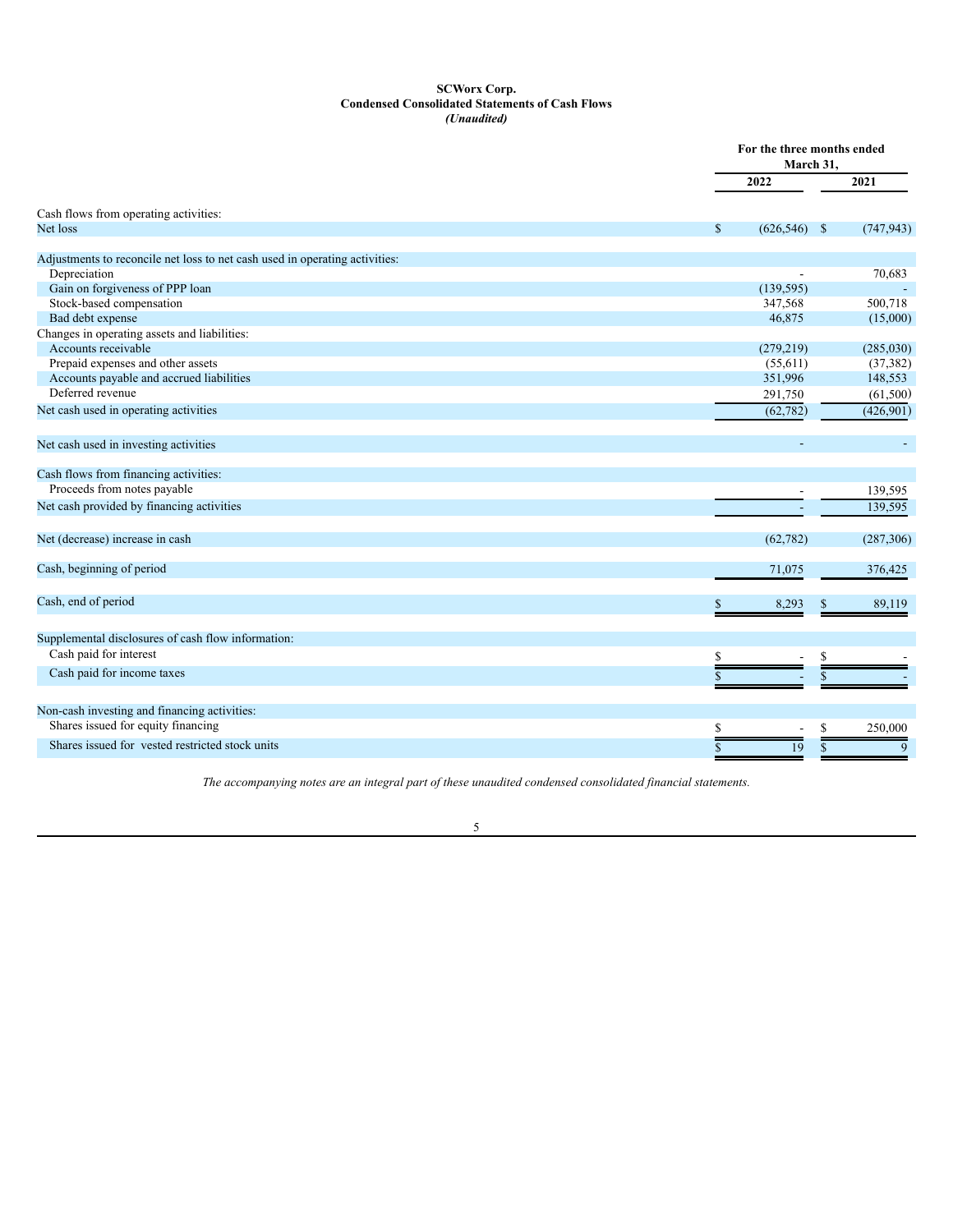### **SCWorx Corp. Notes to Condensed Consolidated Financial Statements** *(Unaudited)*

### <span id="page-8-0"></span>**Note 1. Description of Business**

# *Nature of Business*

SCWorx, LLC (n/k/a SCW FL Corp.) ("SCW LLC") was a privately held limited liability company which was organized in Florida on November 17, 2016. On December 31, 2017, SCW LLC acquired Primrose Solutions, LLC ("Primrose"), a Delaware limited liability company, which became its wholly-owned subsidiary and focused on developing functionality for the software now used and sold by SCWorx Corp. (the "Company" or "SCWorx"). The majority interest holders of Primrose were interest holders of SCW LLC and based upon Staff Accounting Bulletin Topic 5G, the technology acquired has been accounted for at predecessor cost of \$0. To facilitate the planned acquisition by Alliance MMA, Inc., a Delaware corporation ("Alliance"), on June 27, 2018, SCW LLC merged with and into a newly-formed entity, SCWorx Acquisition Corp., a Delaware corporation ("SCW Acquisition"), with SCW Acquisition being the surviving entity. Subsequently, on August 17, 2018, SCW Acquisition changed its name to SCWorx Corp. On November 30, 2018, the Company and certain of its stockholders agreed to cancel 6,510 shares of common stock. In June 2018, the Company began to collect subscriptions for common stock. From June to November 2018, the Company collected \$1,250,000 in subscriptions and issued 3,125 shares of common stock to new third-party investors. In addition, on February 1, 2019, (i) SCWorx Corp. (f/k/a SCWorx Acquisition Corp.) changed its name to SCW FL Corp. (to allow Alliance to change its name to SCWorx Corp.) and (ii) Alliance acquired SCWorx Corp. (n/k/a SCW FL Corp.) in a stock-for-stock exchange transaction and changed Alliance's name to SCWorx Corp., which is the Company's current name, with SCW FL Corp. becoming the Company's subsidiary. On March 16, 2020, in response to the COVID-19 pandemic, SCWorx established a wholly-owned subsidiary, Direct-Worx, LLC.

### *Operations of the Business*

SCWorx is a provider of data content and services related to the repair, normalization and interoperability of information for healthcare providers and big data analytics for the healthcare industry.

SCWorx has developed and markets health information technology solutions and associated services that improve healthcare processes and information flow within hospitals. SCWorx's software platform enables healthcare providers to simplify, repair, and organize its data ("data normalization"), allows the data to be utilized across multiple internal software applications ("interoperability") and provides the basis for sophisticated data analytics ("big data"). SCWorx's solutions are designed to improve the flow of information quickly and accurately between the existing supply chain, electronic medical records, clinical systems, and patient billing functions. The software is designed to achieve multiple operational benefits such as supply chain cost reductions, decreased accounts receivables aging, accelerated and more accurate billing, contract optimization, increased supply chain management and cost visibility, synchronous Charge Description Master ("CDM") and control of vendor rebates and contract administration fees.

SCWorx empowers healthcare providers to maintain comprehensive access and visibility to an advanced business intelligence that enables better decision-making and reductions in product costs and utilization, ultimately leading to accelerated and accurate patient billing. SCWorx's software modules perform separate functions as follows:

- virtualized Item Master File repair, expansion and automation;
- CDM management;
- contract management;
- request for proposal automation;
- rebate management;
- big data analytics modeling; and
- data integration and warehousing.

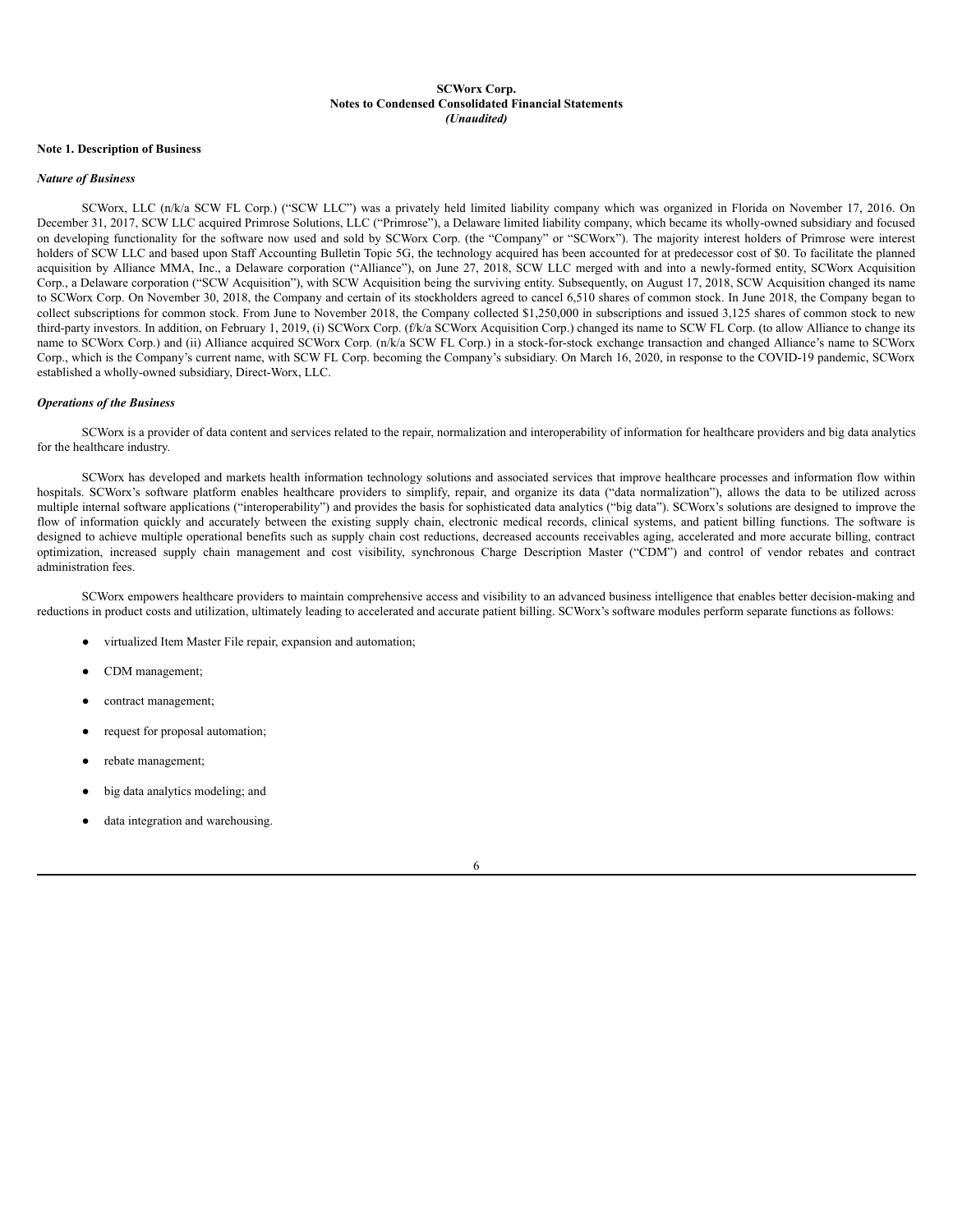SCWorx continues to provide transformational data-driven solutions to some of the finest, most well-respected healthcare providers in the United States. Clients are geographically dispersed throughout the country. The Company's focus is to assist healthcare providers with issues they have pertaining to data interoperability. SCWorx provides these solutions through a combination of direct sales and relationships with strategic partners.

SCWorx's software solutions are delivered to clients within a fixed term period, typically a three-to-five-year contracted term, where such software is hosted in SCWorx data centers (Amazon Web Service's "AWS" or RackSpace) and accessed by the client through a secure connection in a software as a service ("SaaS") delivery method.

SCWorx currently sells its solutions and services in the United States to hospitals and health systems through its direct sales force and its distribution and reseller partnerships.

### **Impact of the COVID-19 Pandemic**

The Company's operations and business have experienced disruption due to the unprecedented conditions surrounding the COVID-19 pandemic which spread throughout the United States and the world. The New York and New Jersey area, where the Company is headquartered, was at one of the early epicenters of the coronavirus outbreak in the United States. The outbreak adversely impacted new customer acquisition. The Company has followed the recommendations of local health authorities to minimize exposure risk for its team members since the outbreak.

In addition, the Company's customers (hospitals) also experienced extraordinary disruptions to their businesses and supply chains, while experiencing unprecedented demand for health care services related to COVID-19. As a result of these extraordinary disruptions to the Company's customers' business, the Company's customers were focused on meeting the nation's health care needs in response to the COVID-19 pandemic. As a result, the Company believes that its customers were not able to focus resources on expanding the utilization of the Company's services, which has adversely impacted the Company's growth prospects, at least until the adverse effects of the pandemic subside. In addition, the financial impact of COVID-19 on the Company's hospital customers could cause the hospitals to delay payments due to the Company for services, which could negatively impact the Company's cash flows.

The Company sought to mitigate these impacts to revenue through the sale of personal protective equipment ("PPE") and COVID-19 rapid test kits to the health care industry, including many of the Company's hospital customers. On March 16, 2020, in response to the COVID-19 pandemic, SCWorx established a wholly owned subsidiary, Direct-Worx, LLC to endeavor to source and provide critical, difficult-to-find items for the healthcare industry. Items had become difficult to source due to unexpected disruptions within the supply chain due to the COVID-19 pandemic. The products the Company sought to source included:

- Test Kits the Company currently has no contracted supply of Rapid Test Kits.
- PPE Personal Protective Equipment (PPE) includes items such as masks, gloves, gowns, shields, etc. Currently the Company has no contracted supply of PPE.

Regarding PPE and Test Kits, the Company's Board of Directors determined in during the second quarter of 2020 to limit the Company's role to acting as an intermediary between buyers and sellers with commission-based compensation. We are endeavoring to sell our existing inventory of PPE products primarily through use of our internal and external sales personnel.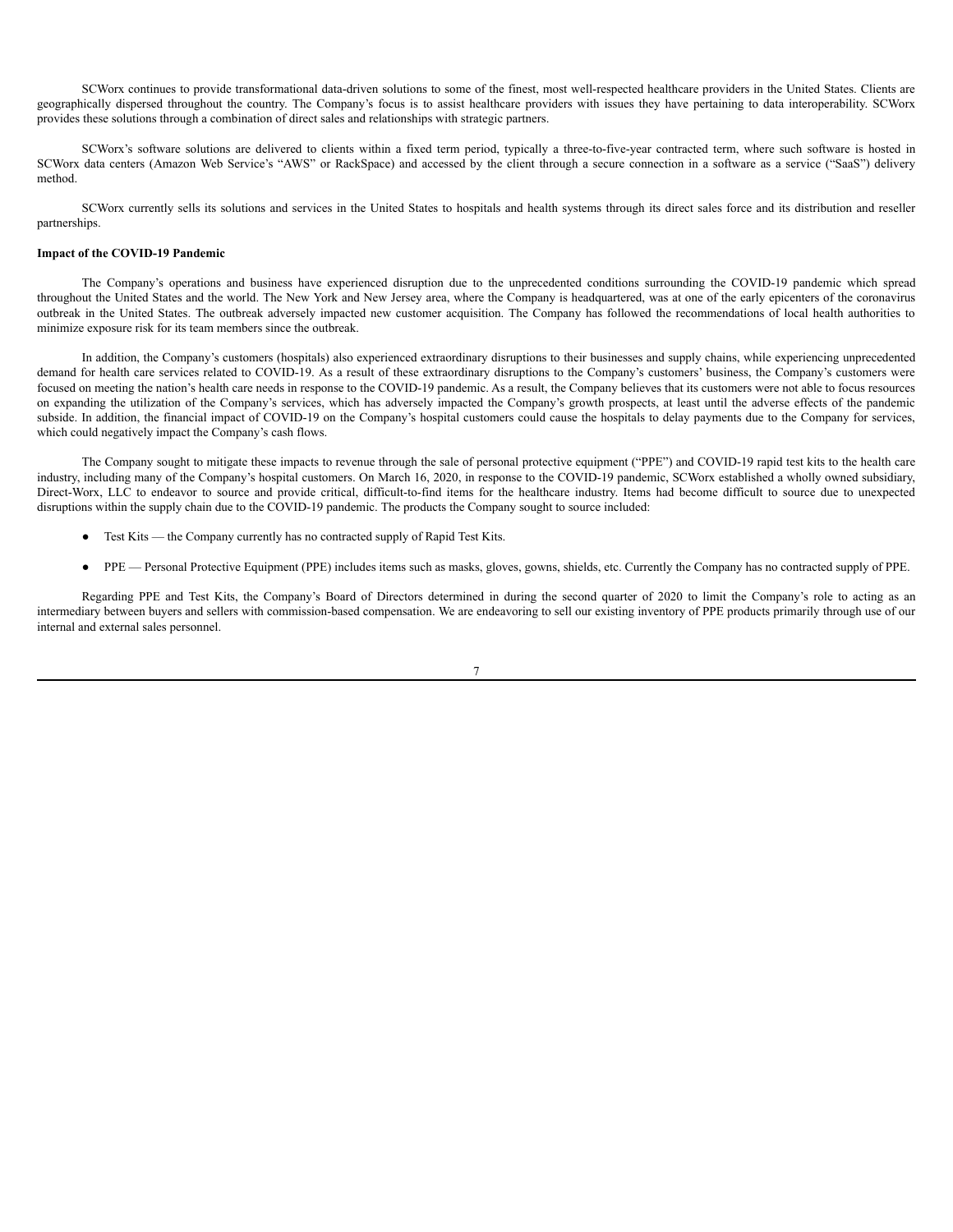#### **Note 2. Liquidity and Going Concern**

The accompanying unaudited condensed consolidated financial statements have been prepared in accordance with U.S. generally accepted accounting principles ("U.S. GAAP"), which contemplates continuation of the Company as a going concern and the realization of assets and satisfaction of liabilities in the normal course of business. The unaudited condensed consolidated financial statements do not include any adjustments that might become necessary should the Company be unable to continue as a going concern.

The Company has suffered recurring losses from operations and incurred a net loss of \$626,546 for the three months ended March 31, 2022 and \$747,943 for the three months ended March 31, 2021. The accumulated deficit as of March 31, 2022 was \$24,637,837. The Company has not yet achieved profitability and expects to continue to incur cash outflows from operations. It is expected that its operating losses will continue and, as a result, the Company will eventually need to generate significant increases in product revenues to achieve profitability. These conditions indicate that there is substantial doubt about the Company's ability to continue as a going concern within one year after the financial statement issuance date.

As of the filing date of this Report, the Company has only limited cash on hand, and management believes that there may not be sufficient capital resources from operations and existing financing arrangements in order to meet operating expenses and working capital requirements for the next twelve months.

Accordingly, we are evaluating various alternatives, including reducing operating expenses, securing additional financing through debt or equity securities to fund future business activities and other strategic alternatives. There can be no assurance that the Company will be able to generate the level of operating revenues in its business plan, or if additional sources of financing will be available on acceptable terms, if at all. If no additional sources of financing are available, our future operating prospects may be adversely affected. The financial statements do not include any adjustments that might result from the outcome of this uncertainty.

## **Note 3. Summary of Significant Accounting Policies**

### *Basis of Presentation and Principles of Consolidation*

The accompanying unaudited condensed consolidated financial statements have been prepared in accordance with U.S. GAAP and the rules and regulations of the U.S. Securities and Exchange Commission ("SEC"). The accompanying unaudited condensed consolidated financial statements include the accounts of SCWorx and its whollyowned subsidiaries. All material intercompany balances and transactions have been eliminated in consolidation.

These interim unaudited condensed consolidated financial statements have been prepared in accordance with U.S. GAAP for interim financial information. They do not include all of the information and footnotes required by U.S. GAAP for complete consolidated financial statements. Therefore, these unaudited condensed consolidated financial statements should be read in conjunction with the Company's audited financial statements and notes thereto contained in its report on Form 10-K for the year ended December 31, 2021, filed with the SEC on March 31, 2022.

The unaudited condensed consolidated financial statements included herein are unaudited; however, they contain all normal recurring accruals and adjustments that, in the opinion of management, are necessary to present fairly the Company's financial position at March 31, 2022, the results of its operations and cash flows for three months ended March 31, 2022. The results of operations for three months ended March 31, 2022 are not necessarily indicative of the results to be expected for future quarters or the full year.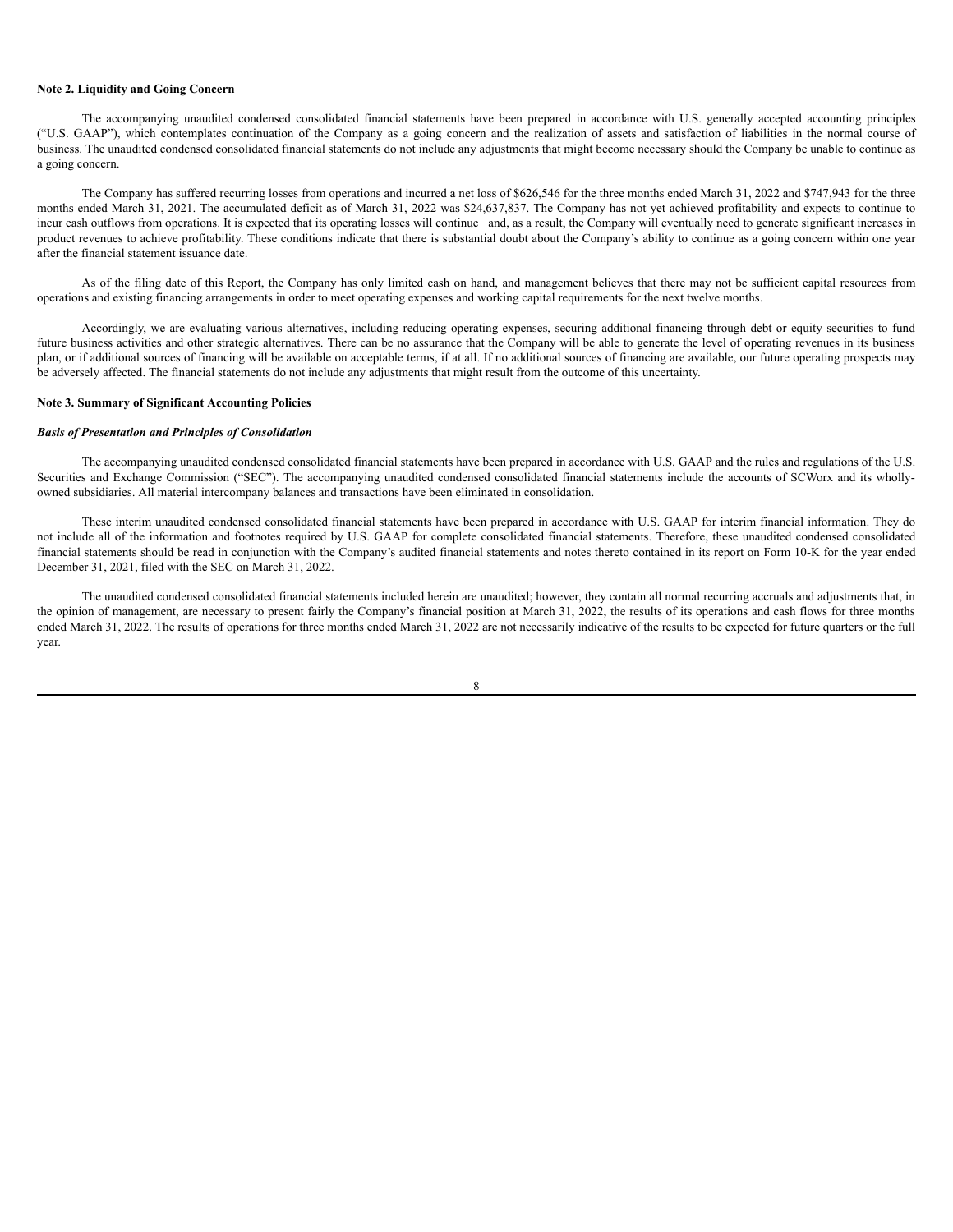#### *Cash*

Cash is maintained with various financial institutions. Financial instruments that potentially subject the Company to concentrations of credit risk consist principally of cash deposits. Accounts at each institution are insured by the Federal Deposit Insurance Corporation ("FDIC") up to \$250,000. The Company did not have amounts in excess of the FDIC insured limit as of March 31, 2022 and December 31, 2021.

### *Fair Value of Financial Instruments*

Management applies fair value accounting for significant financial assets and liabilities and non-financial assets and liabilities that are recognized or disclosed at fair value in the consolidated financial statements on a recurring basis. Management defines fair value as the price that would be received from selling an asset or paid to transfer a liability in an orderly transaction between market participants at the measurement date. When determining the fair value measurements for assets and liabilities, which are required to be recorded at fair value, management considers the principal or most advantageous market in which the Company would transact and the market-based risk measurements or assumptions that market participants would use in pricing the asset or liability, such as risks inherent in valuation techniques, transfer restrictions and credit risk. Fair value is estimated by applying the following hierarchy, which prioritizes the inputs used to measure fair value into three levels and bases the categorization within the hierarchy upon the lowest level of input that is available and significant to the fair value measurement: Level 1 - Quoted prices in active markets for identical assets or liabilities. Level 2 - Observable inputs other than quoted prices in active markets for identical assets and liabilities, quoted prices for identical or similar assets or liabilities in inactive markets, or other inputs that are observable or can be corroborated by observable market data for substantially the full term of the assets or liabilities. Level 3 - Inputs that are generally unobservable and typically reflect management's estimate of assumptions that market participants would use in pricing the asset or liability.

### *Concentration of Credit and Other Risks*

Financial instruments that potentially subject the Company to significant concentrations of credit risk consist principally of cash, accounts receivable and warrants. The Company believes that any concentration of credit risk in its accounts receivable is substantially mitigated by the Company's evaluation process, relatively short collection terms and the high level of credit worthiness of its customers. The Company performs ongoing internal credit evaluations of its customers' financial condition, obtains deposits and limits the amount of credit extended when deemed necessary but generally requires no collateral.

Significant customers are those which represent more than 10% of the Company's revenue for each period presented, or the Company's accounts receivable balance as of each respective balance sheet date. For each significant customer, revenue as a percentage of total revenue and accounts receivable as a percentage of total net accounts receivable are as follows:

| <b>Customers</b> | Revenue<br>For the three months ended<br>March 31, |        | <b>Accounts Receivable</b><br>March 31, |        |
|------------------|----------------------------------------------------|--------|-----------------------------------------|--------|
|                  | 2022                                               | 2021   | 2022                                    | 2021   |
| Customer A       | 13%                                                | 8%     | 55%                                     | $-9/0$ |
| Customer B       | 10%                                                | 9%     | 14%                                     | 9%     |
| Customer C       | 12%                                                | $5\%$  | 3%                                      | 13%    |
| Customer D       | 11%                                                | $-9/0$ | 3%                                      | $-9/0$ |
| Customer E       | $-9/0$                                             | 26%    | $-9/0$                                  | 21%    |

### *Allowance for Doubtful Accounts*

The Company continually monitors customer payments and maintains a reserve for estimated losses resulting from its customers' inability to make required payments. In determining the reserve, the Company evaluates the collectability of its accounts receivable based upon a variety of factors. In cases where the Company becomes aware of circumstances that may impair a specific customer's ability to meet its financial obligations, the Company records a specific allowance against amounts due. For all other customers, the Company recognizes allowances for doubtful accounts based on its historical write-off experience in conjunction with the length of time the receivables are past due, customer creditworthiness, geographic risk and the current business environment. Actual future losses from uncollectible accounts may differ from the Company's estimates. The Company's allowance for doubtful accounts as of March 31, 2022 and December 31, 2021 was \$468,611 and \$421,736, respectively.

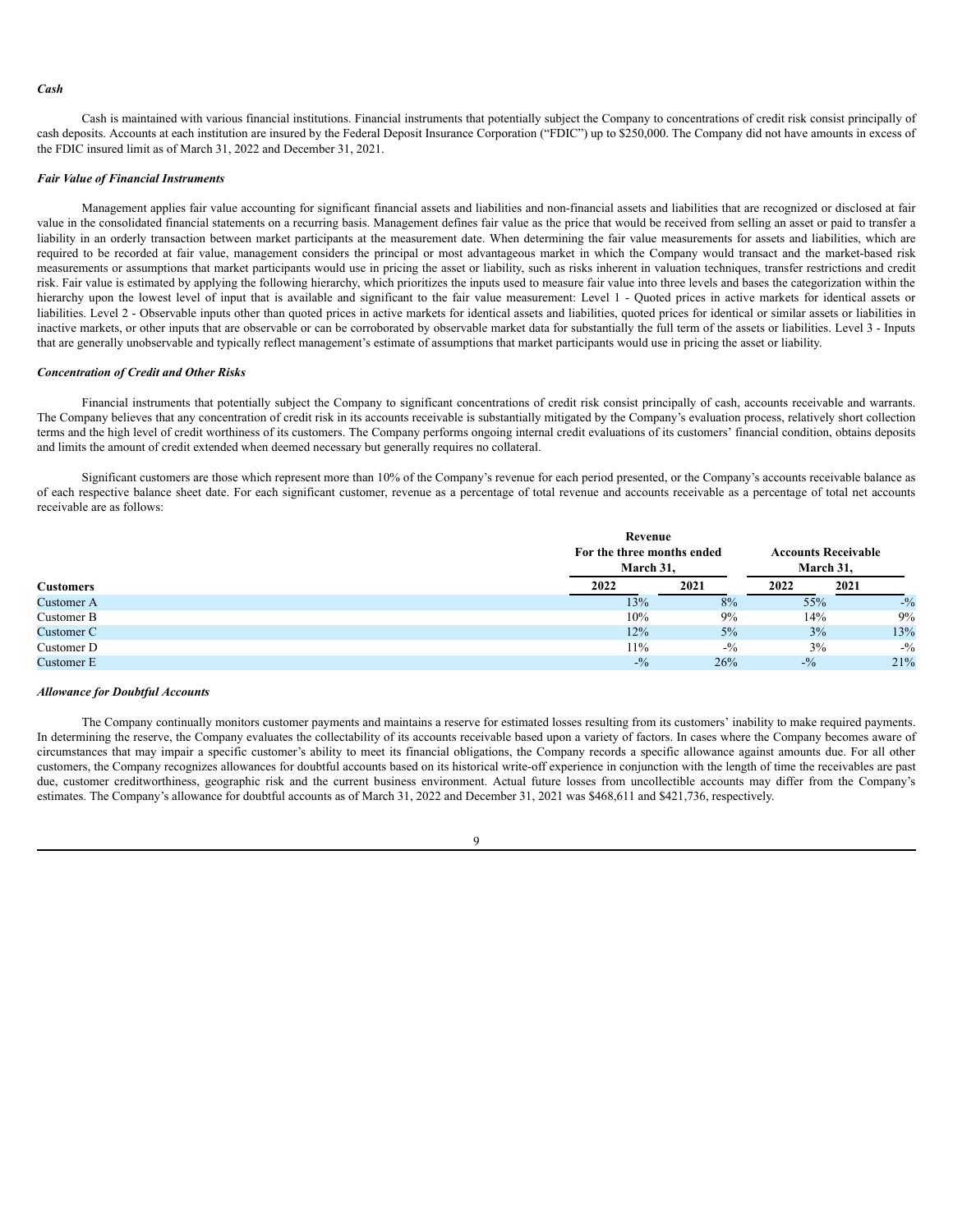#### *Inventory*

The inventory balance at March 31, 2022 is related to the Company's Direct-Worx, LLC subsidiary and consisted of approximately 87,000 gowns. These items are carried on the unaudited condensed consolidated balance sheet at the lower of cost or market.

During the year ended December 31, 2021, the Company recorded a write down on the fair value of its inventory of \$366,840. Inventory assets as of March 31, 2022 and December 31, 2021 consisted of the following:

|                            | March 31, | December 31,<br>2021 |  |  |
|----------------------------|-----------|----------------------|--|--|
|                            | 2022      |                      |  |  |
| Inventory                  | 523,440   | 523,440              |  |  |
| Allowance for obsolescence | (366.840) | (366.840)            |  |  |
| Net inventory value        | 156,600   | 156,600              |  |  |

### *Goodwill and Purchased Identified Intangible Assets*

### *Goodwill*

Goodwill is recorded as the difference, if any, between the aggregate consideration paid for an acquisition and the fair value of the net tangible and identified intangible assets acquired under a business combination. Goodwill also includes acquired assembled workforce, which does not qualify as an identifiable intangible asset. The Company reviews impairment of goodwill annually in the fourth quarter, or more frequently if events or circumstances indicate that the goodwill might be impaired. The Company first assesses qualitative factors to determine whether it is necessary to perform the quantitative goodwill impairment test. If, after assessing the totality of events or circumstances, the Company determines that it is not more likely than not that the fair value of a reporting unit is less than its carrying amount, then the quantitative goodwill impairment test is unnecessary.

### *Property and Equipment*

Property and equipment are recorded at cost, less accumulated depreciation. Depreciation is calculated using the straight-line method over the related assets' estimated useful lives. Equipment, furniture and fixtures are being amortized over a period of three years.

Expenditures that materially increase asset life are capitalized, while ordinary maintenance and repairs are expensed as incurred.

Depreciation expense for the three months ended March 31, 2022 and 2021 was zero and \$70,683, respectively.

### *Revenue Recognition*

The Company recognizes revenue in accordance with Topic 606 to depict the transfer of promised goods or services in an amount that reflects the consideration to which an entity expects to be entitled in exchange for those goods or services. To determine revenue recognition for arrangements within the scope of Topic 606 the Company performs the following steps:

- $\bullet$  Step 1: Identify the contract(s) with a customer
- Step 2: Identify the performance obligations in the contract
- Step 3: Determine the transaction price
- Step 4: Allocate the transaction price to the performance obligations in the contract
- Step 5: Recognize revenue when (or as) the entity satisfies a performance obligation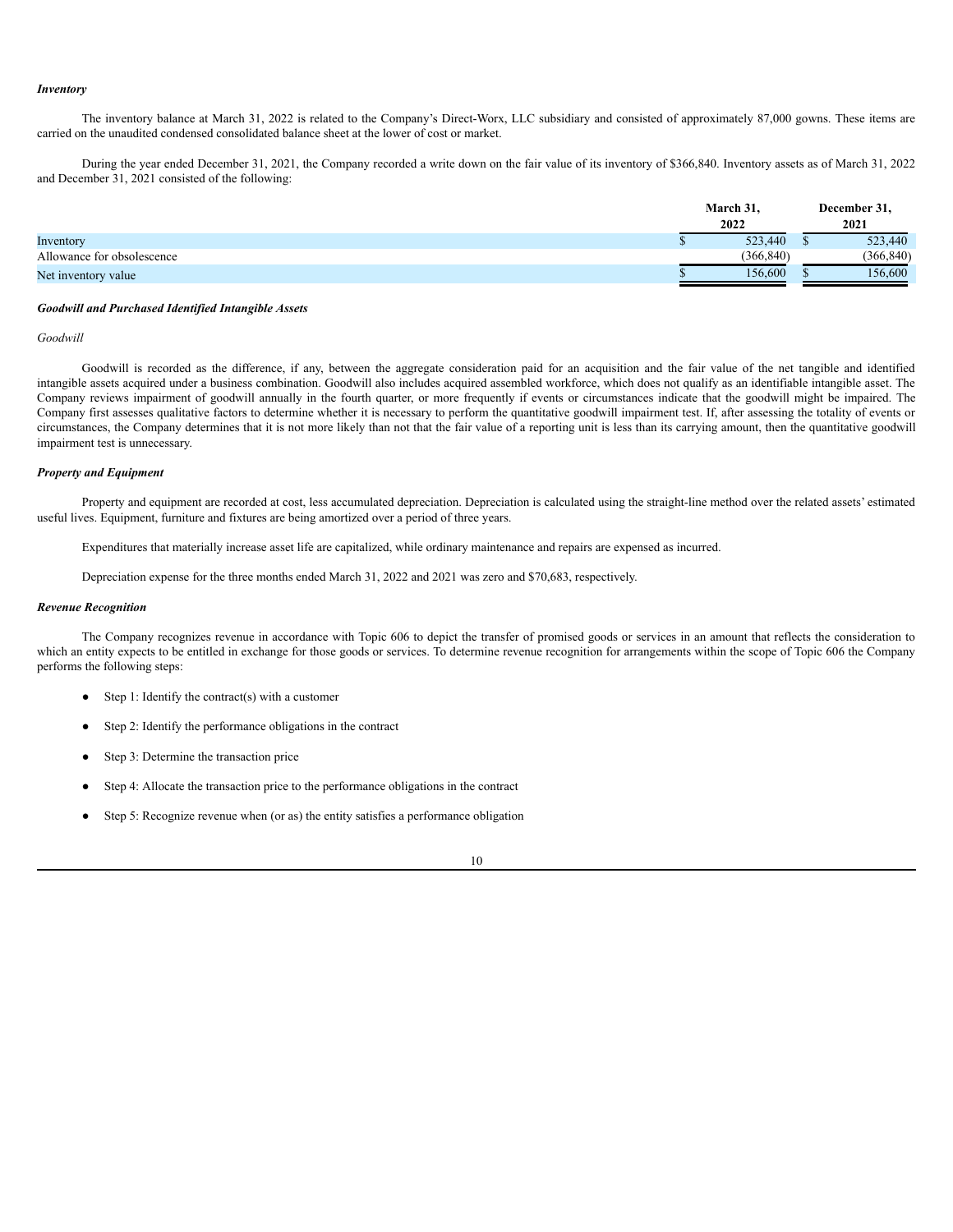The Company follows the accounting revenue guidance under Topic 606 to determine whether contracts contain more than one performance obligation. Performance obligations are the unit of accounting for revenue recognition and generally represent the distinct goods or services that are promised to the customer.

The Company has identified the following performance obligations in its SaaS contracts with customers:

- 1) Data Normalization: which includes data preparation, product and vendor mapping, product categorization, data enrichment and other data related services,
- 2) Software-as-a-service ("SaaS"): which is generated from clients' access of and usage of the Company's hosted software solutions on a subscription basis for a specified contract term, which is usually annually. In SaaS arrangements, the client cannot take possession of the software during the term of the contract and generally has the right to access and use the software and receive any software upgrades published during the subscription period,
- 3) Maintenance: which includes ongoing data cleansing and normalization, content enrichment, and optimization, and
- 4) Professional Services: mainly related to specific customer projects to manage and/or analyze data and review for cost reduction opportunities

A contract will typically include Data Normalization, SaaS and Maintenance, which are distinct performance obligations and are accounted for separately. The transaction price is allocated to each separate performance obligation on a relative stand-alone selling price basis. Significant judgement is required to determine the stand-alone selling price for each distinct performance obligation and is typically estimated based on observable transactions when these services are sold on a stand-alone basis. At contract inception, an assessment of the goods and services promised in the contracts with customers is performed and a performance obligation is identified for each distinct promise to transfer to the customer a good or service (or bundle of goods or services). To identify the performance obligations, the Company considers all the goods or services promised in the contract regardless of whether they are explicitly stated or are implied by customary business practices. Revenue is recognized when the performance obligation has been met. The Company considers control to have transferred upon delivery because the Company has a present right to payment at that time, the Company has transferred use of the good or service, and the customer is able to direct the use of, and obtain substantially all the remaining benefits from, the good or service.

The Company's SaaS and Maintenance contracts typically have termination for convenience without penalty clauses and accordingly, are generally accounted for as month-to-month agreements. If it is determined that the Company has not satisfied a performance obligation, revenue recognition will be deferred until the performance obligation is deemed to be satisfied.

Revenue recognition for the Company's performance obligations are as follows:

## *Data Normalization and Professional Services*

The Company's Data Normalization and Professional Services are typically fixed fee. When these services are not combined with SaaS or Maintenance revenues as a single unit of accounting, these revenues are recognized as the services are rendered and when contractual milestones are achieved and accepted by the customer.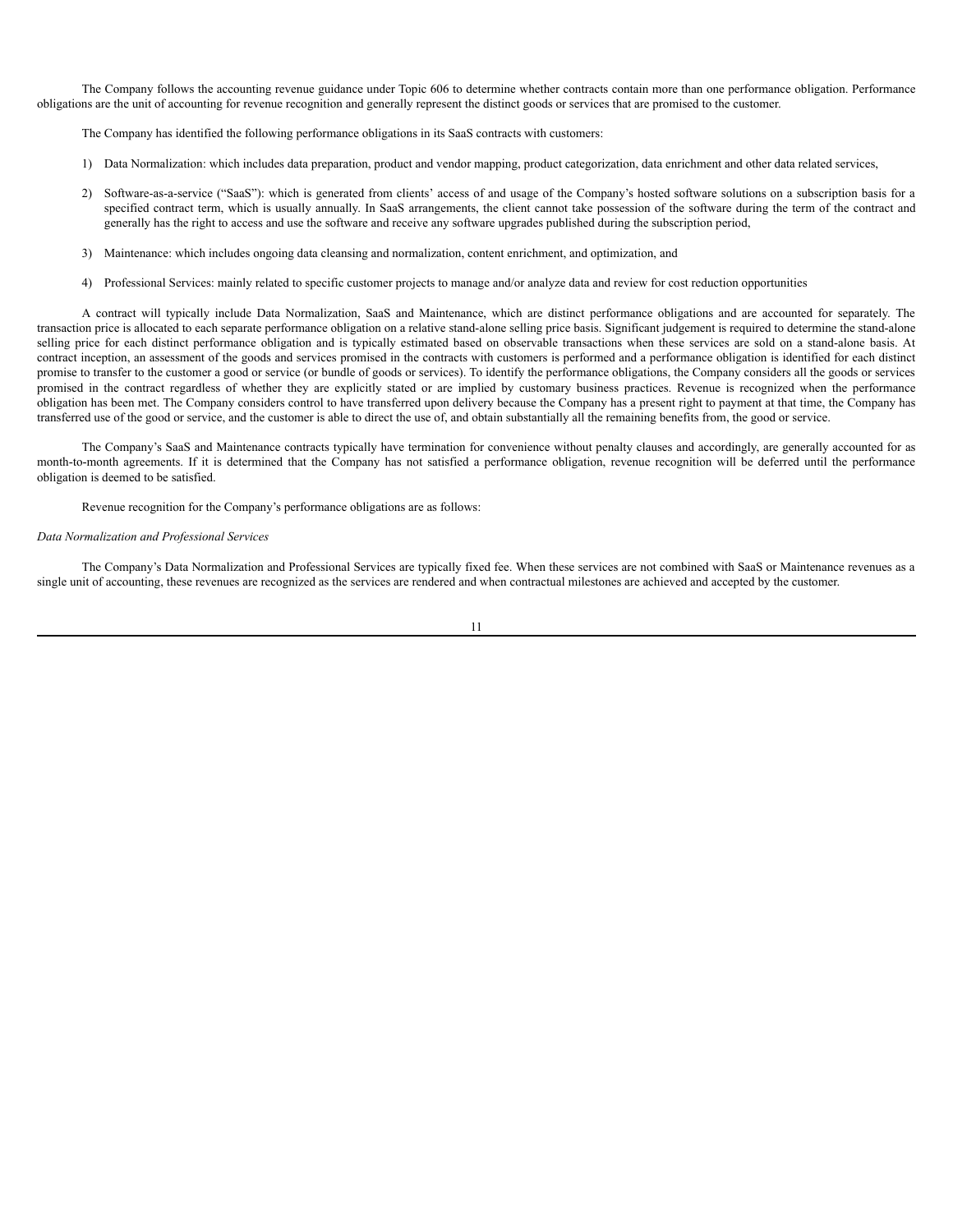### *SaaS and Maintenance*

SaaS and Maintenance revenues are recognized ratably over the contract terms beginning on the commencement date of each contract, which is the date on which the Company's service is made available to customers.

The Company does have some contracts that have payment terms that differ from the timing of revenue recognition, which requires the Company to assess whether the transaction price for those contracts include a significant financing component. The Company has elected the practical expedient that permits an entity to not adjust for the effects of a significant financing component if it expects that at the contract inception, the period between when the entity transfers a promised good or service to a customer and when the customer pays for that good or service will be one year or less. The Company does not maintain contracts in which the period between when the entity transfers a promised good or service to a customer and when the customer pays for that good or service exceeds the one-year threshold.

In periods prior to the adoption of ASC 606, the Company recognized revenues when persuasive evidence of an arrangement existed, delivery had occurred, the sales price was fixed or determinable, and the collectability of the resulting receivable was reasonably assured. The adoption of Topic 606 did not result in a cumulative effect adjustment to the Company's opening retained earnings since there was no significant impact upon adoption of Topic 606. There was also no material impact to revenues, or any other financial statement line items for the year ended December 31, 2018 as a result of applying ASC 606.

The Company has one revenue stream, from the SaaS business, and believes it has presented all varying factors that affect the nature, timing and uncertainty of revenues and cash flows.

### *PPE Inventory sales*

Revenues from the sale of inventory are typically recognized upon shipment to a customer as long as the Company has met all performance obligations related to the sale in accordance to Topic 606.

### *Brokered PPE sales*

Brokered PPE sales revenues are recognized once the customer obtains physical possession of the product(s). Because the Company acts as an agent in arranging the relationship between the customer and the supplier, PPE revenues are presented net of related costs, including product procurement, warehouse and shipping fees, etc.

### *Remaining Performance Obligations*

As of March 31, 2022 and December 31, 2021, the Company had \$764,500 and \$472,750, respectively, of remaining performance obligations recorded as deferred revenue. The Company expects to recognize the majority of revenue relating to the current performance obligations during the following 12 month period.

### *Costs to Obtain and Fulfill a Contract*

Costs to fulfill a contract typically include costs related to satisfying performance obligations as well as general and administrative costs that are not explicitly chargeable to customer contracts. These expenses are recognized and expensed when incurred in accordance with ASC 340-40.

### *Cost of Revenues*

Cost of revenues primarily represent data center hosting costs, consulting services and maintenance of the Company's large data array that were incurred in delivering professional services and maintenance of the Company's large data array during the periods presented.

### *Contract Balances*

Contract assets arise when the associated revenue was earned prior to the Company's unconditional right to receive a payment under a contract with a customer (unbilled revenue) and are derecognized when either it becomes a receivable or the cash is received. There were no contract assets as of March 31, 2022 and December 31, 2021.

Contract liabilities arise when customers remit contractual cash payments in advance of the Company satisfying its performance obligations under the contract and are derecognized when the revenue associated with the contract is recognized when the performance obligation is satisfied. Contract liabilities were \$764,500 and \$472,750 as of March 31, 2022 and December 31, 2021, respectively.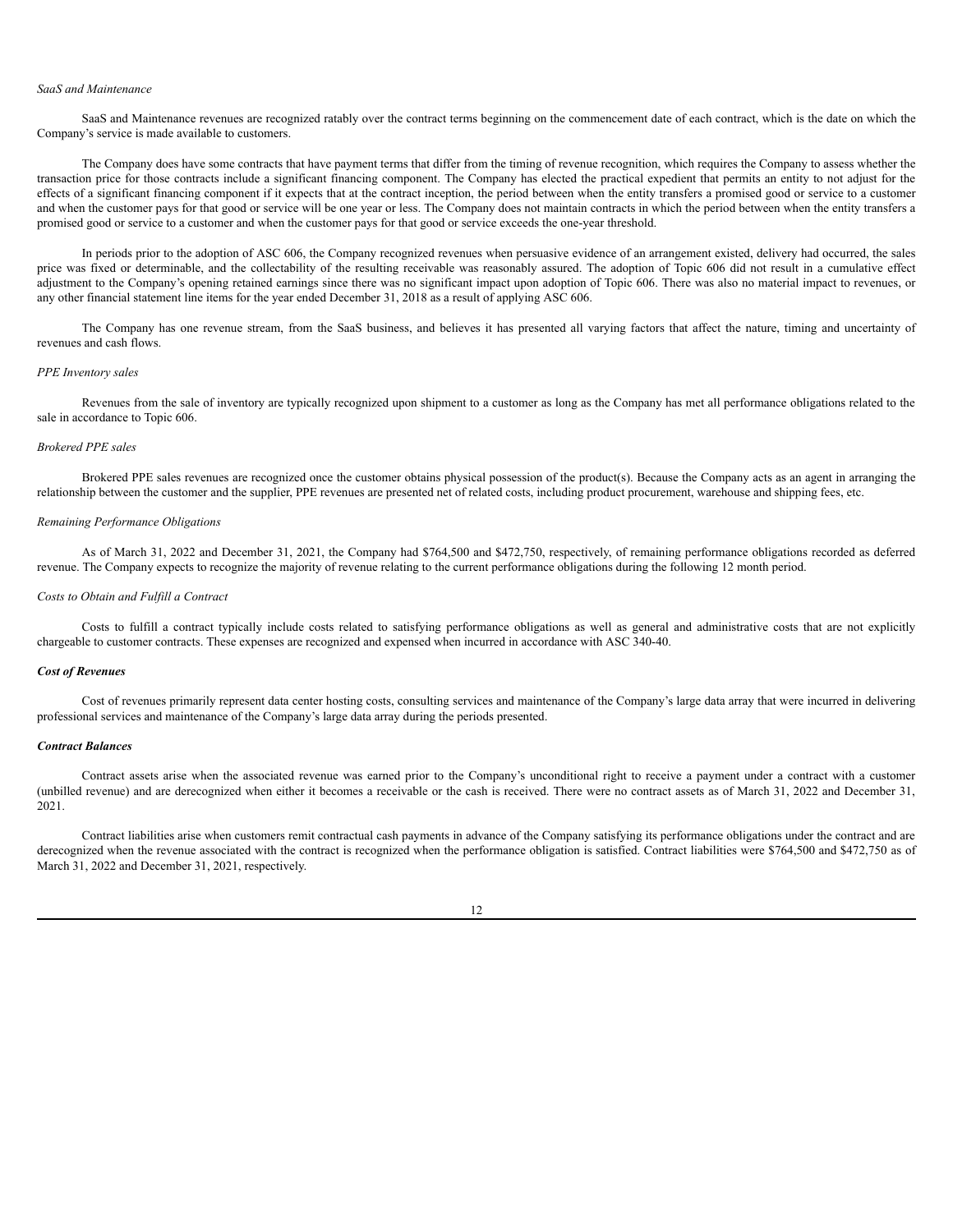#### *Income Taxes*

The Company uses the asset and liability method of accounting for income taxes in accordance with Accounting Standard Codification ("ASC") Topic 740, "Income Taxes." Under this method, income tax expense is recognized for the amount of: (i) taxes payable or refundable for the current year and (ii) deferred tax consequences of temporary differences resulting from matters that have been recognized in an entity's financial statements or tax returns. Deferred tax assets and liabilities are measured using enacted tax rates expected to apply to taxable income in the years in which those temporary differences are expected to be recovered or settled. The effect on deferred tax assets and liabilities of a change in tax rates is recognized in the results of operations in the period that includes the enactment date.

Valuation allowances are provided if, based upon the weight of available evidence, it is more likely than not that some or all of the deferred tax assets will not be realized. As of March 31, 2022 and December 31, 2021, the Company has evaluated available evidence and concluded that the Company may not realize all the benefits of its deferred tax assets; therefore, a valuation allowance has been established for its deferred tax assets.

ASC Topic 740-10-30 clarifies the accounting for uncertainty in income taxes recognized in an enterprise's financial statements and prescribes a recognition threshold and measurement attribute for the financial statement recognition and measurement of a tax position taken or expected to be taken in a tax return. ASC Topic 740-10-40 provides guidance on derecognition, classification, interest and penalties, accounting in interim periods, disclosure, and transition. The Company has no material uncertain tax positions for any of the reporting periods presented.

On March 27, 2020, the Coronavirus Aid, Relief, and Economic Security Act (the "CARES Act") was signed into law. The CARES Act, among other things, includes provisions relating to refundable payroll tax credits, deferment of employer side social security payments, net operating loss carryback periods, alternative minimum tax credit refunds, modifications to the net interest deduction limitations and technical corrections to tax depreciation methods for qualified improvement property. The Company continues to examine the impact that the tax changes in the CARES Act may have on its business but does not expect the impact to be material.

There was no income tax expense for three months ended March 31, 2022 and 2021.

### *Stock-Based Compensation*

The Company accounts for stock-based compensation expense in accordance with the authoritative guidance on share-based payments. Under the provisions of the guidance, stock-based compensation expense is measured at the grant date based on the fair value of the option or warrant using a Black-Scholes option pricing model and is recognized as expense on a straight-line basis over the requisite service period, which is generally the vesting period.

The authoritative guidance also requires that the Company measures and recognizes stock-based compensation expense upon modification of the term of stock award. The stock-based compensation expense for such modification is accounted for as a repurchase of the original award and the issuance of a new award.

Calculating stock-based compensation expense requires the input of highly subjective assumptions, including the expected term of the stock-based awards, stock price volatility, and the pre-vesting option forfeiture rate. The Company estimates the expected life of options granted based on historical exercise patterns, which are believed to be representative of future behavior. The Company estimates the volatility of the Company's common stock on the date of grant based on historical volatility. The assumptions used in calculating the fair value of stock-based awards represent the Company's best estimates, but these estimates involve inherent uncertainties and the application of management's judgment. As a result, if factors change and the Company uses different assumptions, its stock-based compensation expense could be materially different in the future. In addition, the Company is required to estimate the expected forfeiture rate and only recognize expense for those shares expected to vest. The Company estimates the forfeiture rate based on historical experience of its stock-based awards that are granted, exercised and cancelled. If the actual forfeiture rate is materially different from the estimate, stock-based compensation expense could be significantly different from what was recorded in the current period. The Company also grants performance based restricted stock awards to employees and consultants. These awards will vest if certain employee\consultant-specific or company-designated performance targets are achieved. If minimum performance thresholds are achieved, each award will convert into a designated number of the Company's common stock. If minimum performance thresholds are not achieved, then no shares will be issued. Based upon the expected levels of achievement, stock-based compensation is recognized on a straight-line basis over the requisite service period. The expected levels of achievement are reassessed over the requisite service periods and, to the extent that the expected levels of achievement change, stockbased compensation is adjusted in the period of change and recorded on the statements of operations and the remaining unrecognized stock-based compensation is recorded over the remaining requisite service period. Refer to Note 7, Stockholders' Equity, for additional detail.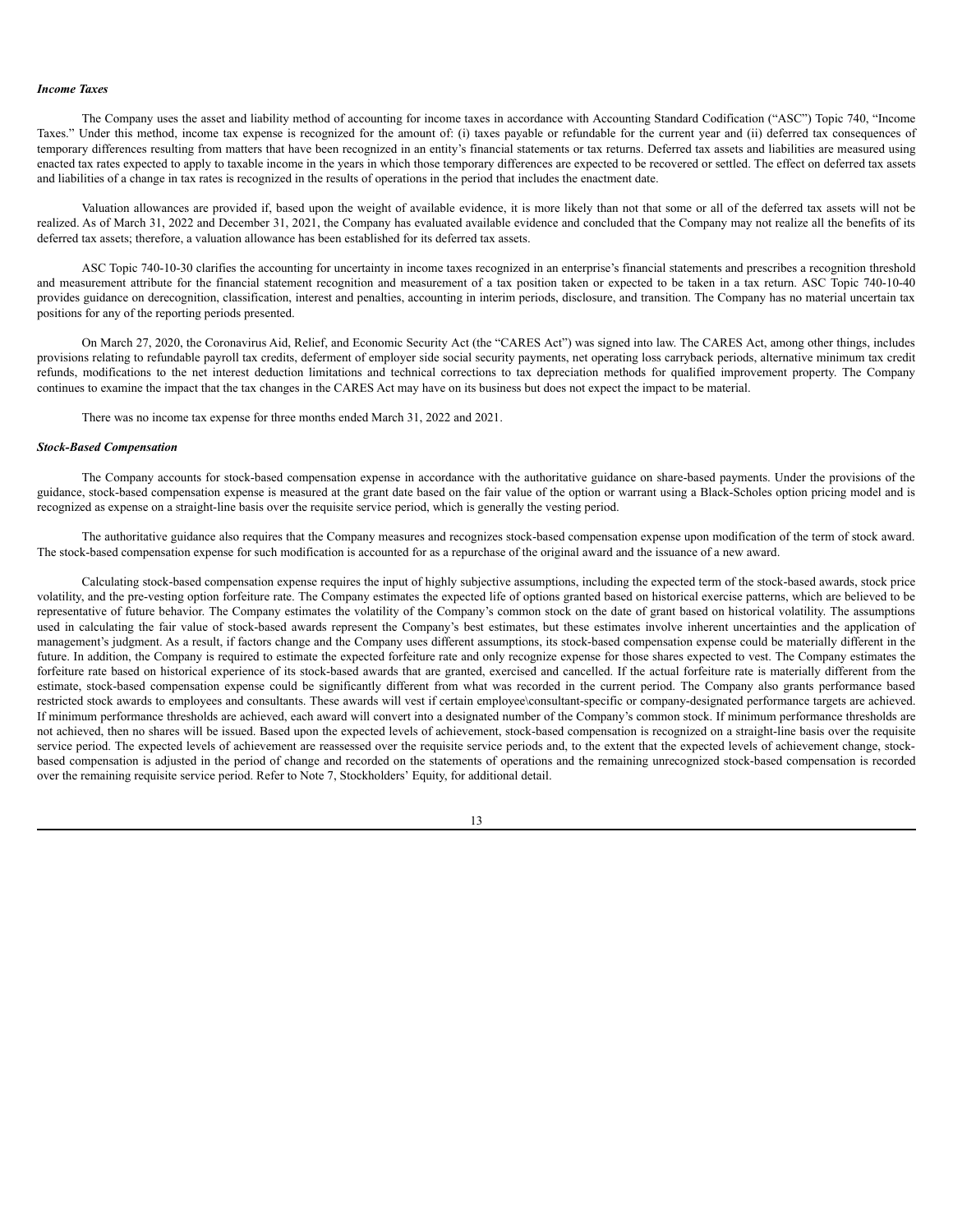#### *Loss Per Share*

The Company computes earnings (loss) per share in accordance with ASC 260, "Earnings per Share" which requires presentation of both basic and diluted earnings (loss) per share ("EPS") on the face of the income statement. Basic EPS is computed by dividing the loss available to common shareholders (numerator) by the weighted average number of shares outstanding (denominator) during the period. Diluted EPS gives effect to all dilutive potential common shares outstanding during the period using the treasury stock method and convertible preferred stock using the if-converted method. In computing diluted EPS, the average stock price for the period is used in determining the number of shares assumed to be purchased from the exercise of stock options or warrants. Diluted EPS excludes all dilutive potential shares if their effect is anti-dilutive.

### *Indemnification*

The Company provides indemnification of varying scope to certain customers against claims of intellectual property infringement made by third parties arising from the use of the Company's software. In accordance with authoritative guidance for accounting for guarantees, the Company evaluates estimated losses for such indemnification. The Company considers such factors as the degree of probability of an unfavorable outcome and the ability to make a reasonable estimate of the amount of loss. To date, no such claims have been filed against the Company and no liability has been recorded in its condensed consolidated financial statements.

As permitted under Delaware law, the Company has agreements whereby it indemnifies its officers and directors for certain events or occurrences while the officer or director is, or was, serving at the Company's request in such capacity. The maximum potential amount of future payments the Company could be required to make under these indemnification agreements is unlimited. In addition, the Company has directors' and officers' liability insurance coverage that is intended to reduce its financial exposure and may enable it to recover any payments above the applicable policy retention, should they occur.

In connection with the Class Action and derivative claims and investigations described in Note 6, Commitments and Contingencies, the Company is obligated to indemnify its officers and directors for costs incurred in defending against these claims and investigations.

### *Contingencies*

The Company records a liability when the Company believes that it is both probable that a loss has been incurred and the amount can be reasonably estimated. If the Company determines that a loss is reasonably possible, and the loss or range of loss can be estimated, the Company discloses the possible loss in the notes to the consolidated financial statements. The Company reviews the developments in its contingencies that could affect the amount of the provisions that has been previously recorded, and the matters and related possible losses disclosed. The Company adjusts provisions and changes to its disclosures accordingly to reflect the impact of negotiations, settlements, rulings, advice of legal counsel, and updated information. Significant judgment is required to determine both the probability and the estimated amount.

Legal costs associated with loss contingencies are accrued based upon legal expenses incurred by the end of the reporting period.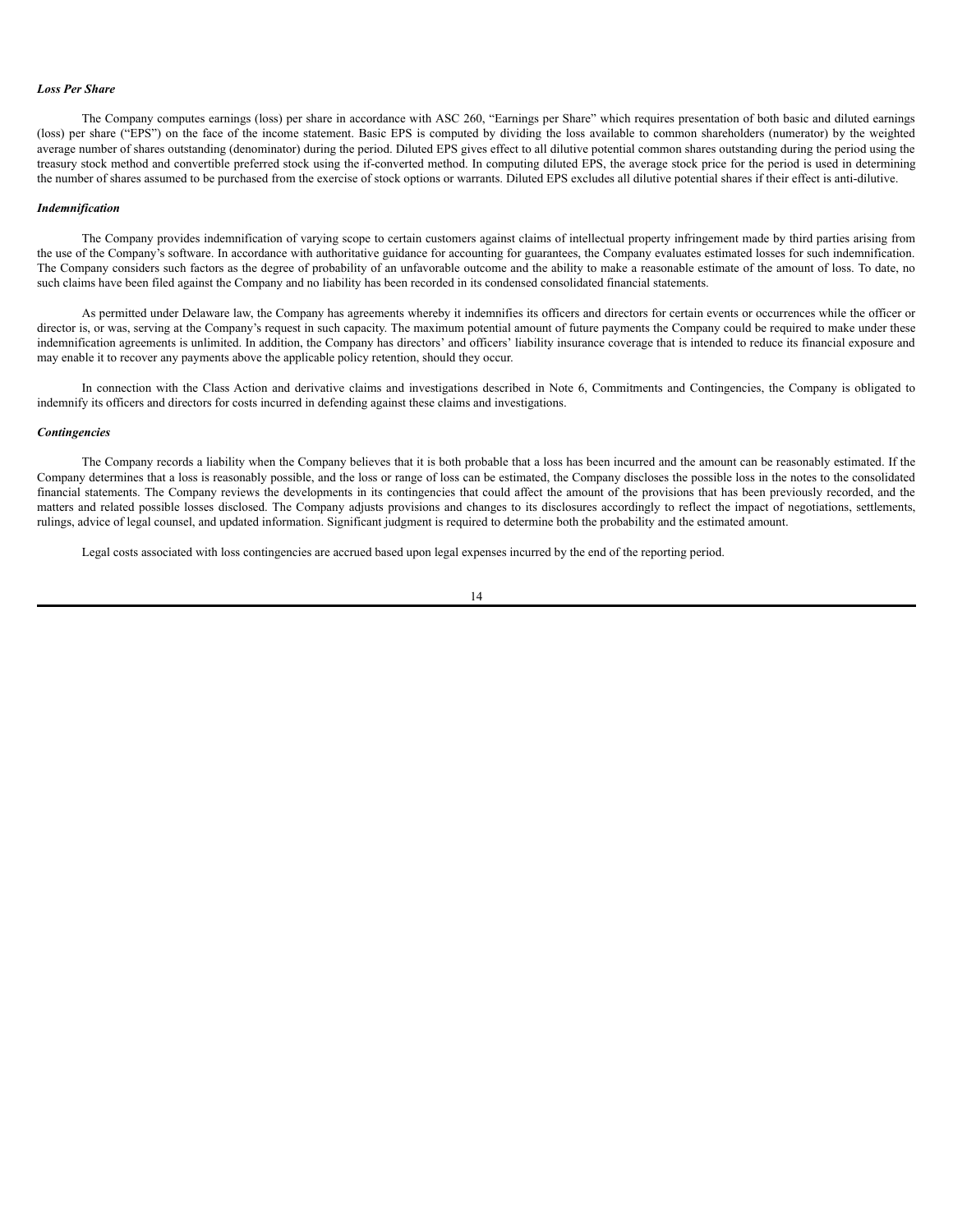### *Use of Estimates*

The preparation of consolidated financial statements in conformity with GAAP requires management to make estimates and assumptions that affect the amounts reported and disclosed in the consolidated financial statements and accompanying notes. The Company regularly evaluates estimates and assumptions related to the allowance for doubtful accounts, the estimated useful lives and recoverability of long-lived assets, stock-based compensation, goodwill, and deferred income tax asset valuation allowances. The Company bases its estimates and assumptions on current facts, historical experience and various other factors that it believes to be reasonable under the circumstances, the results of which form the basis for making judgments about the carrying values of assets and liabilities and the accrual of costs and expenses that are not readily apparent from other sources. The actual results experienced by the Company may differ materially and adversely from the Company's estimates. To the extent there are material differences between the estimates and the actual results, future results of operations will be affected. Actual results could differ materially from those estimates.

# *Recently Issued Accounting Pronouncements*

From time to time, new accounting pronouncements are issued by FASB that are adopted by the Company as of the specified effective date. If not discussed, management believes that the impact of recently issued standards, which are not yet effective, will not have a material impact on the Company's financial statements upon adoption.

### **Note 4. Loans Payable**

### *CARES funding*

On May 5, 2020, the Company obtained a \$293,972 unsecured loan payable through the Paycheck Protection Program ("PPP"), which was enacted as part of the Coronavirus Aid, Relief and Economic Security Act (the "CARES ACT"). The funds were received from Bank of America through a loan agreement pursuant to the CARES Act. The CARES Act was established in order to enable small businesses to pay employees during the economic slowdown caused by COVID-19 by providing forgivable loans to qualifying businesses for up to 2.5 times their average monthly payroll costs. The amount borrowed under the CARES Act and used for payroll costs, rent, mortgage interest, and utility costs during the 24 week period after the date of loan disbursement is eligible to be forgiven provided that (a) the Company uses the PPP Funds during the eight week period after receipt thereof, and (b) the PPP Funds are only used to cover payroll costs (including benefits), rent, mortgage interest, and utility costs. While the full loan amount may be forgiven, the amount of loan forgiveness will be reduced if, among other reasons, the Company does not maintain staffing or payroll levels or less than 60% of the loan proceeds are used for payroll costs. Principal and interest payments on any unforgiven portion of the PPP Funds (the "PPP Loan") will be deferred to the date the SBA remits the borrower's loan forgiveness amount to the lender or, if the borrower does not apply for loan forgiveness, 10 months after the end of the borrower's loan forgiveness period for six months and will accrue interest at a fixed annual rate of 1.0% and carry a two year maturity date. There is no prepayment penalty on the CARES Act Loan. The Company expects the loan to be fully forgiven.

On March 17, 2021, we received \$139,595 in financing from the U.S. government's Payroll Protection Program ("PPP"). We entered into a loan agreement with Bank of America. This loan agreement was pursuant to the CARES Act. The CARES Act was established in order to enable small businesses to pay employees during the economic slowdown caused by COVID-19 by providing forgivable loans to qualifying businesses for up to 2.5 times their average monthly payroll costs. The amount borrowed under the CARES Act is eligible to be forgiven provided that (a) the Company uses the PPP Funds during the eight week period after receipt thereof, and (b) the PPP Funds are only used to cover payroll costs (including benefits), rent, mortgage interest, and utility costs. The amount of loan forgiveness will be reduced if, among other reasons, the Company does not maintain staffing or payroll levels. Principal and interest payments on any unforgiven portion of the PPP Funds (the "PPP Loan") will be deferred for six months and will accrue interest at a fixed annual rate of 1.0% and carry a two year maturity date. There is no prepayment penalty on the CARES Act Loan. This note was fully forgiven on March 12, 2022.

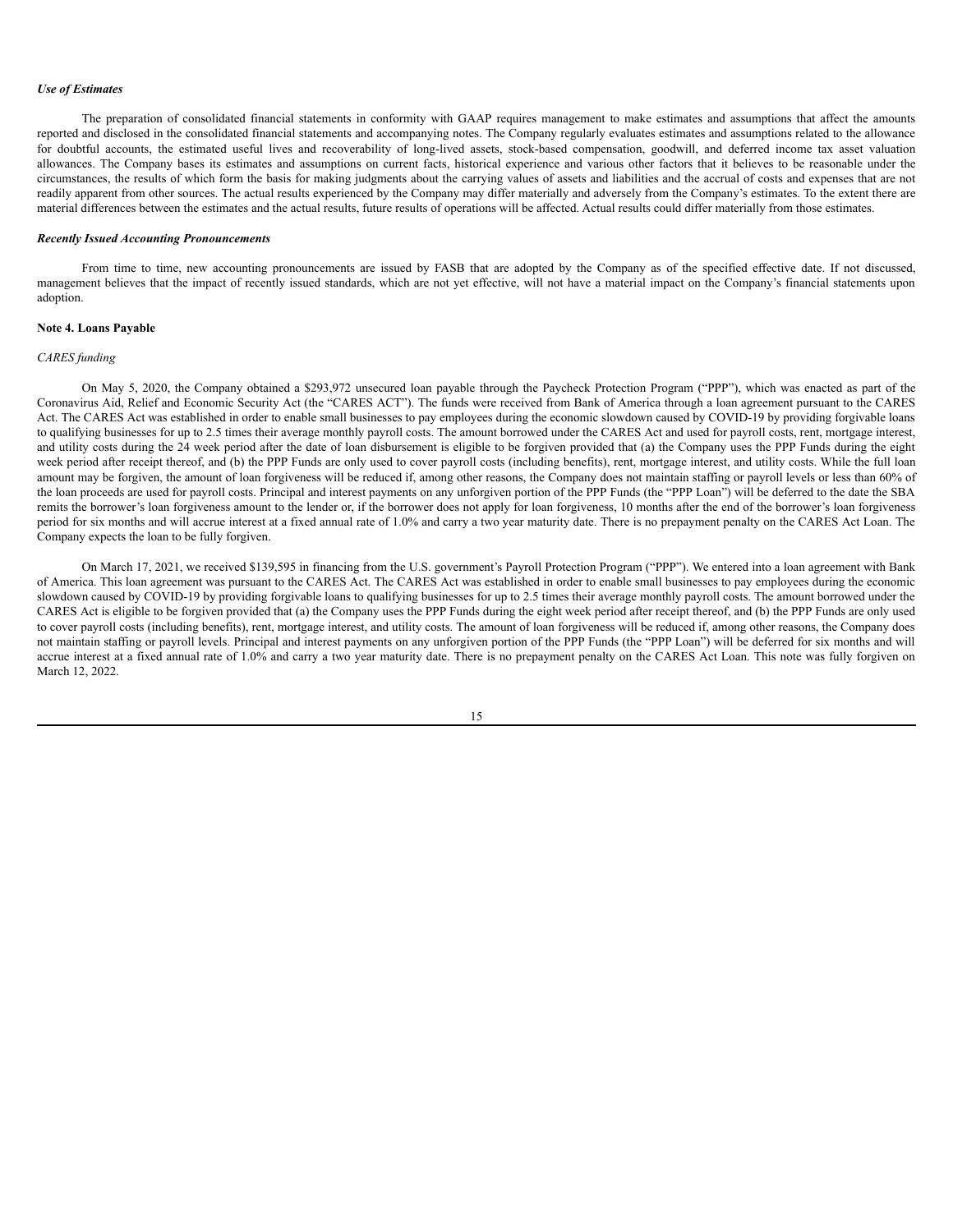### **Note 5. Leases**

## *Operating Leases*

The Company's principal executive office in New York City is under a month-to-month arrangement. The Company also had a lease in Greenwich, CT which expired in March 2020 and became a month to month lease. This tenancy was terminated in April 2021.

The Company has operating leases for corporate, business and technician offices. Leases with a probable term of 12 months or less, including month-to-month agreements, are not recorded on the condensed consolidated balance sheet, unless the arrangement includes an option to purchase the underlying asset, or an option to renew the arrangement, that the Company is reasonably certain to exercise (short-term leases). The Company recognizes lease expense for these leases on a straight-line bases over the lease term. The Company's only remaining lease is month-to-month. As a practical expedient, the Company elected, for all office and facility leases, not to separate non-lease components (common-area maintenance costs) from lease components (fixed payments including rent) and instead to account for each separate lease component and its associated non-lease components as a single lease component. The Company uses its incremental borrowing rate for purposes of discounting lease payments.

As of March 31, 2022 and December 31, 2021, assets recorded under operating leases were \$0. Operating lease right of use assets and lease liabilities are recognized at the lease commencement date based on the present value of lease payments over the lease term. The discount rate used to determine the commencement date present value of lease payment is the Company's incremental borrowing rate, which is the rate incurred to borrow on a collateralized basis over a similar term at an amount equal to the lease payments in a similar economic environment. Certain adjustments to the right-of-use asset may be required for items such as initial direct costs paid or incentives received.

For three months ended March 31, 2022 and 2021, the components of lease expense were as follows:

|                      | For the three months ended<br>March 31, |        |
|----------------------|-----------------------------------------|--------|
|                      | 2022                                    | 2021   |
| Operating lease cost | 487                                     | 20,714 |
| Total lease cost     | 487                                     | 20,714 |
|                      |                                         |        |

Other information related to leases was as follows:

|                                                                                   | For the three months ended<br>March 31. |           |
|-----------------------------------------------------------------------------------|-----------------------------------------|-----------|
|                                                                                   | 2022                                    | 2021      |
| Cash paid for amounts included in the measurement of operating lease liabilities: |                                         |           |
| Operating cash flows for operating leases                                         | 487                                     | 20.714    |
| Weighted average remaining lease term (months) – operating leases                 |                                         |           |
| Weighted average discount rate - operating leases                                 | N/A                                     | $\rm N/A$ |

As of March 31, 2022, the Company has no additional operating leases, other than that noted above, and no financing leases.

### **Note 6. Commitments and Contingencies**

In conducting our business, we may become involved in legal proceedings. We will accrue a liability for such matters when it is probable that a liability has been incurred and the amount can be reasonably estimated. When only a range of possible loss can be established, the most probable amount in the range is accrued. If no amount within this range is a better estimate than any other amount within the range, the minimum amount in the range is accrued. The accrual for a litigation loss contingency might include, for example, estimates of potential damages, outside legal fees and other directly related costs expected to be incurred.

### **Item 1. Legal Proceedings**

#### *Settlement of Consolidated Securities Class Action*

As previously disclosed, on April 29, 2020, a securities class action case was filed in the United States District Court for the Southern District of New York against us and our former CEO. The action is captioned Daniel Yannes, individually and on behalf of all others similarly situated vs. SCWorx Corp. and Marc S. Schessel,. Subsequently, two additional class actions were filed in the same court (Leeburn v. SCWorx, et ano. and Leonard v. SCWorx et ano.) and thereafter, the three class actions were consolidated (the "Consolidated Class Action"). The Consolidated Class Action alleged that our company and our former CEO misled investors in connection with our April 13, 2020 press release with respect to the sale of COVID-19 rapid test kits.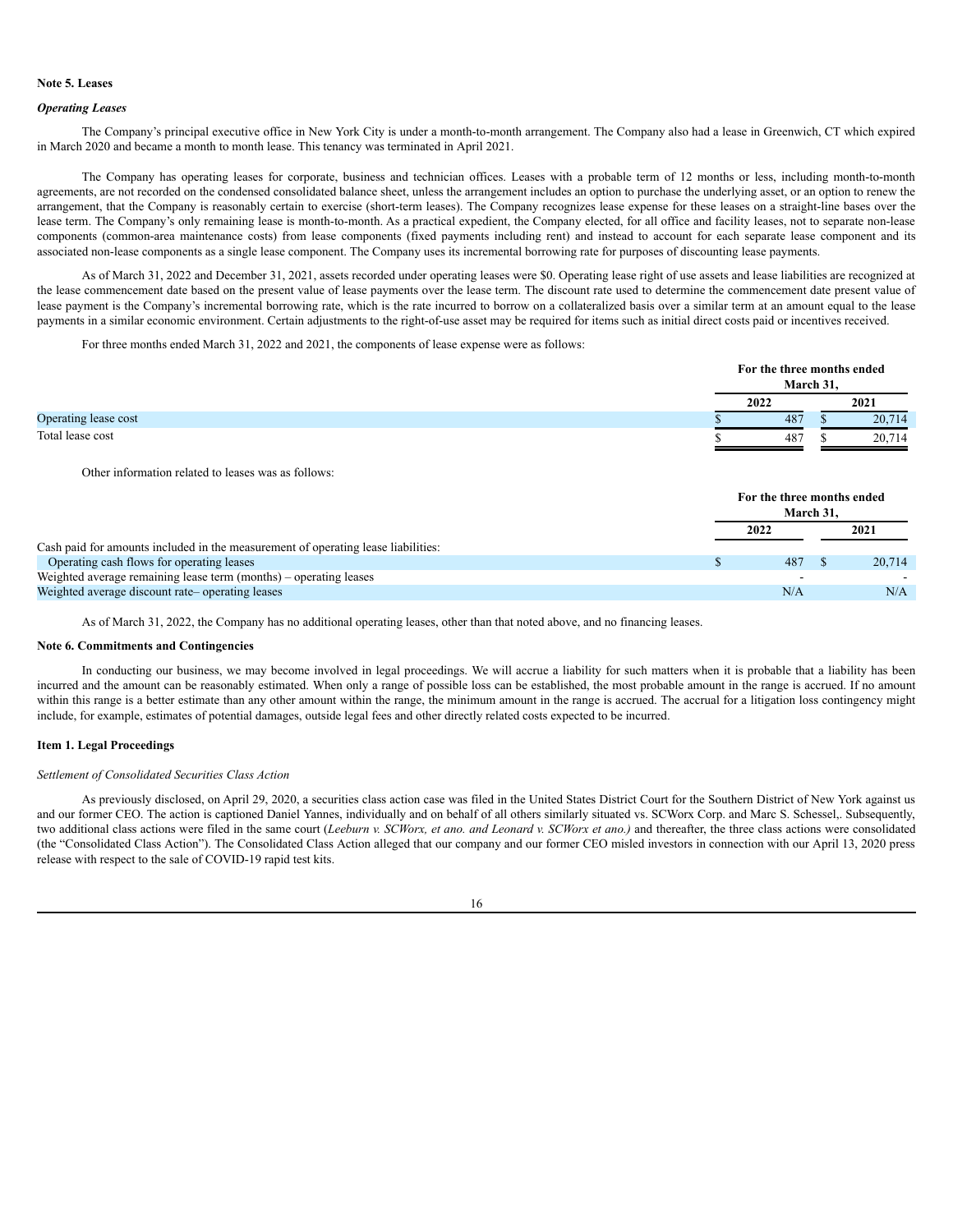As previously disclosed, on February 11, 2022, the parties entered into a Stipulation of Settlement (subject to Court approval) to settle the Consolidated Class Action. The settlement resolves all claims asserted against SCWorx and the other named defendant without any admission, concession or finding of any fault, liability or wrongdoing by the Company or any defendant. Under the terms of this agreement, (i) the insurers for the Company and Marc Schessel (former CEO) will make a cash payment to the class plaintiffs (ii) the former CEO will transfer 100,000 shares of company common stock to the class plaintiffs, and (iii) the Company will issue \$600,000 worth of common stock to the class plaintiffs, in exchange for which all parties will be released from all claims related to the securities class action litigation. After giving effect to the share issuance by the Company, the Company believes that it will have satisfied the accrued retention liability of \$700,000. By order dated March 22, 2022, the Court granted preliminary approval of the class action settlement and scheduled the settlement fairness hearing for June 29, 2022.

### *Settlement of Consolidated Derivative Action*

As previously disclosed, on June 15, 2020, a shareholder derivative claim was filed in the United States District Court for the Southern District of New York against Steven Wallitt (current director), and Marc S. Schessel, Robert Christie and Charles Miller (former directors) ("Director Defendants"). The action is captioned Lozano, derivatively on behalf of SCWorx Corp. v. Marc S. Schessel, Charles K. Miller, Steven Wallitt, Defendants, and SCWorx Corp., Nominal Defendant. The Lozano lawsuit was consolidated with another shareholder derivative lawsuit, Richter, v. Marc S. Schessel, Charles K. Miller, Steven Wallitt, Defendants, and SCWorx Corp., Nominal Defendant. (the "Consolidated Derivative Action").

The Consolidated Derivative Action alleged that the Director Defendants breached their fiduciary duties to the Company, including by misleading investors in connection with our April 13, 2020 press release with respect to the sale of COVID-19 rapid test kits, failing to correct false and misleading statements and failing to implement proper disclosure and internal controls.

In addition, on October 29, 2020, Hemrita Zarins filed a shareholder derivative action in the Chancery Court in the State of Delaware against Steven Wallitt (current director) and Marc S. Schessel and Charles Miller (former directors). The action is captioned Hemrita Zarins, v. Marc S. Schessel, Robert Christie, Steven Wallitt and SCWorx, Nominal Defendant. The Zarins action contains substantially similar allegations as in the Consolidated Derivative Action.

On February 15, 2022, the Company and the Director Defendants (Marc Schessel, Steven Wallitt, Charles Miller and Robert Christie) entered into a stipulation of settlement (subject to Court approval) with the shareholder derivative plaintiffs to settle the Consolidated Derivative Action as well as the Zarins action. Under the terms of the settlement, (i) the insurers for the Director Defendants will make a cash payment to legal counsel for the shareholder derivative Plaintiffs to cover their legal fees and (ii) the Company will adopt certain corporate governance reforms within 60 days of court approval of the settlement, in exchange for which all parties will be released from all claims related to the derivative class action litigation. The settlement resolves all claims asserted against the defendants without any admission, concession or finding of any fault, liability or wrongdoing by the Company or any defendant. By order dated March 25, 2022, the Court granted preliminary approval of the derivative settlement and scheduled the final settlement hearing for June 29, 2022.

### **CorProminence d/b/a Core IR v. SCWorx AAA Arbitration Case 01-22-0001-5709**

On April 25, 2022, the Company received a Demand for Arbitration along with a Statement of Claim filed by Core IR with the American Arbitration Association seeking damages in the amount of approximately \$190,000.00 arising out of a marketing and consulting agreement. The Company expects to file its answer, affirmative defenses and counterclaims within the next two weeks. An administrative conference is scheduled for May 16, 2022.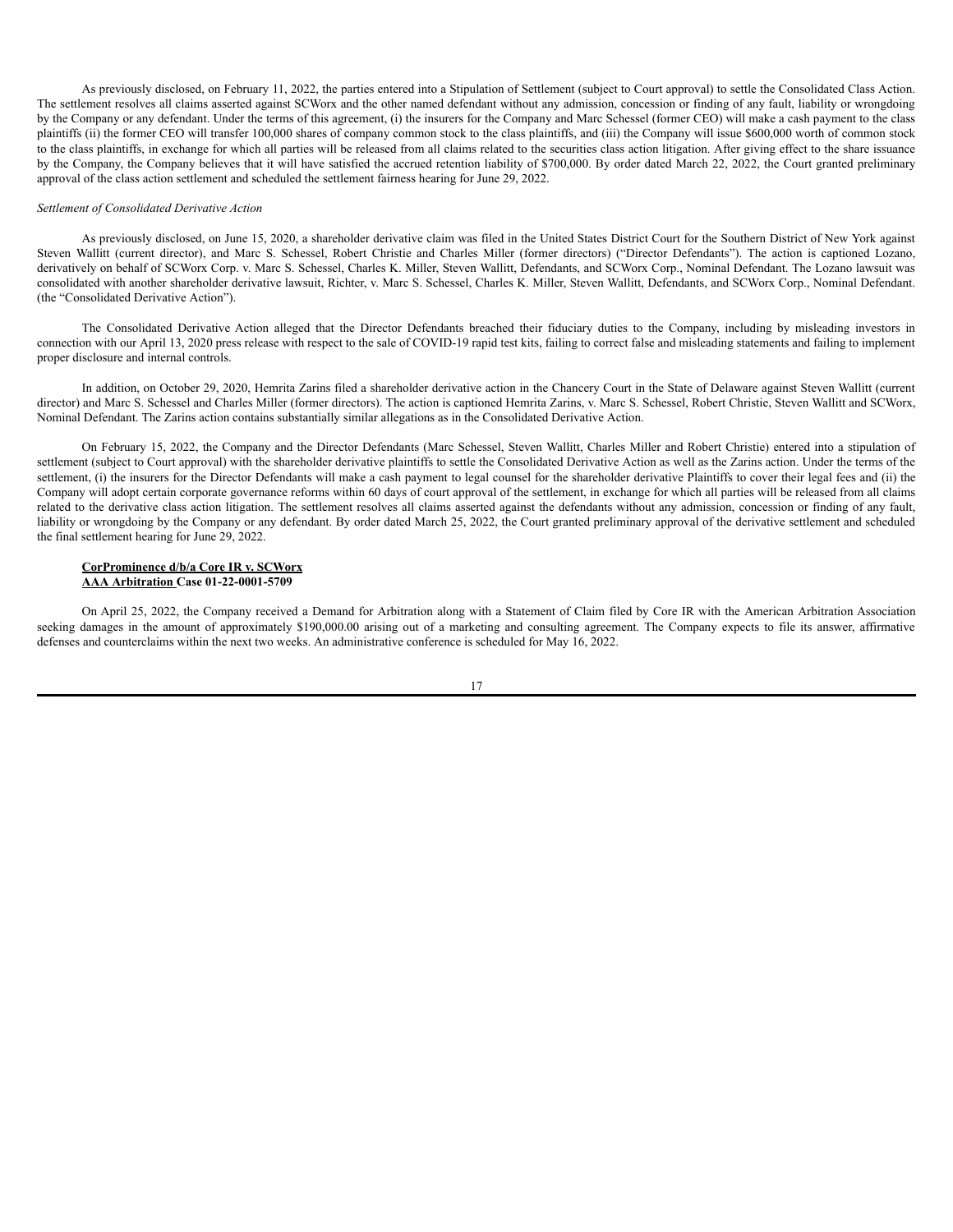#### *Other Investigations*

In addition, as previously disclosed, following the April 13, 2020 press release and related disclosures (related to COVID-19 rapid test kits), the Securities and Exchange Commission made an inquiry regarding the disclosures we made in relation to the transaction involving COVID-19 test kits. The Company is continuing to cooperate with the SEC regarding its investigation arising out of the April 13, 2020 press release and the events thereafter. The Company received a Wells notice on December 8, 2021 and an amended Wells notice on December 10, 2021. The Wells Notice states that the staff of the Securities and Exchange Commission has made a preliminary determination to recommend that the Commission file an enforcement action against the Company which would allege violations of Sections 17(a)(1), 17(a)(2), and 17(a)(3) of the Securities Act of 1933 (the "Securities Act"), Section 10(b) of the Securities Exchange Act of 1934 (the "Exchange Act"), and Rules 10b-5(a), 10b-5(b), and 10b-5(c) thereunder. The Wells Notice also indicates that the staff would seek fines and disgorgement, including pre and post judgment interest in such enforcement proceeding. The Company did not make a Wells submission to the Commission in response to the Wells Notice. The Company has since been actively engaged in discussions with the Staff to settle the claims set forth in the Wells Notice. On or about April 6, 2022, the Company reached a settlement in principle with the SEC Staff (subject to approval by the SEC) in which the Company and the SEC Staff have agreed to resolve the matter through the Company's payment of a civil monetary penalty of \$125,000, payable in 4 equal installments over 12 months. In addition to final approval by the SEC, the settlement is subject to the negotiation and court approval of a consent judgment. The Company is hopeful that the agreement will be approved by the SEC, however, there is a possibility that the SEC Staff's recommendation of this agreement may not be approved by the Commission or that the court may not approve the consent judgment. In the event the SEC does not approve the Staff's recommendation, the Company will endeavor to resume settlement discussions with the SEC Staff. Upon final approval and subsequent entry of a consent judgment against the Company, the settlement will resolve the previously disclosed SEC investigation against the Company.

In April 2020, we received related inquiries from The Nasdaq Stock Market and the Financial Industry Regulatory Authority (FINRA). We cooperated fully with these agencies, providing information and documents, as requested. We have not had any requests from these agencies since January 2021.

Also in April 2020, as previously disclosed, we were contacted by the U.S. Attorney's Office for the District of New Jersey, which was seeking information and documents from our officers and directors relating primarily to the April 13, 2020 press release concerning COVID-19 rapid test kits. We have cooperated fully with the U.S. Attorney's Office in its investigation.

In connection with these actions and investigations, the Company is obligated to indemnify its officers and directors for costs incurred in defending against these claims and investigations. Because the Company currently does not have the resources to pay for these costs, its directors and officers liability insurance carrier has agreed to indemnify these persons. Upon consummation of the settlement of the Consolidated Class Action, the Company believes it will have satisfied its accrued retention obligations with respect to the insurance coverage.

## **Note 7. Stockholders' Equity**

### *Authorized Shares*

The Company has 45,000,000 Common shares and 900,000 Series A convertible preferred shares authorized with a par value of \$0.001 per share.

#### *Common Stock*

### *Issuance of Shares for Vested Restricted Stock Units*

Between January 20, 2022 and March 1, 2022, the Company issued a total of 18,666 shares of common stock to holders of fully vested restricted stock units.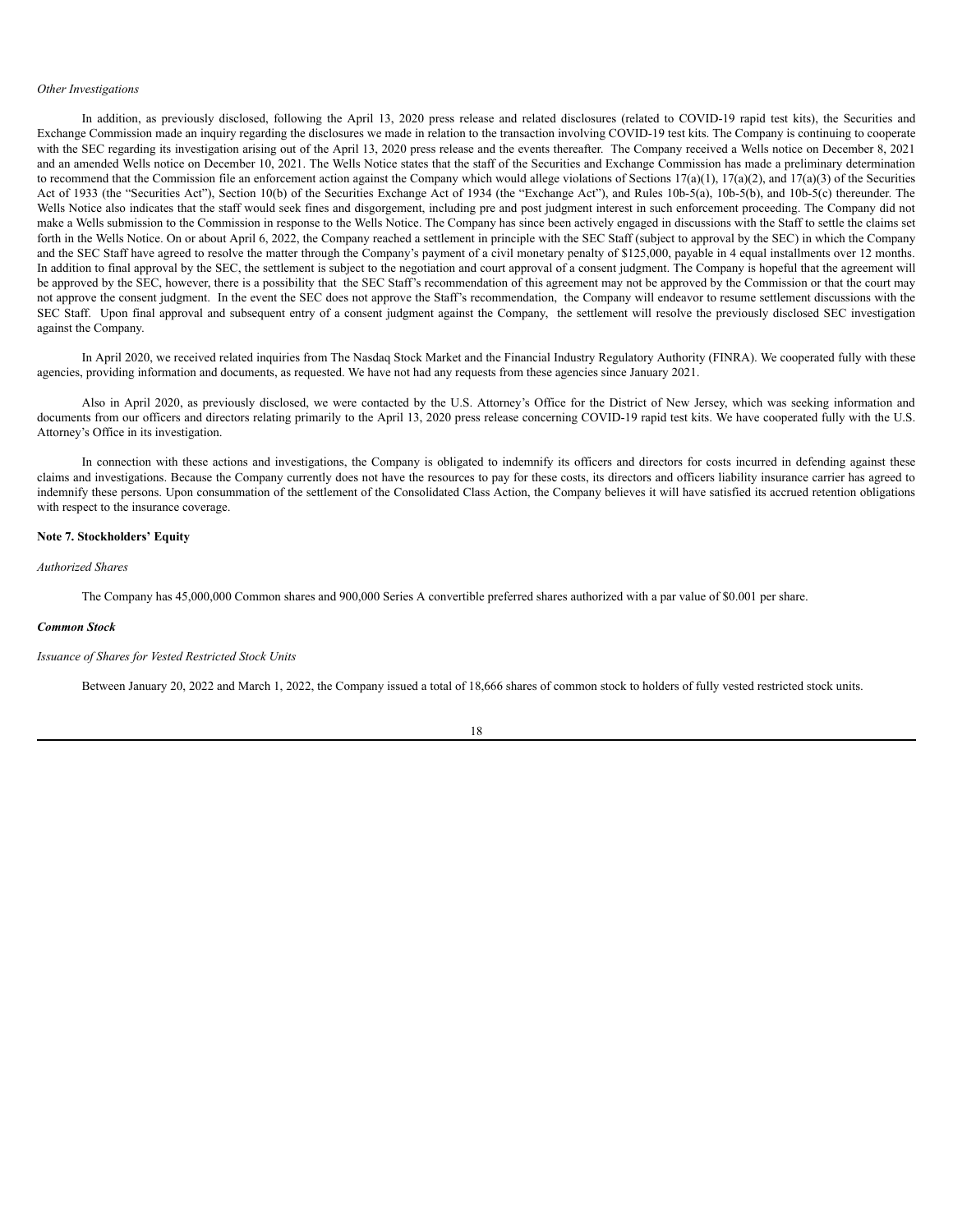# *Issuance of Shares Pursuant to Settlement of Accounts Payable*

On March 31, 2022, the Company issued 12,196 shares of common stock in full settlement of \$10,000 of accounts payable. The shares had a fair value of \$0.82 per share.

## *Issuance of Shares Pursuant to Legal Settlement*

Between January 18, 2022 and March 18, 2022, the Company issued an aggregate 71,758 shares of common stock in settlement of \$75,000 pursuant to a legal settlement.

# *Equity Financing*

During May 2020, the Company received \$515,000 of a committed \$565,000 from the sale of 135,527 shares of common stock (at a price of \$3.80 per share) and warrants to purchase 169,409 shares of common stock, at an exercise price of \$4.00 per share. As of March 31, 2022, \$415,000 worth of the shares and warrants have been issued. The remaining \$125,000 received by the Company is included in equity financing within current liabilities on the consolidated balance sheet.

### *Stock Incentive Plan*

The number of shares of the Company's common stock that are issuable pursuant to warrant and stock option grants with time-based vesting as of and for the three months ended March 31, 2022 were:

**Restricted**

|                               | <b>Warrant Grants</b>                                                                                   |  |                                              | <b>Stock Option Grants</b> | ixesti icteu<br><b>Stock Units</b>                     |                                                                |           |
|-------------------------------|---------------------------------------------------------------------------------------------------------|--|----------------------------------------------|----------------------------|--------------------------------------------------------|----------------------------------------------------------------|-----------|
|                               | Weighted-<br>Number of<br>average<br>shares<br>exercise<br>subject to<br>price per<br>share<br>warrants |  | Number of<br>shares<br>subject to<br>options |                            | Weighted-<br>average<br>exercise<br>price per<br>share | Number of<br>shares<br>subject to<br>restricted<br>stock units |           |
| Balance at December 31, 2021  | 1,043,525                                                                                               |  | 2.57                                         | 118,388                    |                                                        | 3.25                                                           | 2,160,757 |
| Granted                       | -                                                                                                       |  | -                                            |                            |                                                        |                                                                | 443,954   |
| Exercised                     |                                                                                                         |  |                                              |                            |                                                        |                                                                | (102,620) |
| Cancelled/Expired             |                                                                                                         |  |                                              |                            |                                                        |                                                                |           |
| Balance at March 31, 2022     | 1,043,525                                                                                               |  | 2.57                                         | 118,388                    |                                                        | 3.25                                                           | 2,502,091 |
| Exercisable at March 31, 2022 | 1,043,525                                                                                               |  | 2.57                                         | 118,388                    |                                                        | 3.25                                                           | 1,802,299 |

The Company has classified the warrant as having Level 2 inputs, and has used the Black-Scholes option-pricing model to value the warrants.

The Company's outstanding warrants and options at March 31, 2022 are as follows:

| <b>Warrants Outstanding</b>                     |                                           |                                                                                       |                                                      | <b>Warrants Exercisable</b>               |                                                          |                        |
|-------------------------------------------------|-------------------------------------------|---------------------------------------------------------------------------------------|------------------------------------------------------|-------------------------------------------|----------------------------------------------------------|------------------------|
| <b>Exercise Price Range</b><br>$$1.79 - $20.90$ | <b>Number</b><br>Outstanding<br>1,043,525 | <b>Weighted Average</b><br>Remaining<br><b>Contractual Life</b><br>(in years)<br>2.74 | Weighted<br>Average<br><b>Exercise Price</b><br>2.57 | <b>Number Exercisable</b><br>1,043,525 \$ | <b>Weighted Average</b><br><b>Exercise Price</b><br>2.57 | <b>Intrinsic Value</b> |
|                                                 |                                           |                                                                                       |                                                      |                                           |                                                          |                        |
|                                                 | <b>Options Outstanding</b>                |                                                                                       |                                                      |                                           | <b>Options Exercisable</b>                               |                        |
|                                                 | <b>Number</b>                             | <b>Weighted Average</b><br>Remaining<br><b>Contractual Life</b>                       | <b>Weighted Average</b>                              | <b>Number</b>                             | <b>Weighted Average</b>                                  |                        |
| <b>Exercise Price Range</b>                     | Outstanding                               | (in years)                                                                            | <b>Exercise Price</b>                                | <b>Exercisable</b>                        | <b>Exercise Price</b>                                    | <b>Intrinsic Value</b> |
| $$2.64 - $28.50$                                | 118,388                                   | 2.44                                                                                  | 3.25                                                 | 118,388 \$                                | 3.25                                                     |                        |

As of March 31, 2022 and December 31, 2021, the total unrecognized expense for unvested stock options and restricted stock awards was approximately \$1.1 million and \$1.0 million, respectively, to be recognized over a twelve month to three year period from the original grant dates.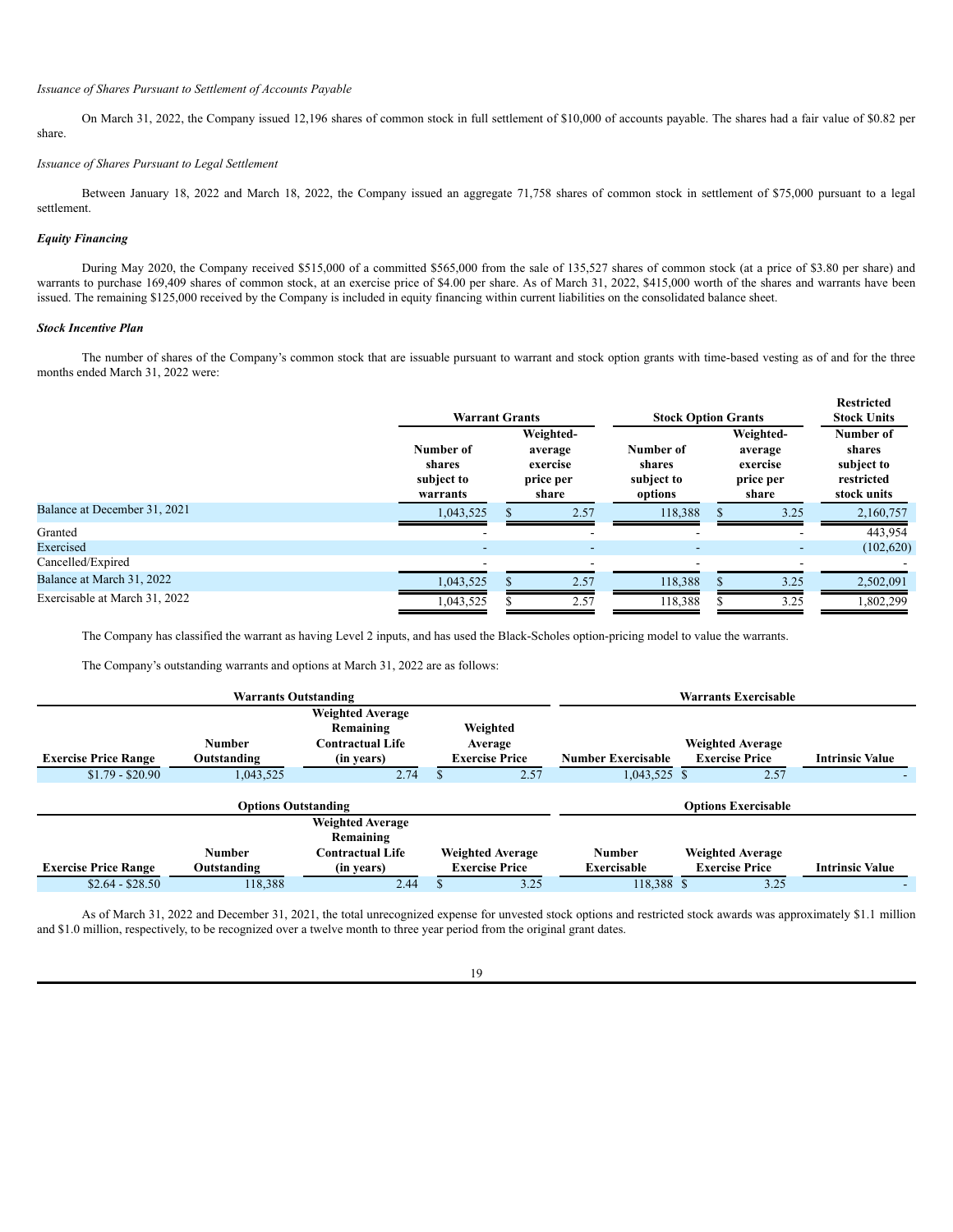Stock-based compensation expense for three months ended March 31, 2022 and 2021 was as follows:

|                                  | For the three months ended<br>March 31. |         |
|----------------------------------|-----------------------------------------|---------|
|                                  | 2022                                    | 2021    |
| Stock-based compensation expense | 347.568                                 | 500,718 |
|                                  |                                         |         |

Stock-based compensation expense categorized by the equity components for three months ended March 31, 2022 and 2021 was as follows:

|              | For the three months ended<br>March 31. |         |
|--------------|-----------------------------------------|---------|
|              | 2022                                    | 2021    |
| Common stock | 347,568                                 | 500,718 |
| Total        | 347,568                                 | 500,718 |

### **Note 8. Net Loss per Share**

Basic net loss per share is computed by dividing net loss for the period by the weighted average shares of common stock outstanding during each period. Diluted net loss per share is computed by dividing net loss for the period by the weighted average shares of common stock, common stock equivalents and potentially dilutive securities outstanding during each period. The Company uses the treasury stock method to determine whether there is a dilutive effect of outstanding option grants.

The following securities were excluded from the computation of diluted net loss per share for the periods presented because including them would have been antidilutive:

|                                | For the three months ended<br>March 31. |         |
|--------------------------------|-----------------------------------------|---------|
|                                | 2022                                    | 2021    |
| Stock options                  | 118,388                                 | 118,388 |
| Warrants                       | 1,043,525                               | 762.920 |
| Total common stock equivalents | 1,161,913                               | 881,308 |

### **Note 9. Related Party Transactions**

At March 31, 2022 and December 31, 2021 Company had a payable due to an officer in the amount of \$153,838 for contract work performed prior to becoming an officer.

During September 2021, the Company's former CEO and shareholder advanced \$100,000 in cash to the Company for short term capital requirements. This amount is non-interest bearing and payable upon demand and included in Shareholder advance on the Company's consolidated balance sheet as of March 31, 2022 and December 31, 2021

# **Note 10. Subsequent Events**

We have evaluated all events that occurred after the balance sheet date through the date when our financial statements were issued to determine if they must be reported. Management has determined that other than disclosed below, there were no additional reportable subsequent events to be disclosed.

# *Issuance of Shares for Vested Restricted Stock Units*

Between April 8, 2022 and April 27, 2022, the Company issued a total of 28,000 shares of common stock to holders of fully vested restricted stock units.

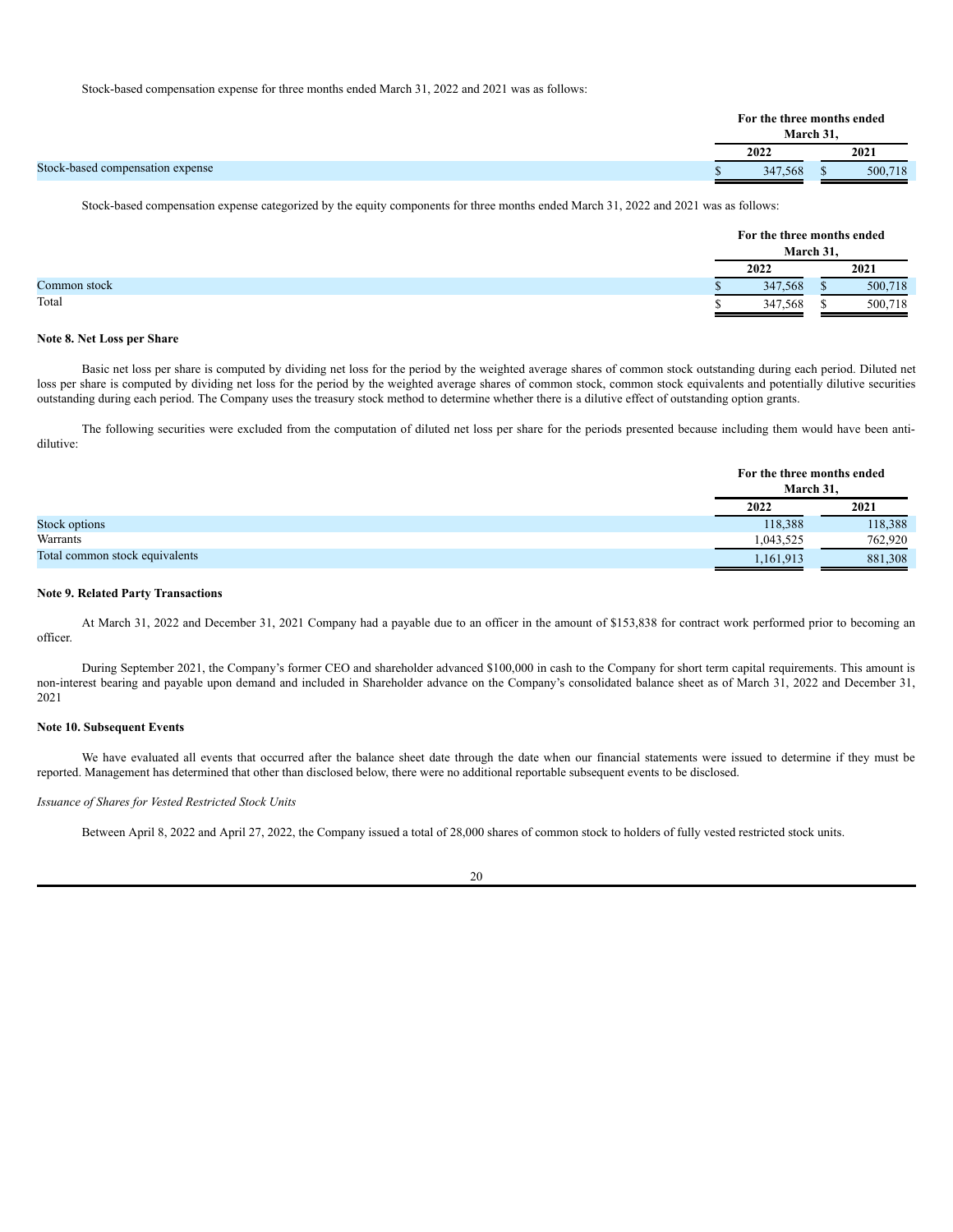#### <span id="page-23-0"></span>**Item 2. Management's Discussion and Analysis of Financial Condition and Results of Operations**

You should read the following discussion of our financial condition and results of operations in conjunction with our unaudited condensed consolidated financial statements and the related notes included in Item 1, "Financial Statements" of this Form 10-Q. In addition to our historical unaudited condensed consolidated financial information, the following discussion contains forward-looking statements that reflect our plans, estimates, and beliefs which involves risk, uncertainty and assumptions. Our actual results could differ materially from those discussed in the forward-looking statements. Factors that could cause or contribute to these differences include those discussed *below and elsewhere in this Form 10-Q.*

### **Corporate Information**

SCWorx, LLC (n/k/a SCW FL Corp.) ("SCW LLC") was a privately held limited liability company which was organized in Florida on November 17, 2016. On December 31, 2017, SCW LLC acquired Primrose Solutions, LLC ("Primrose"), a Delaware limited liability company, which became its wholly-owned subsidiary and focused on developing functionality for the software now used and sold by SCWorx Corp. (the "Company" or "SCWorx"). The majority interest holders of Primrose were interest holders of SCW LLC and based upon Staff Accounting Bulletin Topic 5G, the technology acquired has been accounted for at predecessor cost of \$0. To facilitate the planned acquisition by Alliance MMA, Inc., a Delaware corporation ("Alliance"), on June 27, 2018, SCW LLC merged with and into a newly-formed entity, SCWorx Acquisition Corp., a Delaware corporation ("SCW Acquisition"), with SCW Acquisition being the surviving entity. Subsequently, on August 17, 2018, SCW Acquisition changed its name to SCWorx Corp. On November 30, 2018, our company and certain of our stockholders agreed to cancel 6,510 shares of common stock. In June 2018, we began to collect subscriptions for common stock. From June to November 2018, we collected \$1,250,000 in subscriptions and issued 3,125 shares of common stock to new third-party investors. In addition, on February 1, 2019, (i) SCWorx Corp. (f/k/a SCWorx Acquisition Corp.) changed its name to SCW FL Corp. (to allow Alliance to change its name to SCWorx Corp.) and (ii) Alliance acquired SCWorx Corp. (n/k/a SCW FL Corp.) in a stock-for-stock exchange transaction and changed Alliance's name to SCWorx Corp., which is our company's current name, with SCW FL Corp. becoming our subsidiary. On March 16, 2020, in response to the COVID-19 pandemic, SCWorx established a wholly-owned subsidiary, Direct-Worx, LLC.

Our principal executive offices are located at 590 Madison Avenue, 21<sup>st</sup> Floor, New York, New York, 10022. Our telephone number is (844) 472-9679. The Company also had a lease in Greenwich, CT which expired in March 2020 and became a month to month tenancy until it was terminated in April 2021.

In this Quarterly Report, the terms "SCWorx," the "Company," "we," "us" and "our" refer to SCWorx Corp., a Delaware corporation, unless the context requires otherwise. Unless specified otherwise, the historical financial results in this Annual Report are those of our company and our subsidiaries on a consolidated basis.

#### **Our Business**

SCWorx is a provider of data content and services related to the repair, normalization and interoperability of information for healthcare providers and big data analytics for the healthcare industry.

SCWorx has developed and markets health care information technology solutions and associated services that improve healthcare processes and information flow within hospitals and other healthcare facilities. SCWorx's software enables a healthcare provider to simplify and organize its data ("data normalization"), allows the data to be utilized across multiple internal software applications ("interoperability") and provides the basis for sophisticated data analytics ("big data"). Customers use our software to achieve multiple operational benefits, such as supply chain cost reductions, decreased accounts receivables aging, accelerated and completed patient billing in less than 72 hours, contract optimization, increased supply chain management and total cost visibility via dynamic AI connections that automatically structures, repairs, synchronizes and maintains purchasing ("MMIS"), Clinical ("EMR") and finance ("CDM") systems. SCWorx's customers include some of the most prestigious healthcare organizations in the United States. SCWorx offers an advanced software solution for the management of health care providers' foundational business applications, empowering its customers to significantly reduce costs, drive better clinical outcomes and enhance their revenue. SCWorx supports the interrelationship between the three core healthcare provider systems: Supply Chain, Financial and Clinical. This solution integrates common keys within distinct and variable databases that allows the repaired foundational data to move seamlessly from one application to another enabling our Customers to drive supply chain cost reductions, optimize contracts, increase supply chain management ("SCM"), cost visibility, control rebates and contract administration fees.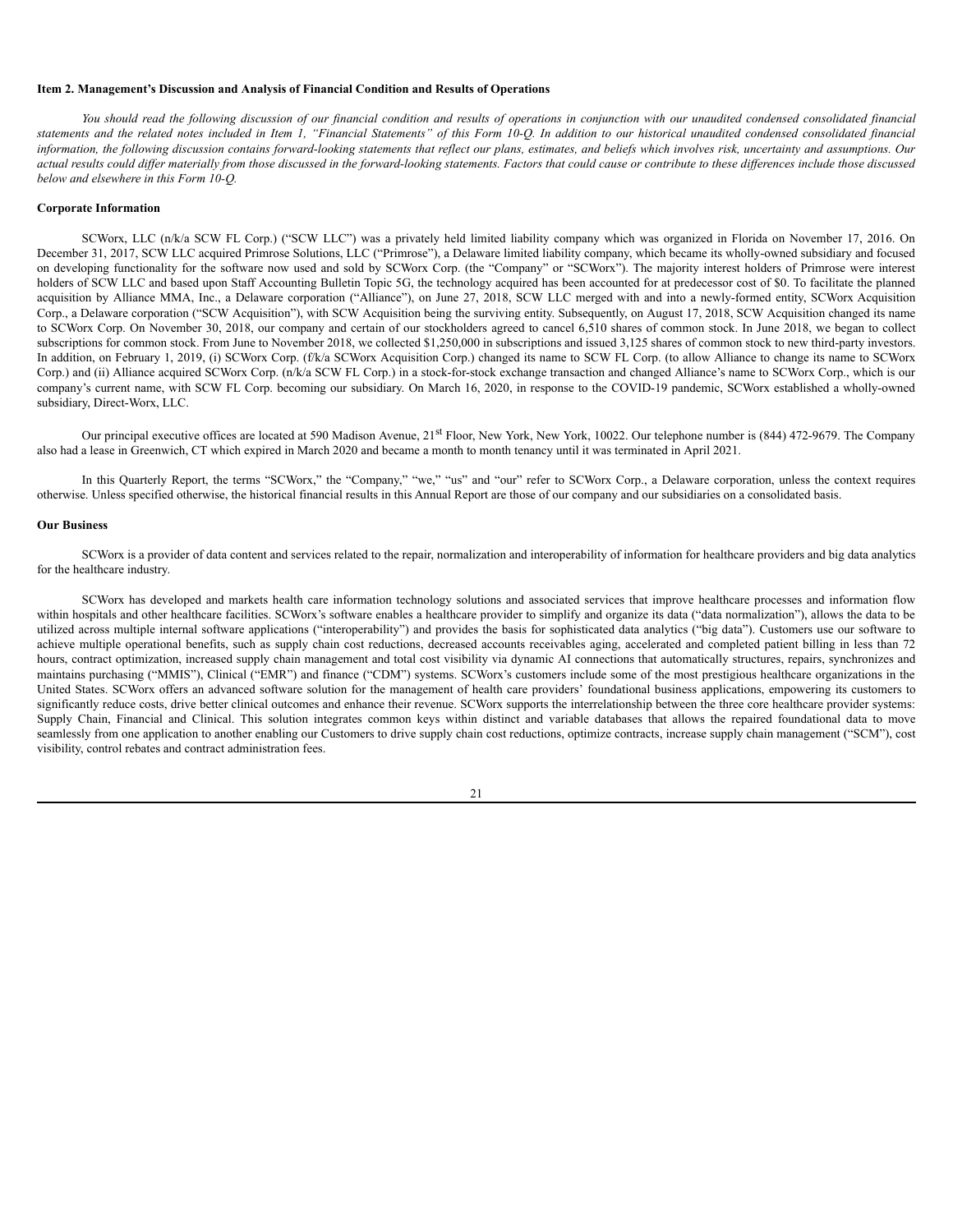Currently, the business systems of hospitals are frequently deficient and often unconnected from each other. These deficiencies in part result from the vast amount of unstructured, manually created and managed data that proliferates within the hospital's supply chain, clinical and billing systems. SCWorx's solutions are designed to improve the flow of information quickly and accurately between the buy-side (supply chain purchasing systems), the consumption-side (clinical documentation systems like the electronic medical records ("EMR")) and billing and collection systems (patient billing systems). The currently poor state of interoperability limits the potential value of each independent system and requires significant expense and extensive human resource commitments from senior personnel to stay ahead of problems and complete basic administrative tasks. SCWorx provides an information service that ultimately leads to safer, more cost effective and financially efficient patient care.

SCWorx has demonstrated that in order for the core hospital systems to function properly there must be a Single Source of Truth ("SSOT") for all products utilized and ultimately billed for. The Item Master File ("IMF"), which is a database of all known products used in hospital and health care settings, must be accurate at all times and expanded upon to hold both clinical and financial attributes. An accurate and expanded Item Master File supports interoperability between the supply chain, clinical and financial systems by delivering, on demand, reports detailing the purchasing, utilization and revenue associated with each and every item used, allowing hospitals to better manage their business. The Single Source of Truth establishes a common vernacular and syntax, while assigning a consistent meaning across the healthcare provider's core systems and accurately migrating data from one application to another and removing disconnects between critical business systems.

SCWorx empowers healthcare providers to maintain comprehensive access and visibility to an advanced business intelligence that enables better decision-making and reductions in product costs and utilization, ultimately leading to accelerated and accurate patient billing. SCWorx's software modules perform separate functions as follows:

- virtualized Item Master File repair, expansion and automation;
- **EMR** management;
- CDM management;
- contract management;
- request for proposal automation;
- rebate management;
- Integration of acquired management;
- big data analytics modeling;
- data integration and warehousing; and
- ScanWorx.

SCWorx continues to provide transformational data-driven solutions to some of the finest, most well-respected healthcare providers in the United States. Clients are geographically dispersed throughout the country. Our focus is to assist healthcare providers with issues they have pertaining to data interoperability.

SCWorx's software solutions are delivered to clients within a fixed term period, typically a three-to-five-year contracted term, where such software is hosted in SCWorx data centers (Amazon Web Service's "AWS" or RackSpace) and accessed by the client through a secure connection in a software as a service ("SaaS") delivery method.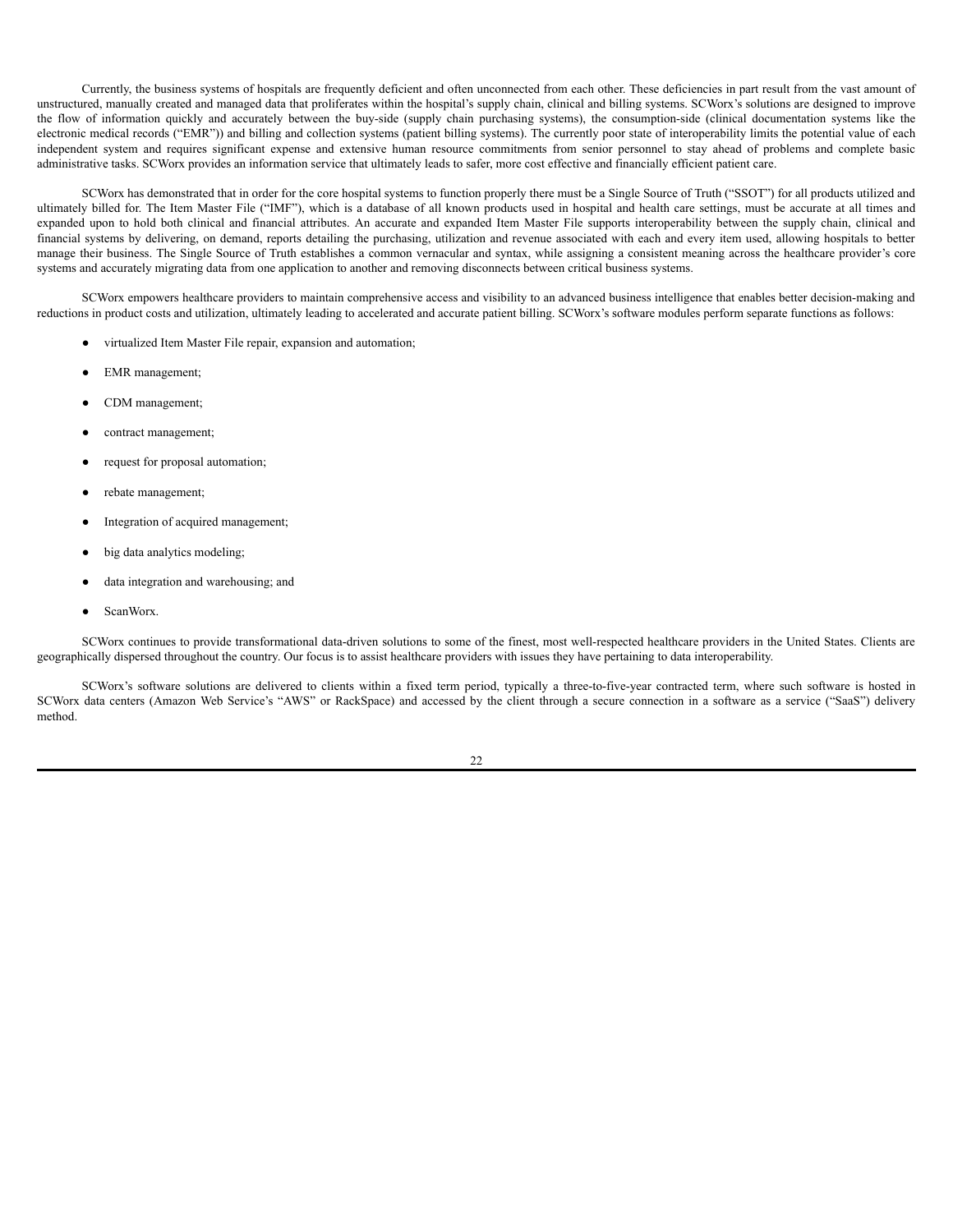SCWorx currently sells its solutions and services in the United States to hospitals and health systems through its direct sales force and its distribution and reseller partnerships.

SCWorx, as part of the acquisition of Alliance MMA, owns an online event ticketing platform focused on serving regional MMA ("mixed martial arts") promotions which it has paused due to COVID-19.

We currently host our solutions, serve our customers, and support our operations in the United States through an agreement with a third party hosting and infrastructure provider, RackSpace. We incorporate standard IT security measures, including but not limited to; firewalls, disaster recovery, backup, etc. Our operations are dependent upon the integrity, security and consistent operation of various information technology systems and data centers that process transactions, communication systems and various other software applications used throughout our operations. Disruptions in these systems could have an adverse impact on our operations. We could encounter difficulties in developing new systems or maintaining and upgrading existing systems. Such difficulties could lead to significant expenses or to losses due to disruption in our business operations.

In addition, our information technology systems are subject to the risk of infiltration or data theft. The techniques used to obtain unauthorized access, disable or degrade service, or sabotage information technology systems change frequently and may be difficult to detect or prevent over long periods of time. Moreover, the hardware, software or applications we develop or procure from third parties may contain defects in design or manufacture or other problems that could unexpectedly compromise the security of our information systems. Unauthorized parties may also attempt to gain access to our systems or facilities through fraud or deception aimed at our employees, contractors or temporary staff. In the event that the security of our information systems is compromised, confidential information could be misappropriated, and system disruptions could occur. Any such misappropriation or disruption could cause significant harm to our reputation, lead to a loss of sales or profits or cause us to incur significant costs to reimburse third parties for damages.

# **Impact of the COVID-19 Pandemic**

The Company's operations and business have experienced disruption due to the unprecedented conditions surrounding the COVID-19 pandemic which spread throughout the United States and the world. The outbreak adversely impacted new customer acquisition. The Company has followed the recommendations of local health authorities to minimize exposure risk for its team members since the outbreak.

In addition, the Company's customers (hospitals) also experienced extraordinary disruptions to their businesses and supply chains, while experiencing unprecedented demand for health care services related to COVID-19. As a result of these extraordinary disruptions to the Company's customers' business, the Company's customers were focused on meeting the nation's health care needs in response to the COVID-19 pandemic. As a result, the Company believes that its customers were not able to focus resources on expanding the utilization of the Company's services, which has adversely impacted the Company's growth prospects, at least until the adverse effects of the pandemic subside. In addition, the financial impact of COVID-19 on the Company's hospital customers could cause the hospitals to delay payments due to the Company for services, which could negatively impact the Company's cash flows.

The Company sought to mitigate these impacts to revenue through the sale of personal protective equipment ("PPE") and COVID-19 rapid test kits to the health care industry, including many of the Company's hospital customers. On March 16, 2020, in response to the COVID-19 pandemic, SCWorx established a wholly-owned subsidiary, Direct-Worx, LLC to endeavor to source and provide critical, difficult-to-find items for the healthcare industry. Items had become difficult to source due to unexpected disruptions within the supply chain due to the COVID-19 pandemic. The products the Company sought to source included:

- Test Kits the Company currently has no contracted supply of Rapid Test Kits.
- PPE Personal Protective Equipment (PPE) includes items such as masks, gloves, gowns, shields, etc. Currently the Company has no contracted supply of PPE.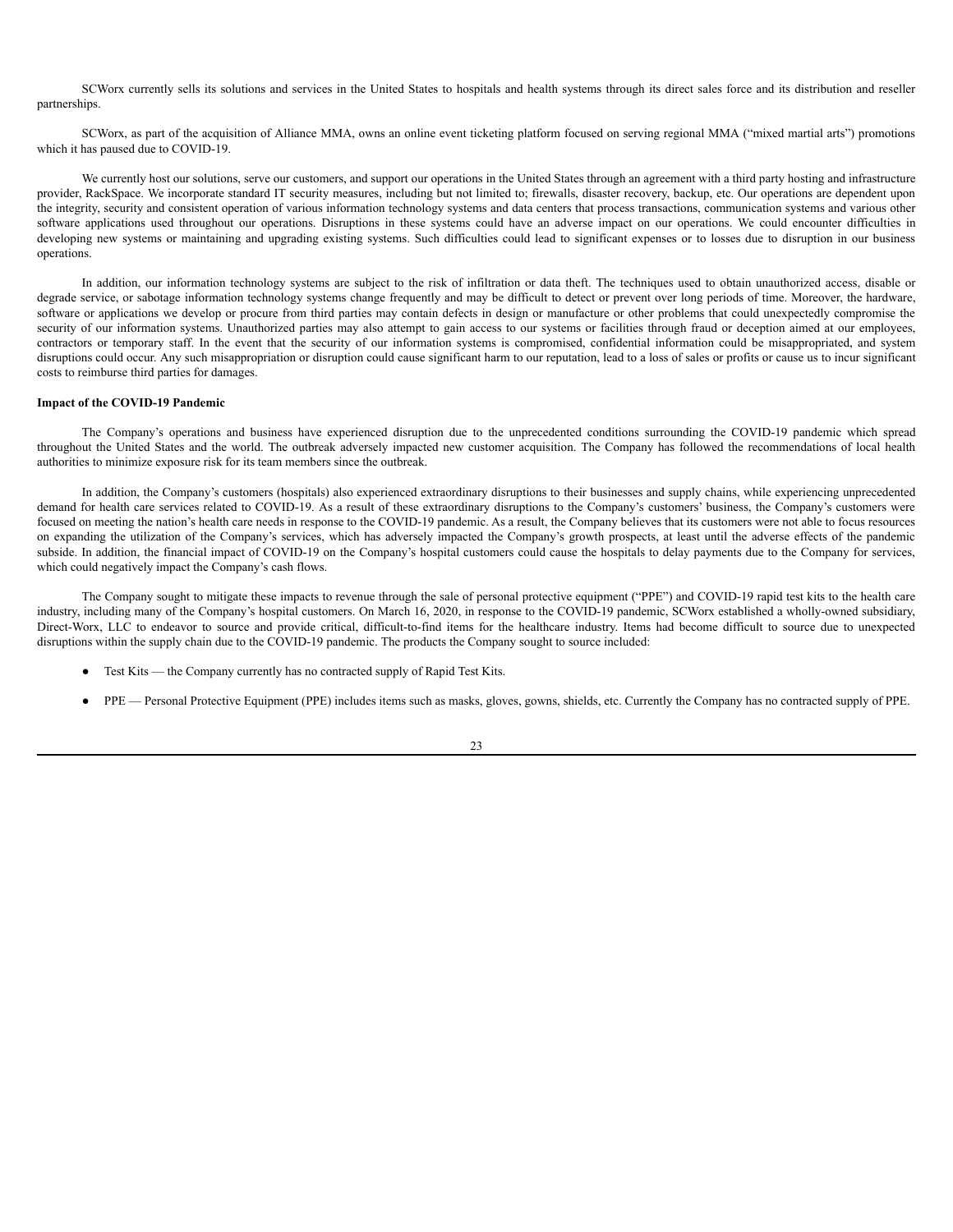Regarding PPE and Test Kits, the Company's Board of Directors determined during the second quarter of 2020 to limit the Company's role to acting as an intermediary between buyers and sellers with commission based compensation. We are endeavoring to sell our existing inventory of PPE products primarily through use of our internal and external sales personnel.

# **Results of Operations – three months ended March 31, 2022**

Our operating results for the three month period ended March 31, 2022 and 2021 are summarized as follows:

|                            | Three months ended       |               |                   |                   |  |
|----------------------------|--------------------------|---------------|-------------------|-------------------|--|
|                            | March 31,<br>2022        |               | March 31,<br>2021 | <b>Difference</b> |  |
| Revenue                    | 1,030,949                | <sup>\$</sup> | 1,148,257         | (117,308)         |  |
| Cost of revenues           | 697,636                  |               | 694,938           | 2,698             |  |
| General and administrative | 1,099,454                |               | 1,201,262         | (101, 808)        |  |
| Other income (expense)     | 139,595                  |               |                   | 139,595           |  |
| Provision for income taxes | $\overline{\phantom{a}}$ |               |                   |                   |  |
| Net loss                   | (626, 546)               |               | (747, 943)        | 121,397           |  |

#### *Revenues*

Revenue for the three months ended March 31, 2022 was \$1,030,949 as compared to \$1,148,257 for the three months ended March 31, 2021. This decrease was primarily due to normal fluctuations in our billing cycle. We expect near term revenues to remain relatively flat, unless and until we raise sufficient capital to fully implement our business plan.

# *Operating Expenses*

### *Cost of revenues*

Cost of revenues was \$697,636 for the three months ended March 31, 2022 compared to \$694,938 for the same period in 2021. The small increase was primarily the result of slight salary fluctuations.

## *General and administrative*

General and administrative expenses decreased \$101,808 to \$1,099,454 for the three months ended March 31, 2022, as compared to \$1,201,262 in the same period of 2021. The decrease is primarily attributable to a decrease in stock-based compensation of \$153,150 partially offset by approximate increases in legal and professional fees of \$62,000, accounting fees of \$42,000 and bad debt reserve expense of \$62,000. We expect general and administrative expenses to remain relatively flat during the rest of 2022, unless we complete a capital raise, in which case we would expect expenses to grow as we ramp our sales force.

### *Other income*

We had other income of \$139,595 during the three months ended March 31, 2022 related to the forgiveness of a PPP Loan under the CARES Act.

#### *Net Loss*

For the three months ended March 31, 2022, we incurred a net loss of \$626,546 compared to a net loss of \$747,943 for the same period in 2021.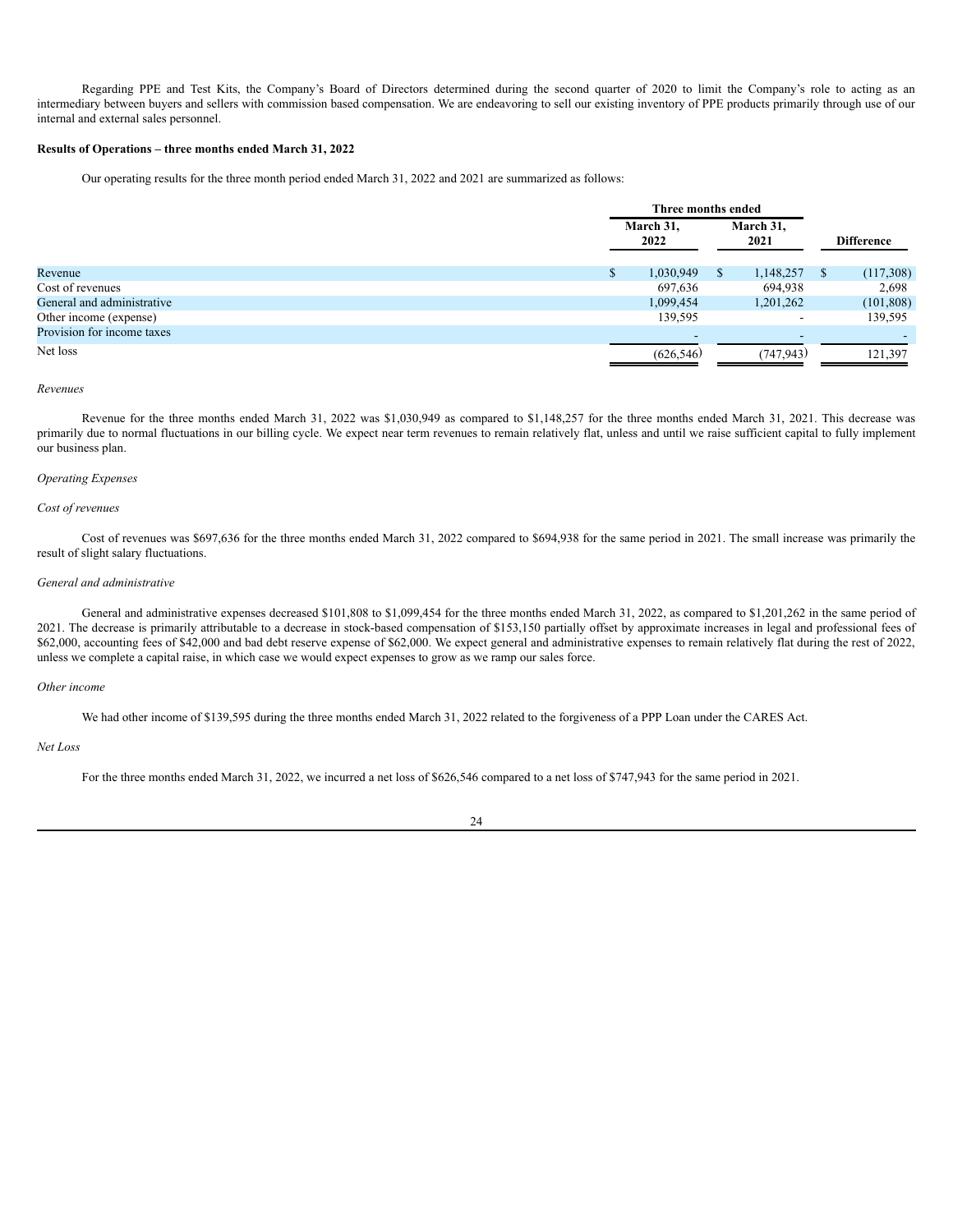### **Liquidity and Capital Resources**

### **Going Concern**

The Company has suffered recurring losses from operations and incurred a net loss of \$626,546 for the three months ended March 31, 2022 and \$747,943 for the three months ended March 31, 2021. The accumulated deficit as of March 31, 2022 was \$24,637,837. The Company has not yet achieved profitability and expects to continue to incur cash outflows from operations. It is expected that its operating losses will continue and, as a result, the Company will eventually need to generate significant increases in product revenues to achieve profitability. These conditions indicate that there is substantial doubt about the Company's ability to continue as a going concern within one year after the financial statement issuance date.

As of March 31, 2022, we had a working capital deficit of \$1,861,403 and accumulated deficit of \$24,637,837. During the three months ended March 31, 2022, we had a net loss of \$626,546 and used \$62,782 of cash in operations. We have historically incurred operating losses and negative operating cash flows, which we may continue to incur for the foreseeable future. We believe that these conditions may raise doubt about our ability to continue as a going concern. This may hinder our future ability to obtain financing or may force us to obtain financing on less favorable terms than would otherwise be available. If we are unable to raise additional capital and grow our revenues, we may not be able to sustain our business, in which case our stockholders would suffer a total loss of their investment. There can be no assurance that we will be able to continue as a going concern.

As of the date of this report, we have only limited cash on hand, and we are experiencing negative cash flows from operations. Consequently, we need to raise additional capital in the very near term to fund our operations and the implementation of our business plan.

Based on our current business plan, if we had sufficient capital resources, we anticipate that our operating activities would use approximately \$400,000 in cash per month over the next twelve months, or approximately \$4.8 million of which approximately \$350,000 per month can be paid through current revenue collections. Currently we have only limited cash on hand, and consequently, we are unable to implement our current business plan. Accordingly, we have an immediate need for additional capital to fund our operating activities.

In order to remedy this liquidity deficiency, we have cut spending and are actively seeking to raise additional funds through the sale of equity and debt securities. Ultimately, we will need to generate substantial positive operating cash flows. Our internal sources of funds will consist of cash flows from operations, but not until we begin to realize substantial additional revenues from the sale of our products and services. As previously stated, our operations are generating negative cash flows, and thus adversely affecting our liquidity. If we are able to secure sufficient funding in the first half of 2022 to fully implement our business plan, we expect that our operations could begin to generate positive cash flows by the end of 2022, which should ameliorate our liquidity deficiency. If we are unable to raise additional funds in the near term, we will not be able to fully implement our business plan, in which case there could be a material adverse effect on our results of operations and financial condition.

In the event we do not generate sufficient funds from revenues or financing through the issuance of common stock or from debt financing, we will not be able to fully implement our business plan and pay our obligations as they become due, any of which circumstances would have a material adverse effect on our business prospects, financial condition, and results of operations. The accompanying financial statements do not include any adjustments that might be required should we be unable to recover the value of our assets or satisfy our liabilities.

Based on our limited availability of funds we expect to spend minimal amounts on software development and capital expenditures. We expect to fund any future software development expenditures through a combination of cash flows from operations and proceeds from equity and/or debt financing. If we are unable to generate positive cash flows from operations, and/or raise additional funds (either through debt or equity), we will be unable to fund our software development expenditures, in which case, there could be an adverse effect on our business and results of operations.

# **Cash Flows**

|                                           | Three months ended<br>March 31. |           |
|-------------------------------------------|---------------------------------|-----------|
|                                           | 2022                            | 2021      |
| Net cash used in operating activities     | (62, 782)                       | (426,901) |
| Net cash used in investing activities     |                                 |           |
| Net cash provided by financing activities |                                 | 139,595   |
| Change in cash                            | (62, 782)                       | (287,306) |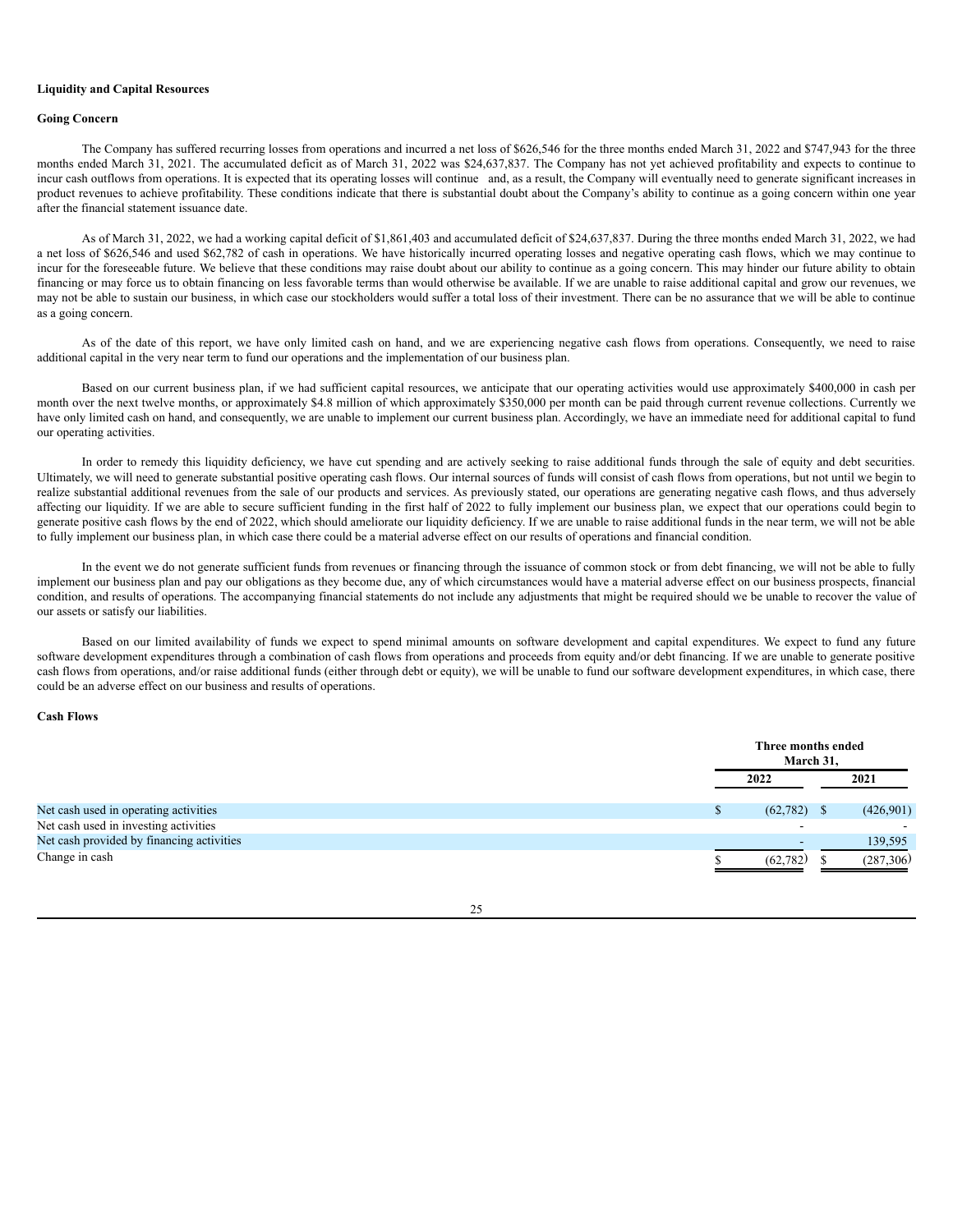#### **Operating Activities**

Cash used in operating activities was approximately \$63,000 for the three months ended March 31, 2022 (about \$21,000 per month), mainly related to the net loss of approximately \$626,000, a \$279,000 increase in accounts receivable, a \$56,000 increase in prepaid expenses, and a \$140,000 gain on forgiveness of debt, partially offset by non-cash stock-based compensation of \$348,000, bad debt expense of \$47,000, an increase in accounts payable and accrued liabilities of \$352,000 and an increase in deferred revenue of \$292,000.

Cash used in operating activities was approximately \$427,000 for the three months ended March 31, 2021 (about \$142,000 per month), mainly related to the net loss of approximately \$750,000, a \$285,000 increase in accounts receivable, a \$38,000 increase in prepaid expenses, and a \$62,000 decrease in deferred revenue, partially offset by non-cash stock-based compensation of \$500,000, an increase in accounts payable and accrued liabilities of \$148,000 and depreciation expense of \$71,000.

### **Investing Activities**

The Company did not have any investing activities during the three months ended March 31, 2022 and 2021.

## **Financing Activities**

The Company did not have any financing activities during the three months ended March 31, 2022.

Cash provided by financing activities was \$139,595 for the three months ended March 31, 2021. This consisted of proceeds from a loan payable.

## **Off-Balance Sheet Arrangements**

As of March 31, 2022 and December 31, 2021, we did not have any off-balance sheet arrangements as defined in Item 303(a)(4)(ii) of Regulation S-K.

## <span id="page-28-0"></span>**Item 3. Quantitative and Qualitative Disclosures About Market Risk**

We are a smaller reporting company as defined by Rule 12b-2 of the Exchange Act and are not required to provide the information under this item.

### <span id="page-28-1"></span>**Item 4. Controls and Procedures**

### **Evaluation of Disclosure Controls and Procedures**

Management conducted an evaluation of the effectiveness of our "disclosure controls and procedures" ("Disclosure Controls"), as defined by Rules 13a-15(e) and 15d-15(e) of the Exchange Act, as of March 31, 2022, the end of the period covered by this Form 10-Q, as required by Rules 13a-15(b) and 15d-15(b) of the Exchange Act. The Disclosure Controls evaluation was done under the supervision and with the participation of management, including our Chief Executive Officer and Chief Financial Officer, based on the 2013 framework and criteria established by the Committee of Sponsoring Organizations of the Treadway Commission. There are inherent limitations to the effectiveness of any system of Disclosure Controls. Accordingly, even effective Disclosure Controls can only provide reasonable assurance of achieving their control objectives. Based upon this evaluation, our President and Chief Financial Officer have concluded that, due to deficiencies in the design of internal controls and lack of segregation of duties, our Disclosure Controls were not effective as of March 31, 2022, such that the Disclosure Controls did not ensure that the information required to be disclosed by us in reports filed under the Exchange Act is (i) recorded, processed, summarized and reported within the time periods specified in the SEC's rules and forms and (ii) accumulated and communicated to our management, including our principal executive and principal financial officers, or persons performing similar functions, as appropriate to allow timely decisions regarding required disclosure.

## **Changes in Internal Control over Financial Reporting.**

During the quarter ended March 31, 2022, there was no change in our internal control over financial reporting (as such term is defined in Rule 13a-15(f) under the Exchange Act) that has materially affected, or is reasonably likely to materially affect, our internal control over financial reporting.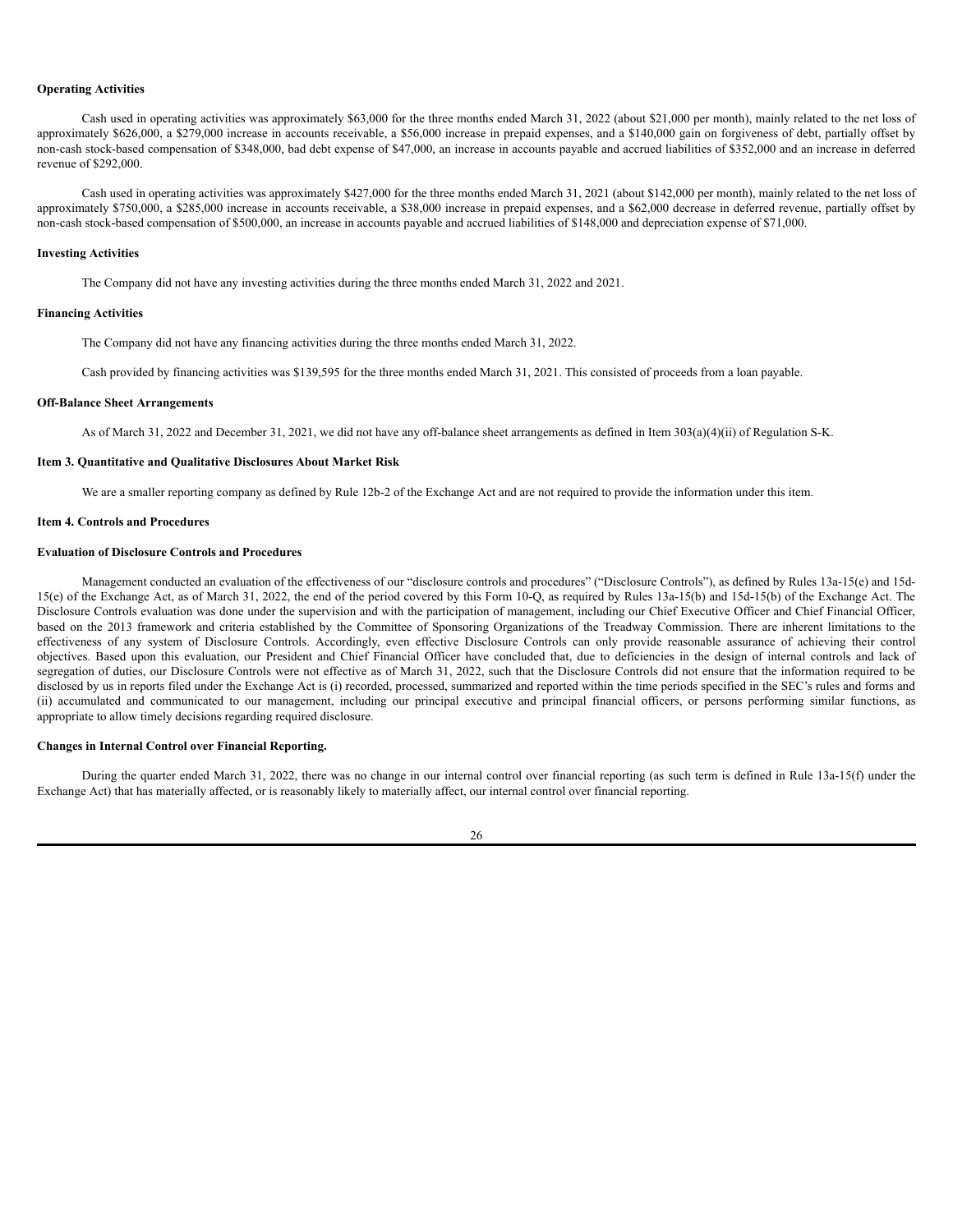## **PART II - OTHER INFORMATION**

### <span id="page-29-1"></span><span id="page-29-0"></span>**Item 1. Legal Proceedings**

In conducting our business, we may become involved in legal proceedings. We will accrue a liability for such matters when it is probable that a liability has been incurred and the amount can be reasonably estimated. When only a range of possible loss can be established, the most probable amount in the range is accrued. If no amount within this range is a better estimate than any other amount within the range, the minimum amount in the range is accrued. The accrual for a litigation loss contingency might include, for example, estimates of potential damages, outside legal fees and other directly related costs expected to be incurred.

### *Settlement of Consolidated Securities Class Action*

As previously disclosed, on April 29, 2020, a securities class action case was filed in the United States District Court for the Southern District of New York against us and our former CEO. The action is captioned Daniel Yannes, individually and on behalf of all others similarly situated vs. SCWorx Corp. and Marc S. Schessel,. Subsequently, two additional class actions were filed in the same court (Leeburn v. SCWorx, et ano. and Leonard v. SCWorx et ano.) and thereafter, the three class actions were consolidated (the "Consolidated Class Action"). The Consolidated Class Action alleged that our company and our former CEO misled investors in connection with our April 13, 2020 press release with respect to the sale of COVID-19 rapid test kits.

As previously disclosed, on February 11, 2022, the parties entered into a Stipulation of Settlement (subject to Court approval) to settle the Consolidated Class Action. The settlement resolves all claims asserted against SCWorx and the other named defendant without any admission, concession or finding of any fault, liability or wrongdoing by the Company or any defendant. Under the terms of this agreement, (i) the insurers for the Company and Marc Schessel (former CEO) will make a cash payment to the class plaintiffs (ii) the former CEO will transfer 100,000 shares of company common stock to the class plaintiffs, and (iii) the Company will issue \$600,000 worth of common stock to the class plaintiffs, in exchange for which all parties will be released from all claims related to the securities class action litigation. After giving effect to the share issuance by the Company, the Company believes that it will have satisfied the accrued retention liability of \$700,000. By order dated March 22, 2022, the Court granted preliminary approval of the class action settlement and scheduled the settlement fairness hearing for June 29, 2022.

### *Settlement of Consolidated Derivative Action*

As previously disclosed, on June 15, 2020, a shareholder derivative claim was filed in the United States District Court for the Southern District of New York against Steven Wallitt (current director), and Marc S. Schessel, Robert Christie and Charles Miller (former directors) ("Director Defendants"). The action is captioned Lozano, derivatively on behalf of SCWorx Corp. v. Marc S. Schessel, Charles K. Miller, Steven Wallitt, Defendants, and SCWorx Corp., Nominal Defendant. The Lozano lawsuit was consolidated with another shareholder derivative lawsuit, Richter, v. Marc S. Schessel, Charles K. Miller, Steven Wallitt, Defendants, and SCWorx Corp., Nominal Defendant. (the "Consolidated Derivative Action").

The Consolidated Derivative Action alleged that the Director Defendants breached their fiduciary duties to the Company, including by misleading investors in connection with our April 13, 2020 press release with respect to the sale of COVID-19 rapid test kits, failing to correct false and misleading statements and failing to implement proper disclosure and internal controls.

In addition, on October 29, 2020, Hemrita Zarins filed a shareholder derivative action in the Chancery Court in the State of Delaware against Steven Wallitt (current director) and Marc S. Schessel and Charles Miller (former directors). The action is captioned Hemrita Zarins, v. Marc S. Schessel, Robert Christie, Steven Wallitt and SCWorx, Nominal Defendant. The Zarins action contains substantially similar allegations as in the Consolidated Derivative Action.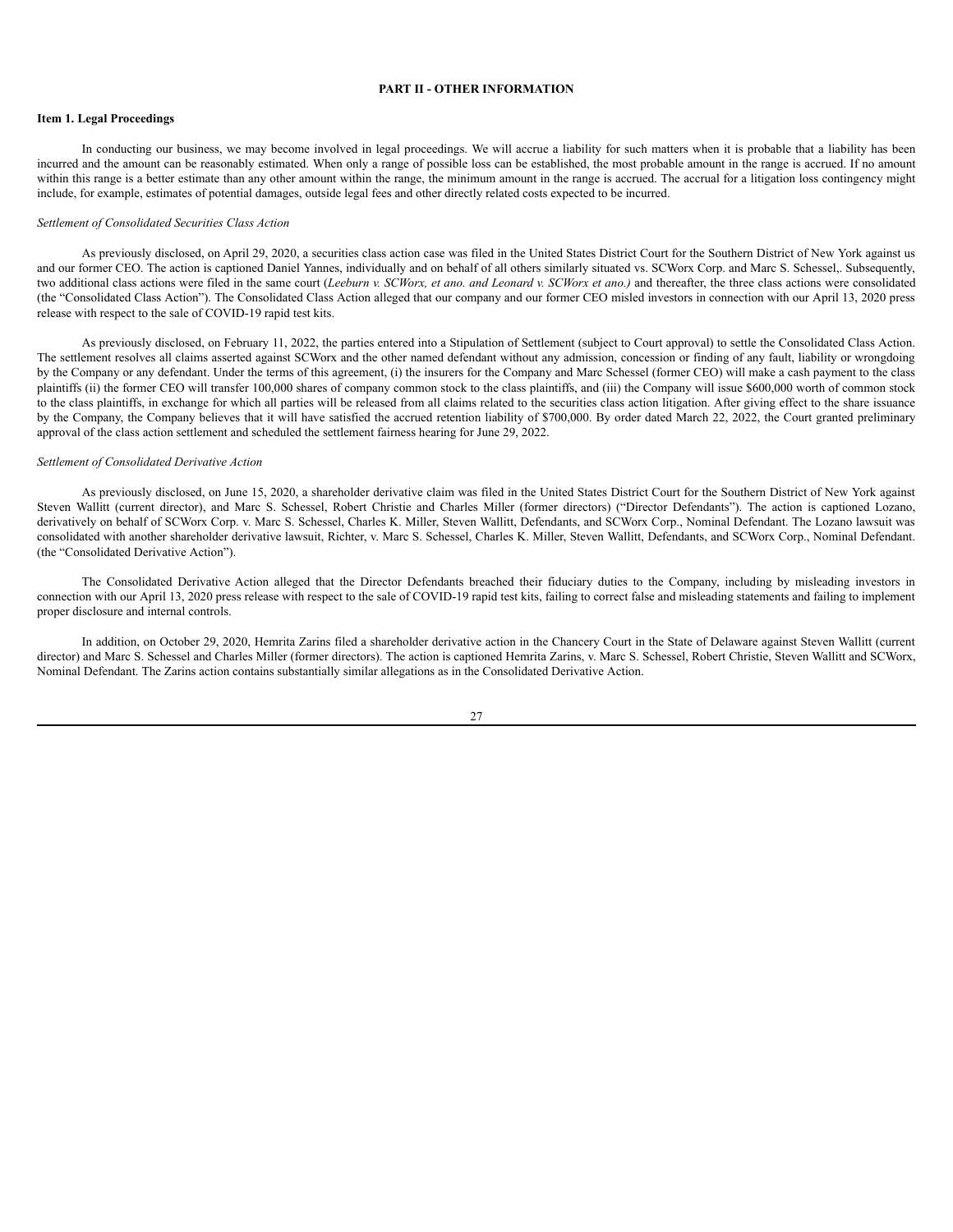On February 15, 2022, the Company and the Director Defendants (Marc Schessel, Steven Wallitt, Charles Miller and Robert Christie) entered into a stipulation of settlement (subject to Court approval) with the shareholder derivative plaintiffs to settle the Consolidated Derivative Action as well as the Zarins action. Under the terms of the settlement, (i) the insurers for the Director Defendants will make a cash payment to legal counsel for the shareholder derivative Plaintiffs to cover their legal fees and (ii) the Company will adopt certain corporate governance reforms within 60 days of court approval of the settlement, in exchange for which all parties will be released from all claims related to the derivative class action litigation. The settlement resolves all claims asserted against the defendants without any admission, concession or finding of any fault, liability or wrongdoing by the Company or any defendant. By order dated March 25, 2022, the Court granted preliminary approval of the derivative settlement and scheduled the final settlement hearing for June 29, 2022.

### **CorProminence d/b/a Core IR v. SCWorx AAA Arbitration Case 01-22-0001-5709**

On April 25, 2022, the Company received a Demand for Arbitration along with a Statement of Claim filed by Core IR with the American Arbitration Association seeking damages in the amount of approximately \$190,000.00 arising out of a marketing and consulting agreement. The Company expects to file its answer, affirmative defenses and counterclaims within the next two weeks. An administrative conference is scheduled for May 16, 2022.

# *Other Investigations*

In addition, as previously disclosed, following the April 13, 2020 press release and related disclosures (related to COVID-19 rapid test kits), the Securities and Exchange Commission made an inquiry regarding the disclosures we made in relation to the transaction involving COVID-19 test kits. The Company is continuing to cooperate with the SEC regarding its investigation arising out of the April 13, 2020 press release and the events thereafter. The Company received a Wells notice on December 8, 2021 and an amended Wells notice on December 10, 2021. The Wells Notice states that the staff of the Securities and Exchange Commission has made a preliminary determination to recommend that the Commission file an enforcement action against the Company which would allege violations of Sections 17(a)(1), 17(a)(2), and 17(a)(3) of the Securities Act of 1933 (the "Securities Act"), Section 10(b) of the Securities Exchange Act of 1934 (the "Exchange Act"), and Rules 10b-5(a), 10b-5(b), and 10b-5(c) thereunder. The Wells Notice also indicates that the staff would seek fines and disgorgement, including pre and post judgment interest in such enforcement proceeding. The Company did not make a Wells submission to the Commission in response to the Wells Notice. The Company has since been actively engaged in discussions with the Staff to settle the claims set forth in the Wells Notice. On or about April 6, 2022, the Company reached a settlement in principle with the SEC Staff (subject to approval by the SEC) in which the Company and the SEC Staff have agreed to resolve the matter through the Company's payment of a civil monetary penalty of \$125,000, payable in 4 equal installments over 12 months. In addition to final approval by the SEC, the settlement is subject to the negotiation and court approval of a consent judgment. The Company is hopeful that the agreement will be approved by the SEC, however, there is a possibility that the SEC Staff's recommendation of this agreement may not be approved by the Commission or that the court may not approve the consent judgment. In the event the SEC does not approve the Staff's recommendation, the Company will endeavor to resume settlement discussions with the SEC Staff. Upon final approval and subsequent entry of a consent judgment against the Company, the settlement will resolve the previously disclosed SEC investigation against the Company.

In April 2020, we received related inquiries from The Nasdaq Stock Market and the Financial Industry Regulatory Authority (FINRA). We cooperated fully with these agencies, providing information and documents, as requested. We have not had any requests from these agencies since January 2021.

Also in April 2020, as previously disclosed, we were contacted by the U.S. Attorney's Office for the District of New Jersey, which was seeking information and documents from our officers and directors relating primarily to the April 13, 2020 press release concerning COVID-19 rapid test kits. We have cooperated fully with the U.S. Attorney's Office in its investigation.

In connection with these actions and investigations, the Company is obligated to indemnify its officers and directors for costs incurred in defending against these claims and investigations. Because the Company currently does not have the resources to pay for these costs, its directors and officers liability insurance carrier has agreed to indemnify these persons. Upon consummation of the settlement of the Consolidated Class Action, the Company believes it will have satisfied its accrued retention obligations with respect to the insurance coverage.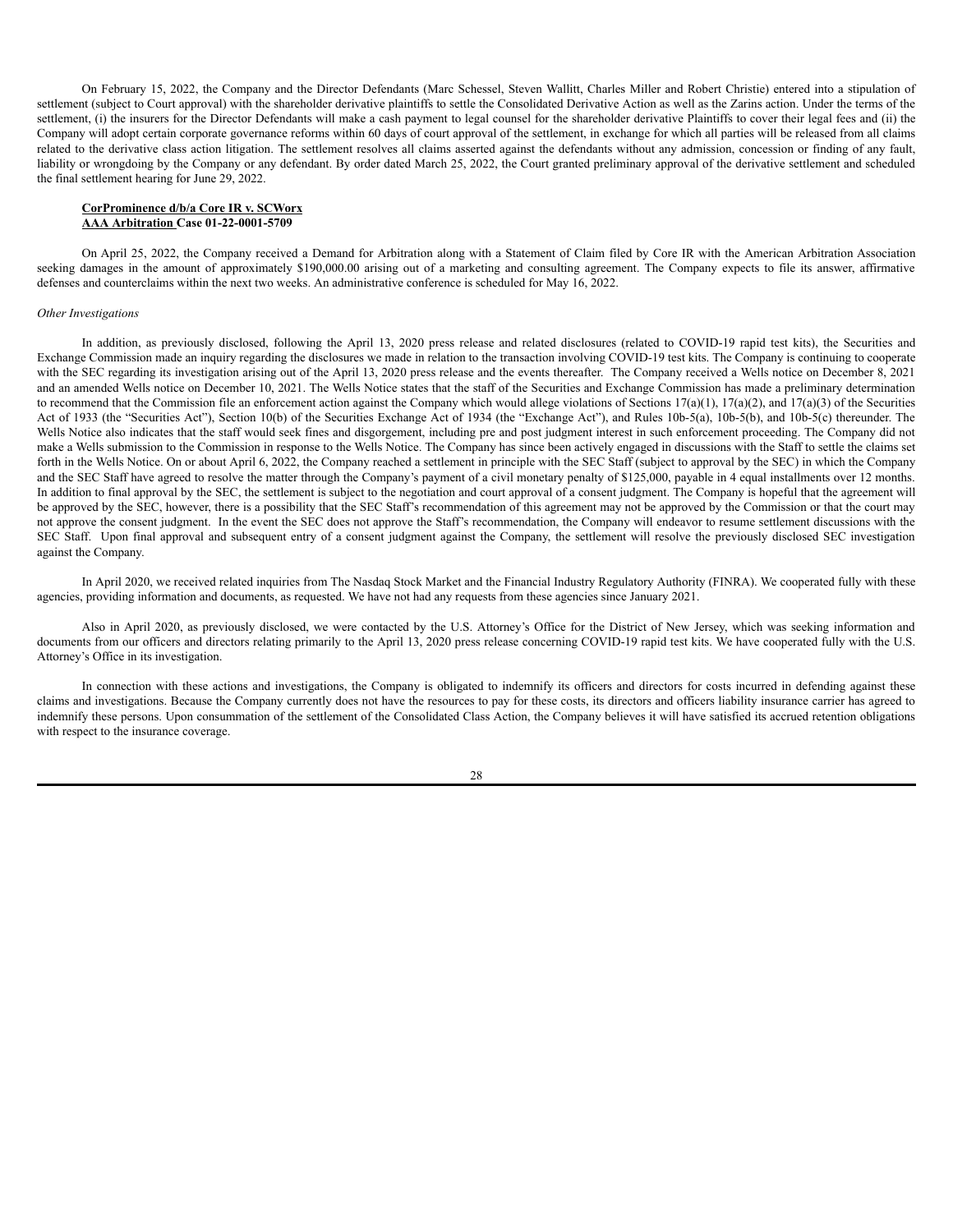### <span id="page-31-0"></span>**Item 1A. Risk Factors**

We are a smaller reporting Company as defined by Rule 12b-2 of the Exchange Act and are not required to provide the information under this item.

# <span id="page-31-1"></span>**Item 2. Unregistered Sales of Equity Securities and Use of Proceeds**

Since the beginning of the three month period ended March 31, 2022, we have not sold any equity securities that were not registered under the Securities Act of 1933 that were not previously reported in a current report on Form 8-K

# <span id="page-31-2"></span>**Item 3. Default under Senior Securities**

Not applicable.

### <span id="page-31-3"></span>**Item 4. Mine Safety Disclosures**

Not applicable.

## <span id="page-31-4"></span>**Item 5. Other Information**

None.

# <span id="page-31-6"></span><span id="page-31-5"></span>**Item 6. Exhibits.**

### **EXHIBIT INDEX**

Pursuant to the rules and regulations of the SEC, we have filed certain agreements as exhibits to this Quarterly Report on Form 10-Q. These agreements may contain representations and warranties by the parties. These representations and warranties have been made solely for the benefit of the other party or parties to such agreements and (i) may have been qualified by disclosures made to such other party or parties, (ii) were made only as of the date of such agreements or such other date(s) as may be specified in such agreements and are subject to more recent developments, which may not be fully reflected in our public disclosure, (iii) may reflect the allocation of risk among the parties to such agreements and (iv) may apply materiality standards different from what may be viewed as material to investors. Accordingly, these representations and warranties may not describe our actual state of affairs at the date hereof and should not be relied upon.

| Exhibit #  | <b>Exhibit Description</b>                                                                                                                                                                         |
|------------|----------------------------------------------------------------------------------------------------------------------------------------------------------------------------------------------------|
| 3.1        | Certificate of Incorporation, as amended February 1, 2019 (incorporated by reference to Exhibit 3.1 to the Company's 10-K filed with the SEC on April 1,<br>2019)                                  |
| 3.3        | <u>Amended and Restated By-laws (Incorporated by reference to Exhibit 3.3 to the Company's Registration Statement on Form S-1 (File No. 333-213166) filed</u><br>with the SEC on August $16, 2016$ |
| 31.1       | Certification of Chief Executive Officer pursuant to Section 302 of the Sarbanes-Oxley Act of 2002*                                                                                                |
| 31.2       | Certification of Chief Financial Officer pursuant to Section 302 of the Sarbanes-Oxley Act of 2002*                                                                                                |
| 32.1       | Section 1350 Certification of the Chief Executive Officer*                                                                                                                                         |
| 32.2       | Section 1350 Certification of the Chief Financial Officer*                                                                                                                                         |
| 101.INS    | Inline XBRL Instance Document.                                                                                                                                                                     |
| 101.SCH    | Inline XBRL Taxonomy Extension Schema Document.                                                                                                                                                    |
| $101$ .CAL | Inline XBRL Taxonomy Extension Calculation Linkbase Document.                                                                                                                                      |
| 101.DEF    | Inline XBRL Taxonomy Extension Definition Linkbase Document.                                                                                                                                       |
| $101$ .LAB | Inline XBRL Taxonomy Extension Label Linkbase Document.                                                                                                                                            |
| 101.PRE    | Inline XBRL Taxonomy Extension Presentation Linkbase Document.                                                                                                                                     |
| 104        | Cover Page Interactive Data File (formatted as Inline XBRL and contained in Exhibit 101).                                                                                                          |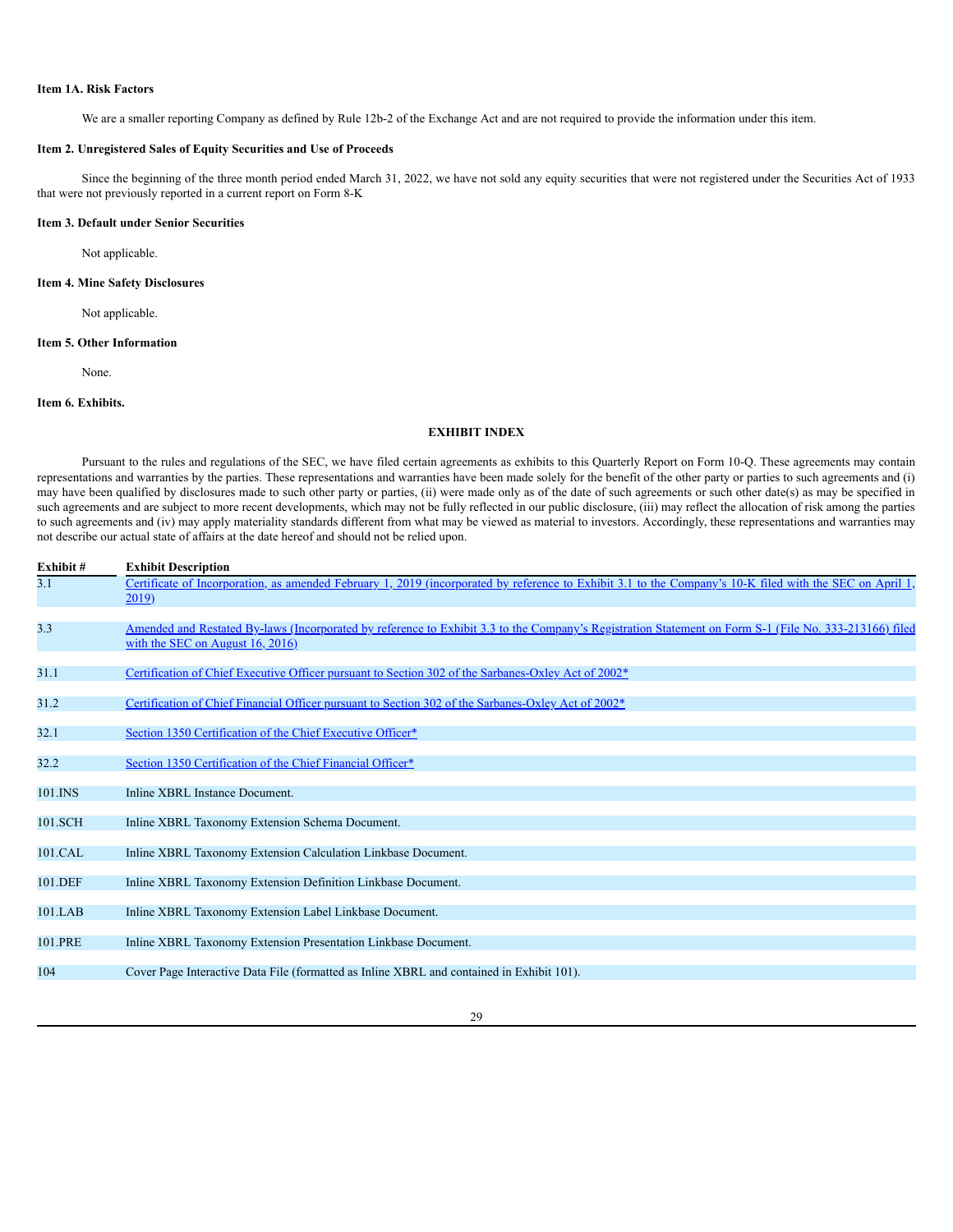# **SIGNATURES**

<span id="page-32-0"></span>Pursuant to the requirements of the Securities Exchange Act of 1934, the registrant has duly caused this report to be signed on its behalf by the undersigned, thereunto duly authorized.

# **SCWORX CORP.**

Date: May 13, 2022 By: /s/ Timothy A. Hannibal

Timothy A. Hannibal President and Chief Executive Officer (Principal Executive Officer)

# **SIGNATURES**

Pursuant to the requirements of the Securities Exchange Act of 1934, the registrant has duly caused this report to be signed on its behalf by the undersigned, thereunto duly authorized.

# **SCWORX CORP.**

Date: May 13, 2022 By: /s/ Christopher J. Kohler

Christopher J. Kohler Chief Financial Officer (Principal Financial Officer)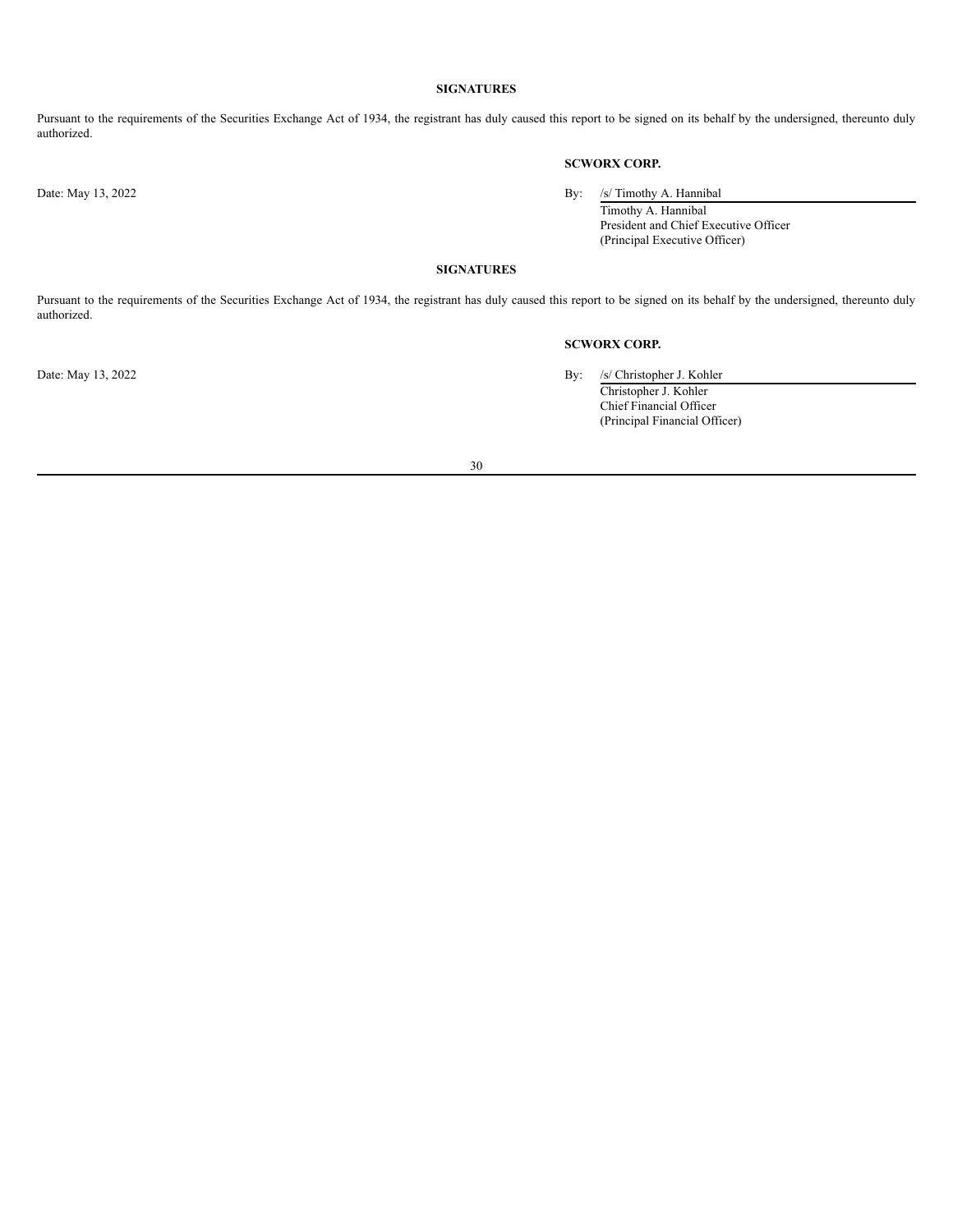### **CERTIFICATION**

I, Timothy A. Hannibal, certify that:

- 1. I have reviewed this Quarterly Report on Form 10-Q of SCWorx Corp.;
- 2. Based on my knowledge, this report does not contain any untrue statement of a material fact or omit to state a material fact necessary to make the statements made, in light of the circumstances under which such statements were made, not misleading with respect to the period covered by this report;
- 3. Based on my knowledge, the financial statements, and other financial information included in this report, fairly present in all material respects the financial condition, results of operations and cash flows of the registrant as of, and for, the periods present in this report;
- 4. I am responsible for establishing and maintaining disclosure controls and procedures (as defined in Exchange Act Rules 13a-15(e) and 15d-15(e)) and internal control over financial reporting (as defined in Exchange Act Rules 13a-15(f) and 15d-15(f)) for the registrant and have:
	- a) Designed such disclosure controls and procedures, or caused such disclosure controls and procedures to be designed under our supervision, to ensure that material information relating to the registrant, including its consolidated subsidiaries, is made known to us by others within those entities, particularly during the period in which this report is being prepared;
	- b) Designed such internal control over financial reporting, or caused such internal control over financial reporting to be designed under our supervision, to provide reasonable assurance regarding the reliability of financial reporting and the preparation of financial statements for external purposes in accordance with generally accepted accounting principles;
	- c) Evaluated the effectiveness of the registrant's disclosure controls and procedures and presented in this report our conclusions about the effectiveness of the disclosure controls and procedures, as of the end of the period covered by this report based on such evaluation; and
	- d) Disclosed in this report any change in the registrant's internal control over financing reporting that occurred during the registrant's most recent fiscal quarter (the registrant's fourth fiscal quarter in the case of an annual report) that has materially affected, or is reasonably likely to materially affect, the registrant's internal control over financial reporting; and
- 5. I have disclosed, based on our most recent evaluation of internal control over financial reporting, to the registrant's auditors and the audit committee of the registrant's board of directors (or persons performing the equivalent functions):
	- a) All significant deficiencies and material weaknesses in the design or operation of internal control over financial reporting which are reasonably likely to adversely affect the registrant's ability to record, process, summarize and report financial information; and
	- b) Any fraud, whether or not material, that involves management or other employees who have a significant role in the registrant's internal control over financial reporting.

Date: May 13, 2022 By: */s/* Timothy A. Hannibal

Timothy A. Hannibal President and Chief Operating Officer (Principal Executive Officer)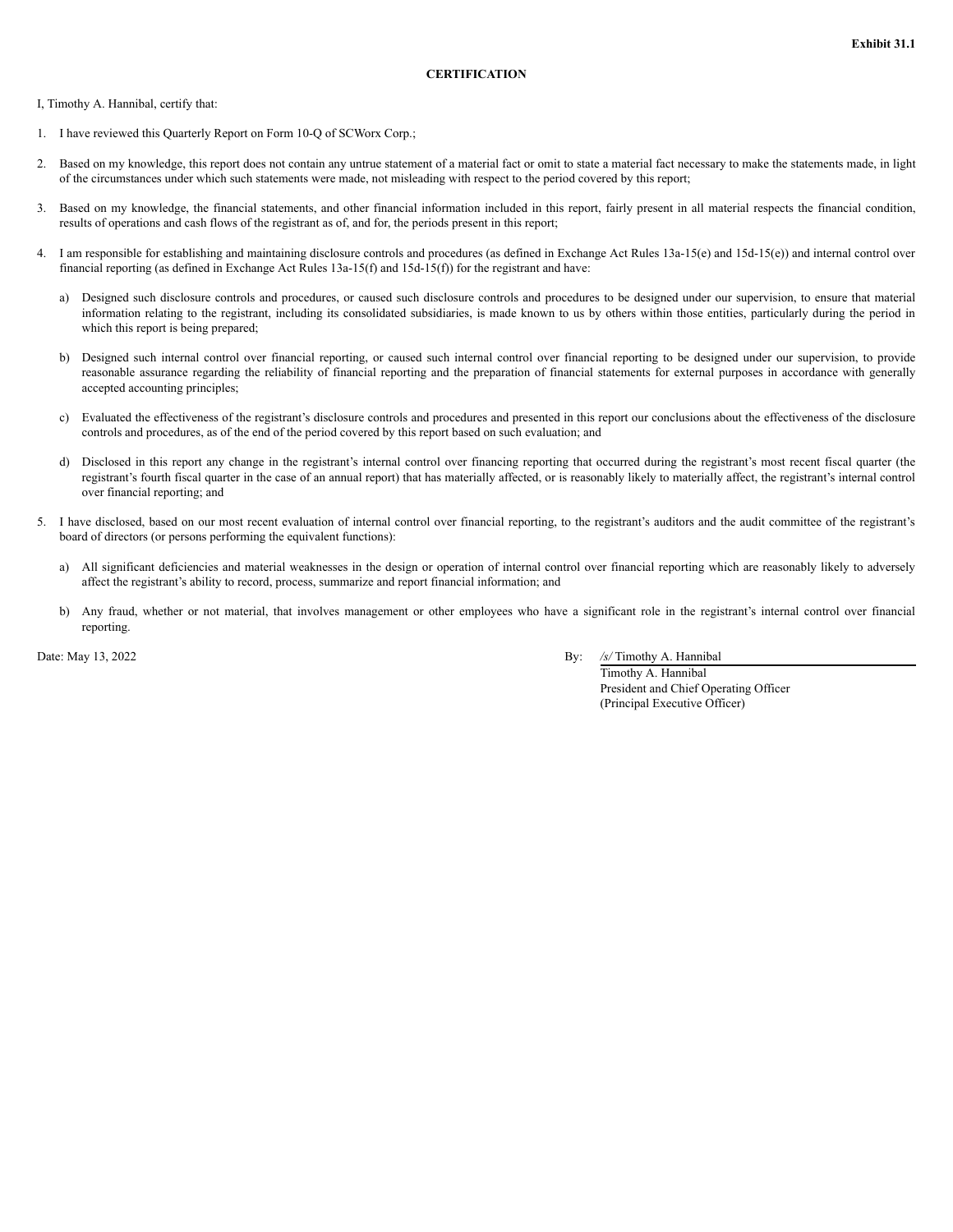### **CERTIFICATION**

I, Christopher J. Kohler, certify that:

- 1. I have reviewed this Quarterly Report on Form 10-Q of SCWorx Corp.;
- 2. Based on my knowledge, this report does not contain any untrue statement of a material fact or omit to state a material fact necessary to make the statements made, in light of the circumstances under which such statements were made, not misleading with respect to the period covered by this report;
- 3. Based on my knowledge, the financial statements, and other financial information included in this report, fairly present in all material respects the financial condition, results of operations and cash flows of the registrant as of, and for, the periods present in this report;
- 4. I am responsible for establishing and maintaining disclosure controls and procedures (as defined in Exchange Act Rules 13a-15(e) and 15d-15(e)) and internal control over financial reporting (as defined in Exchange Act Rules 13a-15(f) and 15d-15(f)) for the registrant and have:
	- a) Designed such disclosure controls and procedures, or caused such disclosure controls and procedures to be designed under our supervision, to ensure that material information relating to the registrant, including its consolidated subsidiaries, is made known to us by others within those entities, particularly during the period in which this report is being prepared;
	- b) Designed such internal control over financial reporting, or caused such internal control over financial reporting to be designed under our supervision, to provide reasonable assurance regarding the reliability of financial reporting and the preparation of financial statements for external purposes in accordance with generally accepted accounting principles;
	- c) Evaluated the effectiveness of the registrant's disclosure controls and procedures and presented in this report our conclusions about the effectiveness of the disclosure controls and procedures, as of the end of the period covered by this report based on such evaluation; and
	- d) Disclosed in this report any change in the registrant's internal control over financing reporting that occurred during the registrant's most recent fiscal quarter (the registrant's fourth fiscal quarter in the case of an annual report) that has materially affected, or is reasonably likely to materially affect, the registrant's internal control over financial reporting; and
- 5. I have disclosed, based on our most recent evaluation of internal control over financial reporting, to the registrant's auditors and the audit committee of the registrant's board of directors (or persons performing the equivalent functions):
	- a) All significant deficiencies and material weaknesses in the design or operation of internal control over financial reporting which are reasonably likely to adversely affect the registrant's ability to record, process, summarize and report financial information; and
	- b) Any fraud, whether or not material, that involves management or other employees who have a significant role in the registrant's internal control over financial reporting.

Date: May 13, 2022 By: /s/ Christopher J. Kohler

Christopher J. Kohler Chief Financial Officer (Principal Financial Officer)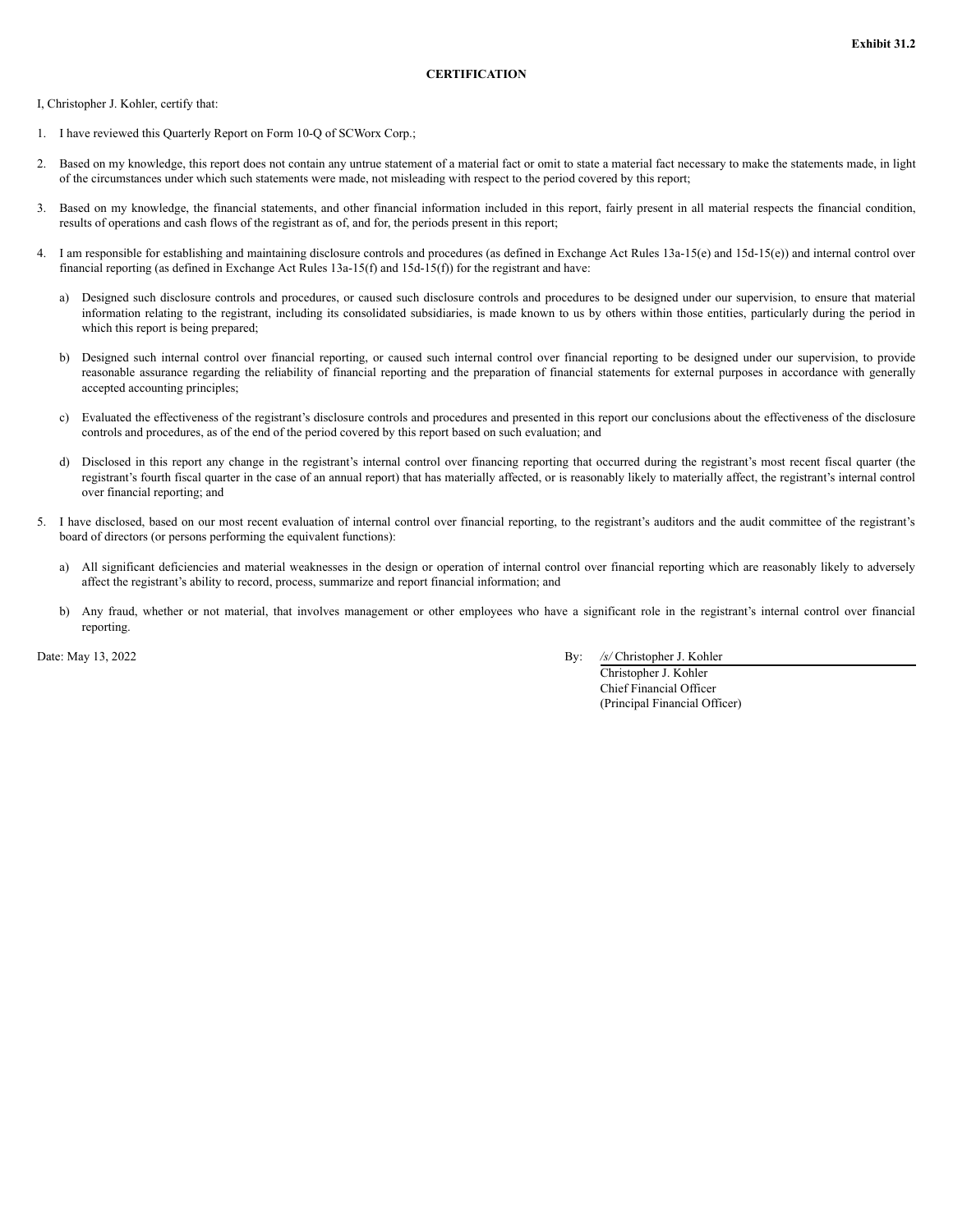# **Section 1350 CERTIFICATION**

In connection with this Quarterly Report of SCWorx Corp. (the "Company") on Form 10-Q for the quarter ended March 31, 2022, as filed with the U.S. Securities and Exchange Commission on the date hereof (the "Report"), I, Timothy A. Hannibal, President and Chief Operating Officer of the Company, certify pursuant to 18 U.S.C. Section 1350, as adopted pursuant to Section 906 of the Sarbanes-Oxley Act of 2002, that:

- (1) The Report fully complies with the requirements of Section 13(a) or 15(d) of the Securities Exchange Act of 1934, as amended; and
- (2) The information contained in the Report, fairly presents, in all material respects, the financial condition and results of operations of the Company.

Date: May 13, 2022 By: */s/* Timothy A. Hannibal

Timothy A. Hannibal President and Chief Operating Officer (Principal Executive Officer) Timothy A. Hannibal